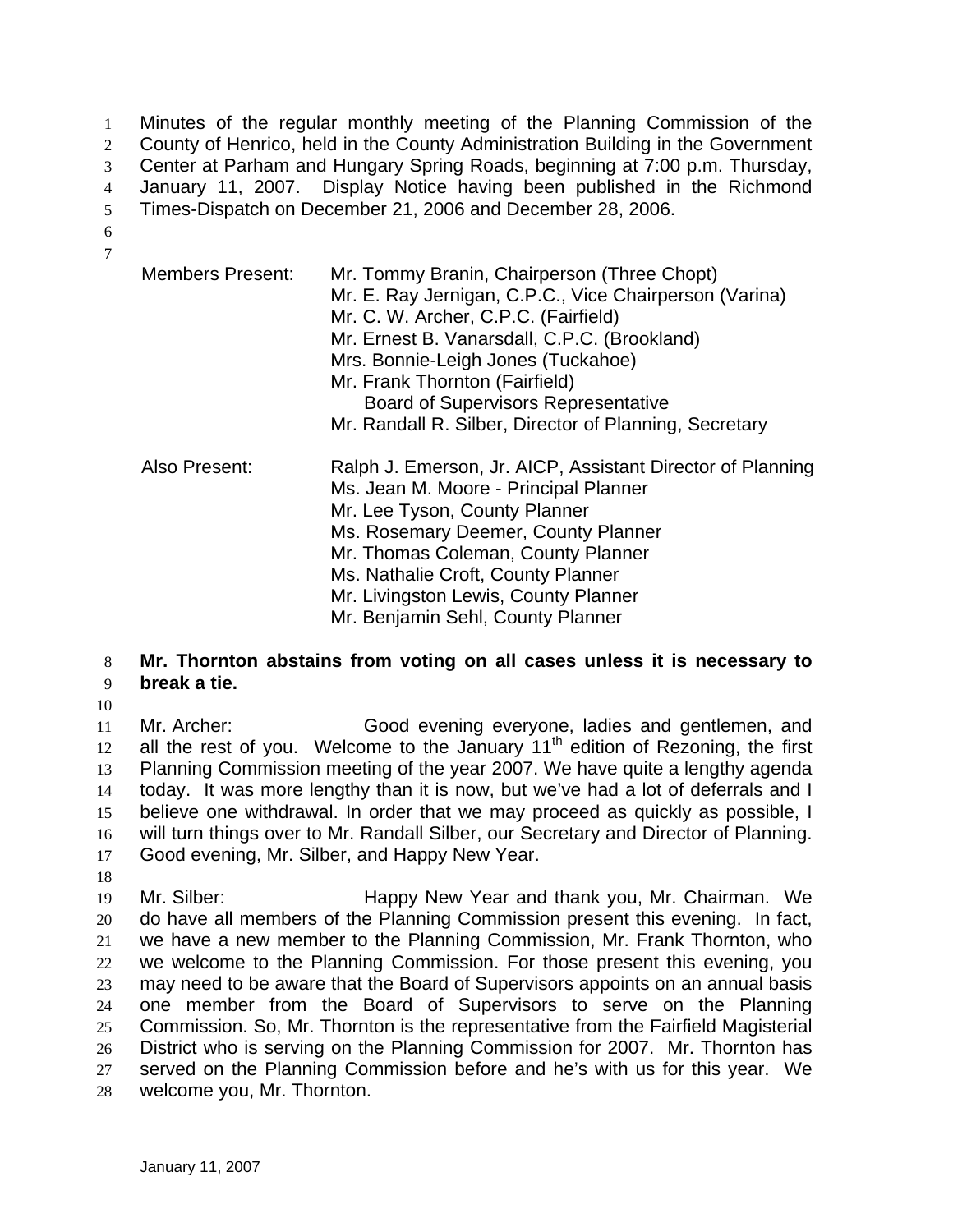29 30 31 32 33 34 35 36 37 38 39 40 41 42 43 44 45 46 47 48 49 50 51 52 53 54 55 56 57 58 59 60 61 62 63 64 65 66 67 68 69 70 71 72 73 74 Mr. Archer: Mr. Silber, you'll have to forgive me for overlooking Mr. Thornton. Is there anyone here from the press tonight? I don't see anyone. If you are here and you didn't choose to be recognized, welcome anyway. Okay, sir, I'll hand it back to you. Mr. Silber: Sure. With that, I think we can move on in the agenda to the consideration of withdrawals and deferrals. Ms. Moore: Yes, Mr. Secretary. We actually have 14 requests for deferrals. The first is on page 3 of your agenda. It is P-13-06. **D***eferred from the October 10, 2006 Meeting.*  **P-13-06 Burke Lewis for New Cingular Wireless PCS, LLC (Lessee):** Request for a provisional use permit under Sections 24-95(a), 24-120 and 24-122.1 of the County Code in order to construct a 199' high telecommunications tower, on parts of Parcel 855-689-5504 and 855-688-7082, located approximately 1,450 feet south of Charles City Road and 400 feet west of Upper Western Run Lane. The existing zoning is A-1 Agricultural District. The Land Use Plan recommends Prime Agriculture. Ms. Moore: The deferral is requested to the April 12, 2007 meeting. Mr. Archer: Thank you Ms. Moore. Is there anyone present who is opposed to the deferment of P-13-06, New Cingular Wireless PCS, LLC? I see no opposition. Mr. Jernigan. Mr. Jernigan: Mr. Chairman, I move for deferral of case P-13-06, Burke Lewis for New Cingular Wireless to April 12, 2007, by request of the applicant. Mr. Vanarsdall: Second. Mr. Archer: Motion by Mr. Jernigan, second by Mr. Vanarsdall. All in favor of the motion say aye. Those opposed say no. The ayes have it and the motion carries. Ms. Moore: Next is case C-67C-06. *Deferred from the December 7, 2006 Meeting.*  **C-67C-06 Ahmad Jafari:** Request to conditionally rezone from R-3 One-Family Residence District and B-3 Business District to B-2C Business District (Conditional), Parcel 818-726-8240, containing 1.859 acres, located on the north line of Nine Mile Road between Barker and Forest Avenues. The applicant proposes a retail strip shopping center. The use will be controlled by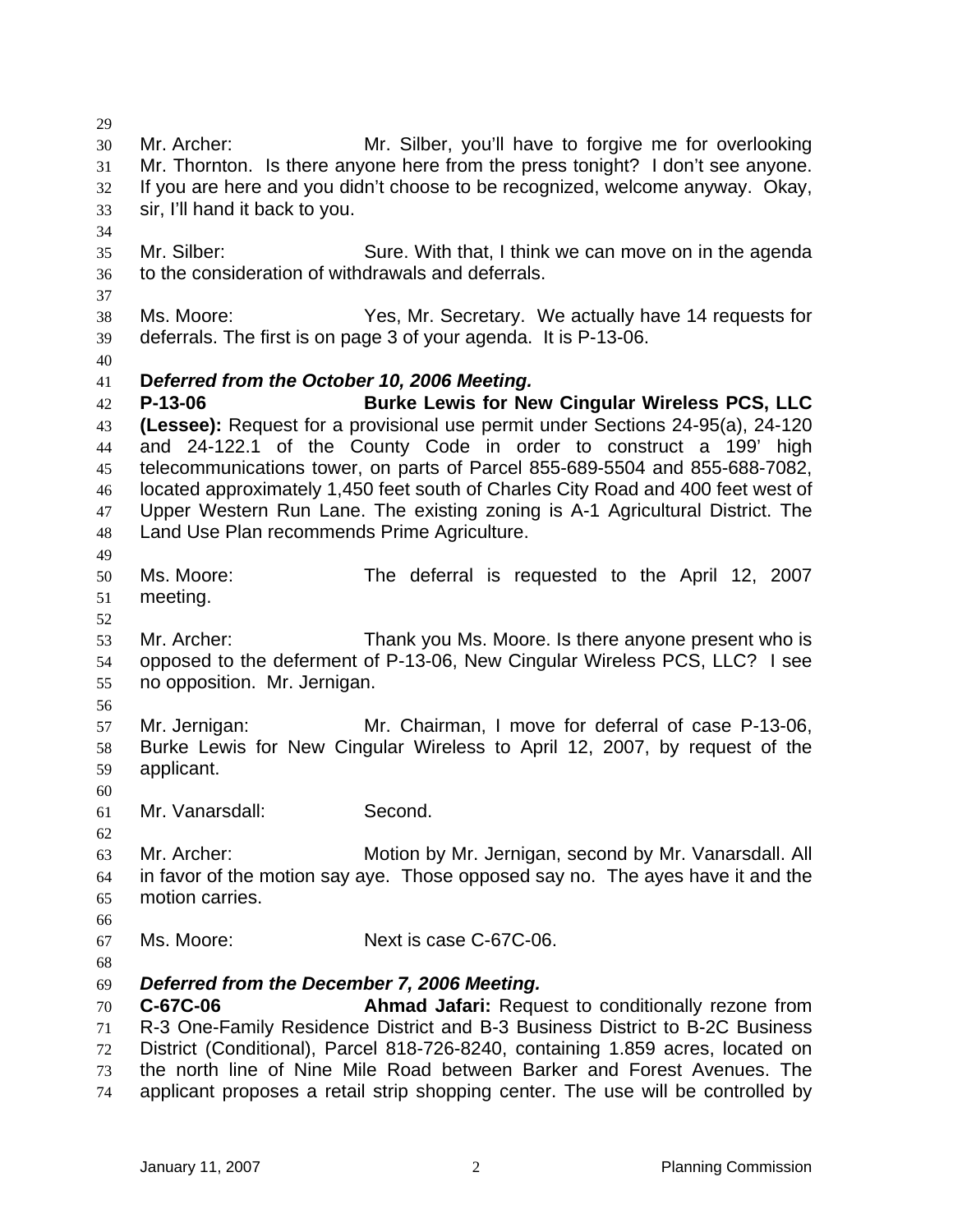zoning ordinance regulations and proffered conditions. The Land Use Plan recommends Commercial Arterial. The site is in the Airport Safety Overlay District. The site is in the Enterprise Zone. 75 76 77 78 79 80 81 82 83 84 85 86 87 88 89 90 91 92 93 94 95 96 97 98 99 100 101 102 103 104 105 106 107 108 109 110 111 112 113 114 115 116 117 118 119 120 Ms. Moore: The deferral is requested to the February 15, 2007 meeting. Mr. Archer: Thank you. Is there anyone present who is opposed to this deferment, C-67C-06, Ahmad Jafari in the Varina District? No opposition. Mr. Jernigan. Mr. Jernigan: Mr. Chairman, I move for deferral of case C-67C-06, Ahmad Jafari, to February 15, 2007, by request of the applicant. Mr. Vanarsdall: Second. Mr. Archer: Motion by Mr. Jernigan, seconded by Mr. Vanarsdall. All in favor of the motion say aye. Those opposed say no. The ayes have it; the motion carries. Ms. Moore: The next is C-36C-06. *Deferred from the November 9, 2006 Meeting.*  **C-36C-06 Gloria Freye for Waypoint Development, LLC.:** Request to conditionally rezone from R-4 One Family Residence District, B-1 Business District and M-1 Light Industrial District to R-5AC General Residence District (Conditional), part of Parcel 805-710-1834, containing 13.15 acres, located on the southwest line of Darbytown Road at its intersection with Oregon Avenue. The applicant proposes a single-family residential subdivision with a maximum of 40 lots. The R-5A District allows a minimum lot size of 5,625 square feet and a maximum gross density of six (6) units per acre. The use will be controlled by zoning ordinance regulations and proffered conditions. The Land Use Plan recommends Multi-Family Residential, 6.8 to 19.8 units net density per acre, Commercial Concentration, and Environmental Protection Area. Ms. Moore: The deferral is requested to the May 15, 2007 meeting. Mr. Archer: Okay. Is anyone present who is opposed to this deferment, C-36C-06, Gloria Freye for Waypoint Development? Mr. Jernigan:  $Now you said May 15<sup>th</sup>$ . Ms. Moore: Yes sir. Mr. Jernigan: Okay.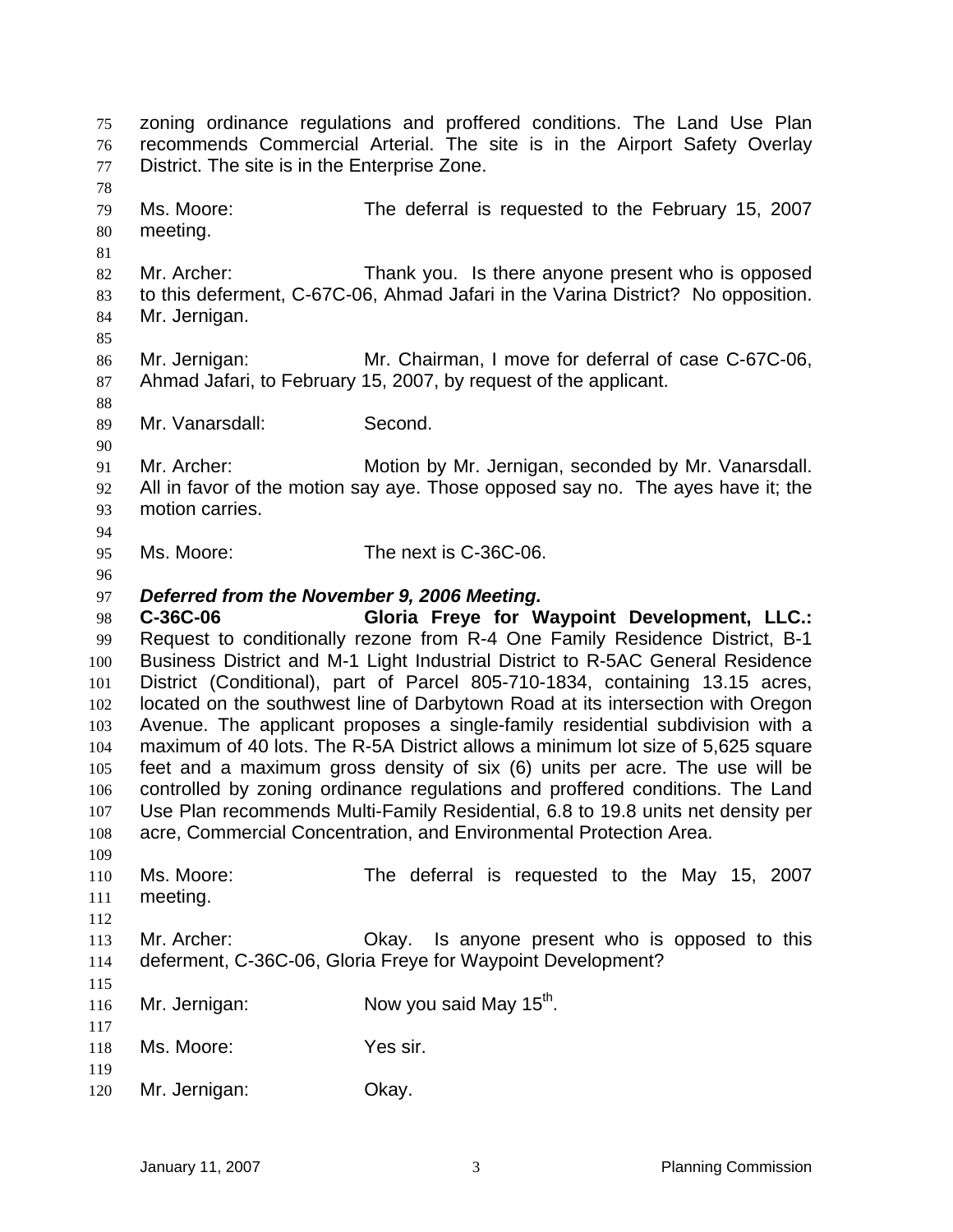| 121        |                                             |                                                                                                                                |
|------------|---------------------------------------------|--------------------------------------------------------------------------------------------------------------------------------|
| 122        | Ms. Moore:                                  | I'm sorry, March 15 <sup>th</sup> .                                                                                            |
| 123        |                                             |                                                                                                                                |
| 124        | Mr. Jernigan:                               | All right, there we go. Okay.                                                                                                  |
| 125        |                                             |                                                                                                                                |
| 126        | Mr. Archer:                                 | Mr. Jernigan.                                                                                                                  |
| 127        |                                             |                                                                                                                                |
| 128        | Mr. Jernigan:                               | All right. With that, Mr. Chairman, I move for deferral                                                                        |
| 129        |                                             | of case C-36C-06, Gloria Freye for Waypoint Development to March 15, 2007, by                                                  |
| 130        | request of the applicant.                   |                                                                                                                                |
| 131        |                                             |                                                                                                                                |
| 132        | Mrs. Jones:                                 | Second.                                                                                                                        |
| 133        | Mr. Archer:                                 | Motion by Mr. Jernigan and seconded by Mrs. Jones.                                                                             |
| 134<br>135 |                                             | All in favor of the motion say aye. Those opposed say no. The ayes have it; that                                               |
| 136        | motion is granted.                          |                                                                                                                                |
| 137        |                                             |                                                                                                                                |
| 138        | Ms. Moore:                                  | Next case is C-51C-06.                                                                                                         |
| 139        |                                             |                                                                                                                                |
| 140        | Deferred from the December 7, 2006 Meeting. |                                                                                                                                |
| 141        | C-51C-06                                    | <b>Caroline</b><br><b>Nadal</b><br>L.<br><b>Collins/Goodman</b><br>for                                                         |
| 142        |                                             | <b>Development, LLC:</b> Request to conditionally rezone from A-1 Agricultural                                                 |
| 143        |                                             | District to B-2C Business District (Conditional), Parcel 814-717-0480 and Part of                                              |
| 144        |                                             | Parcel 813-717-7951, containing approximately 10.19 acres, located at the south                                                |
| 145        |                                             | intersection of S. Laburnum and Gay Avenues. The applicant proposes retail                                                     |
| 146        |                                             | uses. The uses will be controlled by proffered conditions and zoning ordinance                                                 |
| 147        |                                             | regulations. The Land Use Plan recommends Office. The site is in the Airport                                                   |
| 148        | <b>Safety Overlay District.</b>             |                                                                                                                                |
| 149        |                                             |                                                                                                                                |
| 150        | Ms. Moore:                                  | The deferral is requested to the February 15, 2007                                                                             |
| 151        | meeting.                                    |                                                                                                                                |
| 152        |                                             |                                                                                                                                |
| 153        | Mr. Archer:                                 | All right. Is there anyone present who is opposed to                                                                           |
| 154        |                                             | this deferment, C-51C-06, Collins/Goodman Development, LLC? No opposition.                                                     |
| 155        |                                             |                                                                                                                                |
| 156        | Mr. Jernigan:                               | Mr. Chairman, I move for deferral of case C-51C-06,<br>Caroline Nadal for Collins/Goodman Development to February 15, 2007, by |
| 157<br>158 | request of the applicant.                   |                                                                                                                                |
| 159        |                                             |                                                                                                                                |
| 160        | Mr. Vanarsdall:                             | Second.                                                                                                                        |
| 161        |                                             |                                                                                                                                |
| 162        | Mr. Archer:                                 | Motion by Mr. Jernigan, seconded by Mr. Vanarsdall.                                                                            |
| 163        |                                             | All in favor of the motion say aye. Those opposed say no. The ayes have it; the                                                |
| 164        | motion carries.                             |                                                                                                                                |
| 165        |                                             |                                                                                                                                |
|            |                                             |                                                                                                                                |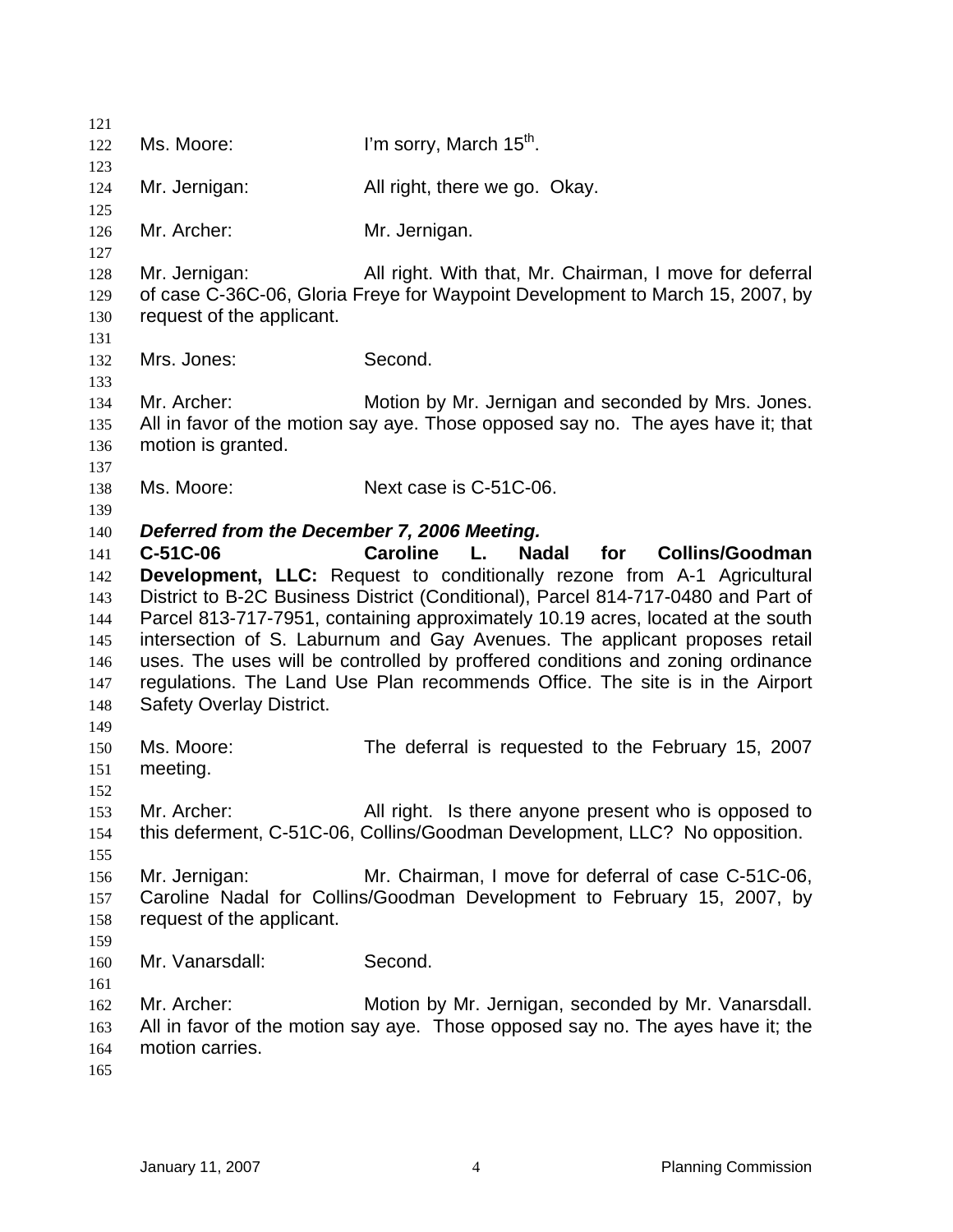Ms. Moore: On page 4 of your agenda in the Varina District is C-1C-07, Florence Cooper and Ernest Bernstein. This has been withdrawn by request of the applicant, therefore—I'm sorry, I skipped one. Page 4 of your agenda. I apologize. C-3C-07. 166 167 168 169

171 172 173 174 175 176 177 178 179 180 181 182 183 184 185 186 187 188 **C-3C-07 The Tetra Group One, LLC:** Request to conditionally rezone from A-1 Agricultural District, R-3 One-Family Residence District, R-5 General Residence District and B-3 Business District to R-3C One-Family Residence District (Conditional), R-5C General Residence District (Conditional), B-3C Business District (Conditional) and M-1C Light Industrial District (Conditional), Parcels 836-714-2353, 835-714-7916, 836-712-7784, 835-713- 1662 and 836-713-7564, containing 78.709 acres (R-3C - 9.654 ac; R-5C - 8.976 ac; B-3C  $-$  48.742 ac; and M-1C  $-$  11.337 ac.), located between the north line of E. Williamsburg Road, the south line of Old Williamsburg Road, the east line of Dry Bridge Road and the west line of Old Memorial Drive. The applicant proposes a mixture of uses including a single-family development, age-restricted multi-family dwelling units, general business, and light industry. The R-3 District allows a minimum lot size of 11,000 square feet and a maximum gross density of 3.96 units per acre. The R-5 District allows a maximum gross density of 14.52 units per acre. The uses will be controlled by zoning ordinance regulations and proffered conditions. The Land Use Plan recommends Suburban Residential 2, 2.4 to 3.4 units net density per acre, Office and Environmental Protection Area. The site is in the Airport Safety Overlay District.

190 191 Ms. Moore: The deferral is requested to the March 15, 2007 meeting.

193 194 Mr. Archer: Okay. Is there anyone present who is opposed to C-3C-07, J. Thomas O'Brien for the Tetra Group? No opposition.

196 197 Mr. Jernigan: Mr. Chairman, I move for deferral of case C-3C-07, J. Thomas O'Brien for Tetra Group to March 15, 2007, by request of the applicant.

199 Mr. Branin: Second.

170

189

192

195

198

206

200 201 202 203 204 Mr. Archer: Motion by Mr. Jernigan and second by Mr. Branin. All in favor of the motion say aye. Those opposed say no. The ayes have it; that motion carries.

205 Ms. Moore: The next is case C-4C-07.

207 208 209 210 211 **C-4C-07 Twin Oaks Business Park, LLC:** Request to conditionally rezone from A-1 Agricultural District to M-1C Light Industrial District (Conditional), Parcel 814-710-0782, containing 2.505 acres, located at the northwest intersection of Glen Alden Drive and Charles City Road (Garden City subdivision). The applicant proposes a warehouse with limited office. The use will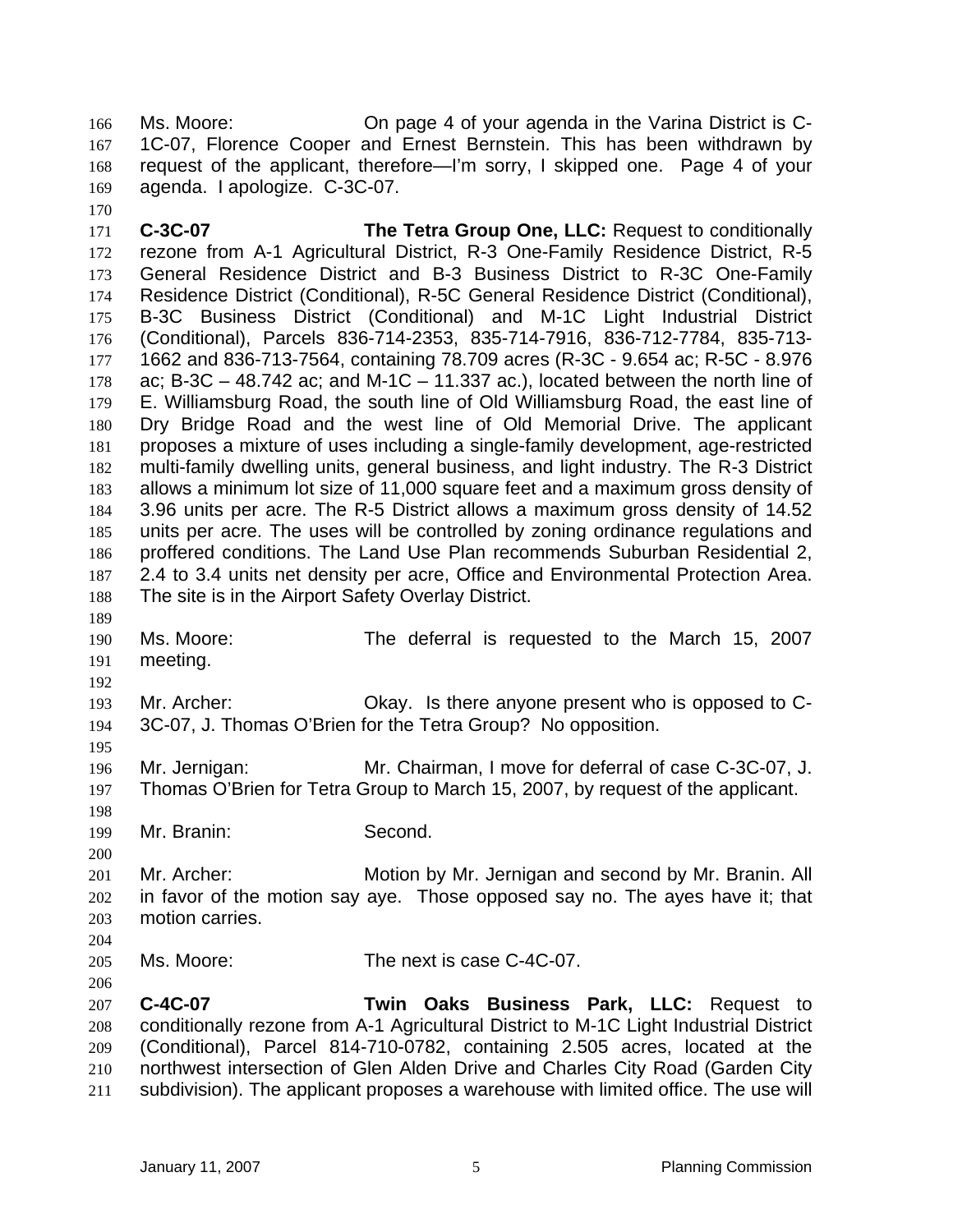be controlled by zoning ordinance regulations and proffered conditions. The Land Use Plan recommends Planned Industry. The site is in the Airport Safety Overlay District. 212 213 214 215 216 217 218 219 220 221 222 223 224 225 226 227 228 229 230 231 232 233 234 235 236 237 238 239 240 241 242 243 244 245 246 247 248 249 250 251 252 253 254 255 256 257 Ms. Moore: The deferral is requested to the February 15, 2007 meeting. Mr. Archer: **In the anyone present who is opposed to this** deferral, C-4C-07, Twin Oaks Business Park? Mr. Jernigan: Is there anyone here on this case? I guess not. Okay. Mr. Chairman, with that, I will move for deferral of C-4C-07 to February 15, 2007, by request of the applicant. Mr. Vanarsdall: Second. Mr. Archer: Motion by Mr. Jernigan and seconded by Mr. Vanarsdall. All in favor of the motion say aye. Those opposed say no. The ayes have it; that motion carries. Mr. Vanarsdall: Mr. Chairman, is it all right if Mr. Jernigan goes home? Ms. Moore: Next on page 5 of your agenda in the Brookland District is case C-64C-06. *Deferred from the December 7, 2006 Meeting.* **C-64C-06 Wistar Creek, LLC:** Request to conditionally rezone from R-3 One Family Residence District to RTHC Residential Townhouse District (Conditional), Parcels 767-750-8298, 767-751-8651, 768-750-0490, 768-751- 0638, -2435, -4119, and -1362 containing 24.46 acres, located on the south line of Wistar Road approximately 142 feet west of Walkenhut Drive. The applicant proposes a residential townhouse development with a maximum of 130 dwelling units, an equivalent density of 5.31 units per acre. The maximum density allowed in the RTH District is 9 units per acre. The use will be controlled by zoning ordinance regulations and proffered conditions. The Land Use Plan recommends Suburban Residential 2, 2.4 to 3.4 units net density per acre, and Office. Ms. Moore: The deferral is requested to February 15, 2007. Mr. Archer: All right. Is there anyone present who is opposed to the deferment of the Wistar Creek, LLC in the Brookland District? I see no opposition. Mr. Vanarsdall. Mr. Vanarsdall: I move that C-64C-06 be deferred to February the 15<sup>th</sup>, at the applicant's request.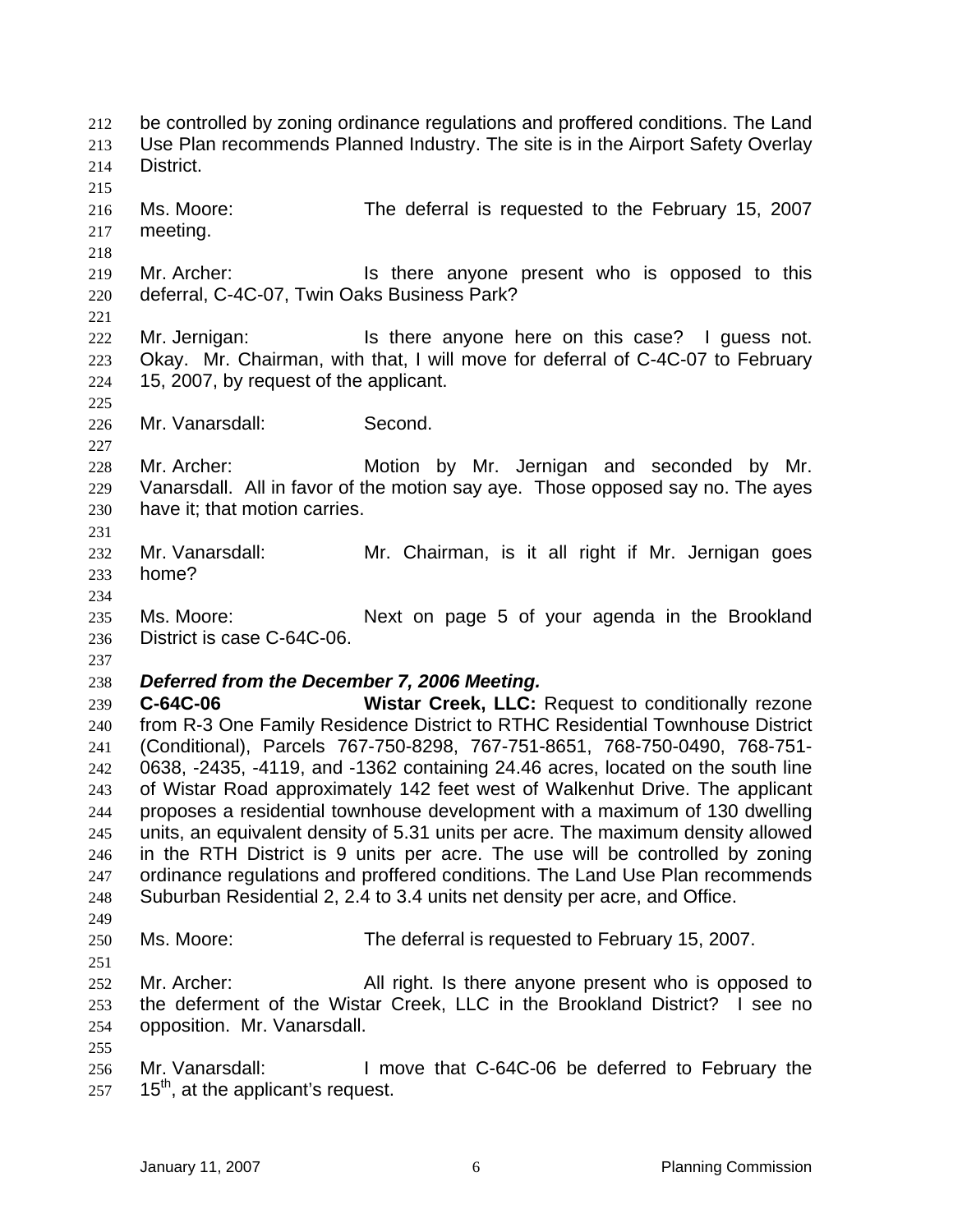258 259 260 261 262 263 264 265 266 267 268 269 270 271 272 273 274 275 276 277 278 279 280 281 282 283 284 285 286 287 288 289 290 291 292 293 294 295 296 297 298 299 300 301 302 303 Mr. Branin: Second. Mr. Archer: Motion by Mr. Vanarsdall and seconded by Mr. Branin. All in favor of the motion say aye. Those opposed say no. The ayes have it; that motion carries. Ms. Moore: On page 6 of your agenda in the Fairfield District, case C-55C-06. *Deferred from December 7, 2006 Meeting.* **C-55C-06 Caroline L. Nadal for First Centrum of Virginia, Inc.:** Request to conditionally rezone from O-1 Office District and C-1 Conservation District to R-6C General Residence District (Conditional), Parcel 783-772-1148, containing 8.7 acres located on the west line of Brook Road (U.S. Route 1) at its intersection with Presbytery Court. The applicant proposes agerestricted multi-family dwellings. The R-6 District allows a maximum gross density of 19.80 units per acre. The use will be controlled by zoning ordinance regulations and proffered conditions. The Land Use Plan recommends Office and Environmental Protection Area. Ms. Moore: The deferral is requested to the February 15, 2007 meeting. Mr. Archer: Thank you. Is there anyone present who is opposed to this deferment, First Centrum of Virginia, Inc., C-55C-06 in the Fairfield District? No opposition. Then I move for deferral of C-55C-06, First Centrum, to the February  $15<sup>th</sup>$  meeting, at the request of the applicant. Mr. Vanarsdall: Second. Mr. Archer: Motion by Archer and seconded by Mr. Vanarsdall. All in favor of the motion say aye. Those opposed say no. The ayes have it; that motion is granted. Ms. Moore: On page 7 of your agenda in the Three Chopt District, case C-19C-06. *Deferred from the April 13, 2006 Meeting.* **C-19C-06 G. Edmond Massie, IV for Fidelity Properties, Ltd.:** Request to conditionally rezone from A-1 Agricultural District to RTHC Residential Townhouse District (Conditional), Parcels 746-763-2482, -2896, - 1769, 746-764-3818, and 746-763-7257 containing 12.54 acres, located between the east line of Glasgow Road and the west line of Sadler Road, approximately 600 feet north of Ireland Lane. The applicant proposes a residential townhouse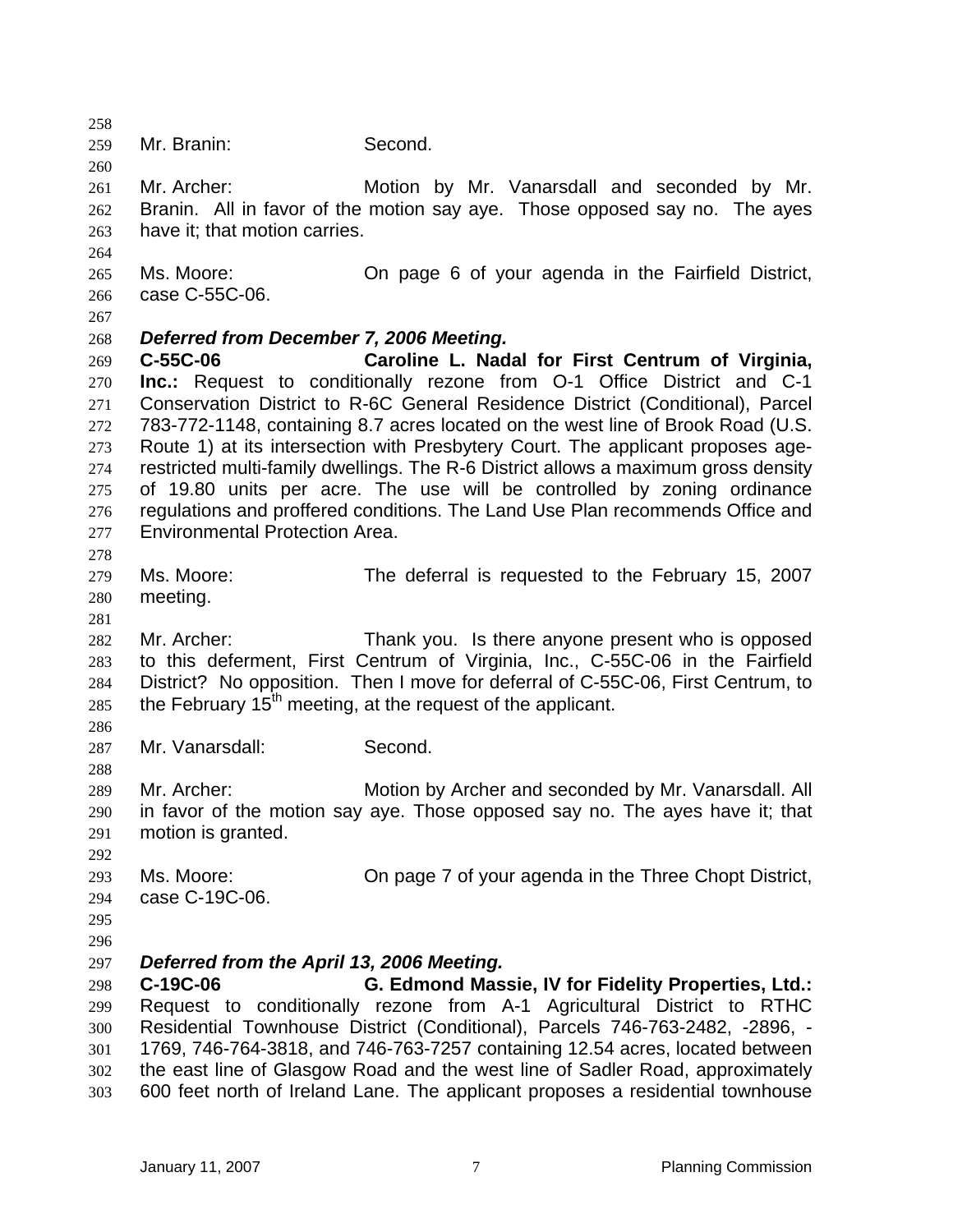development not to exceed 6 dwelling units per acre. The RTH Residential Townhouse District allows a maximum gross density of 9 units per acre. The proposed use will be controlled by Zoning Ordinance regulations and proffered conditions. The Land Use Plan recommends Suburban Residential 1, 1.0 to 2.4 units net density per acre. 304 305 306 307 308 309 310 311 312 313 314 315 316 317 318 319 320 321 322 323 324 325 326 327 328 329 330 331 332 333 334 335 336 337 338 339 340 341 342 343 344 345 346 347 348 Ms. Moore: The deferral is requested to the March 15, 2007 meeting. Mr. Archer: All right. Is there anyone present who is opposed to deferring C-19C-06, Fidelity Properties, Limited? No opposition. Mr. Branin. Mr. Branin: Mr. Chairman, I'd like to move that C-19C-06 be deferred until the March 15, 2007 meeting, per the applicant's request. Mrs. Jones: Second. Mr. Archer: Motion by Mr. Branin, seconded by Mrs. Jones. All in favor of the motion say aye. All opposed say no. The ayes have it; that motion's granted. Ms. Moore: Next case is C-8C-05. *Deferred from the April 13, 2006 Meeting.* **C-8C-05 G. Edmond Massie, IV for Fidelity Properties, Ltd.:** Request to conditionally rezone from A-1 Agricultural District to RTHC Residential Townhouse District (Conditional), Parcel 746-764-5580, containing approximately 4.54 acres, located on the west line of Sadler Road approximately 290 feet south of Wonder Lane. The applicant proposes a townhouse development not to exceed six (6) units per acre. The maximum density allowed in the RTH District is nine (9) units per acre. The uses will be controlled by proffered conditions and zoning ordinance regulations. The Land Use Plan recommends Suburban Residential 1, 1.0 to 2.4 units net density per acre. Ms. Moore: Deferral is requested to the March 15, 2007 meeting. Mr. Archer: All right. Is there opposition to the deferment of C-8C-05, Fidelity Properties, Limited, in the Three Chopt District? No opposition. Mr. Branin? Mr. Branin: Mr. Chairman, I'd like to move for deferral of C-8C-05 to the March 15, 2007 meeting, per the applicant's request. Mr. Vanarsdall: Second.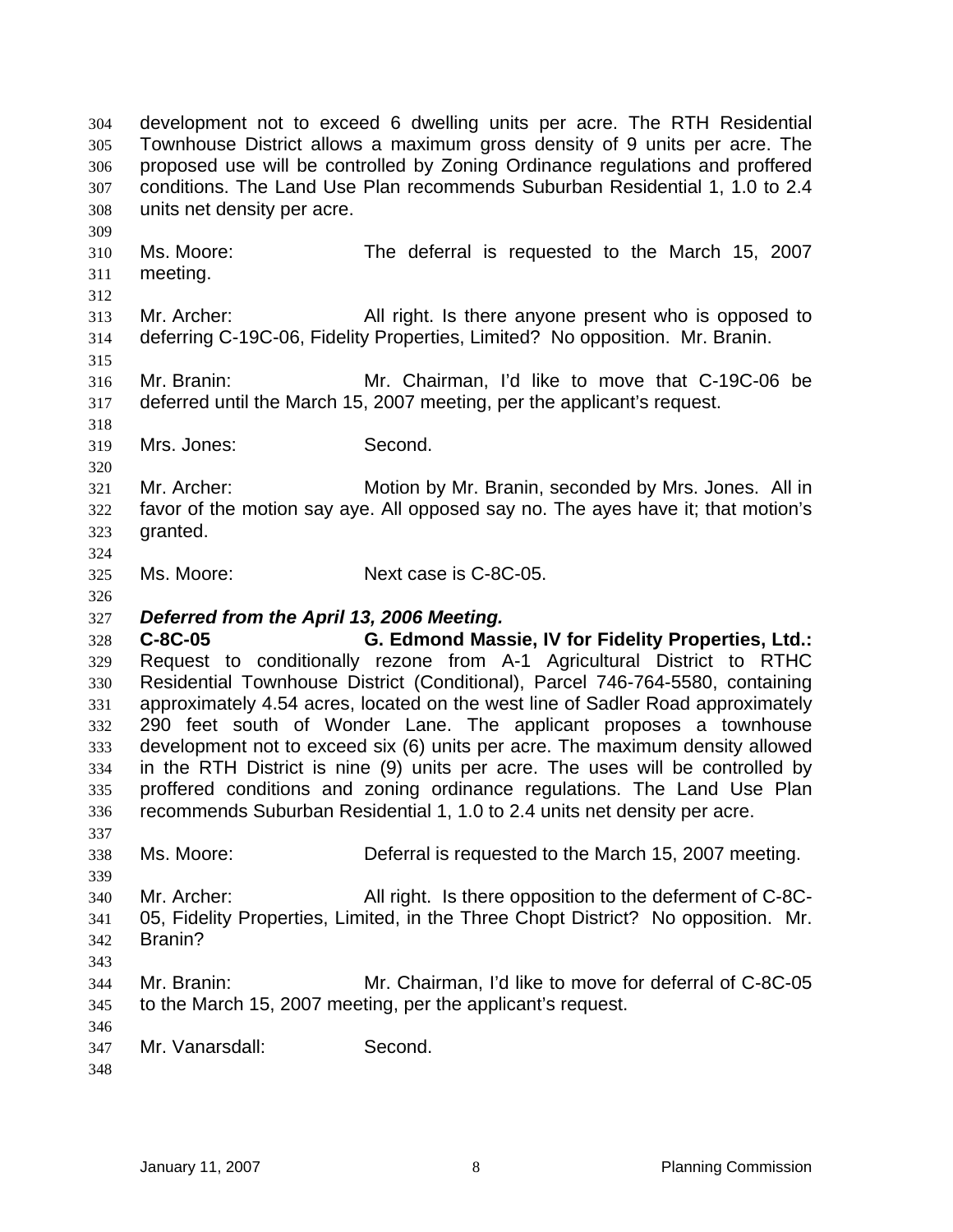Mr. Archer: Motion by Mr. Branin, seconded by Mr. Vanarsdall. All in favor of the motion say aye. Those opposed say no. The ayes have it; the motion carries. 349 350 351 352 353 354 355 356 357 358 359 360 361 362 363 364 365 366 367 368 369 370 371 372 373 374 375 376 377 378 379 380 381 382 383 384 385 386 387 388 389 390 391 392 393 Ms. Moore: Next is P-4-06. *Deferred from the November 9, 2006 Meeting.* **P-4-06 Gloria Freye for Bechtel Corp.:** Request for a Provisional Use Permit under Sections 24-95(a)(3) and 24-122.1 of Chapter 24 of the County Code in order to construct a 149' high telecommunication tower on Parcel 744-771-3182, located on the east line of Shady Grove Road north of Hames Lane. The existing zoning is A-1 Agricultural District. The Land Use Plan recommends Suburban Residential 2, 2.4 to 3.4 units net density per acre. Ms. Moore: The deferral is requested to the March 15, 2007 meeting. Mr. Archer: **In the anyone** present who is opposed to the deferment of P-4-06, Bechtel Corporation for Cingular in the Three Chopt District? No opposition. Mr. Branin. Mr. Branin: Mr. Chairman, I'd like to move for deferral for P-4-06 to the March  $15<sup>th</sup>$  meeting, per the applicant's request. Mrs. Jones: Second. Mr. Archer: Motion by Mr. Branin, seconded by Mrs. Jones. All in favor of the motion say aye. Those opposed say no. The ayes have; that motion is carried. Ms. Moore: Next is case C-49C-06. *Deferred from the December 7, 2006 Meeting*  **C-49C-06 Caroline L. Nadal for Rockwood, Inc:** Request to conditionally rezone from A-1 Agricultural District to R-2AC One Family Residence District (Conditional), Parcels 738-771-6301, -4105, and -2400, containing approximately 7.081 acres, located on the east line of Pouncey Tract Road approximately 1,412 feet north of its intersection with Shady Grove Road. The applicant proposes a single-family residential subdivision with a maximum density not to exceed 2.0 units per acre. The R-2A District allows a minimum lot size of 13,500 square feet and a maximum gross density of 3.23 units per acre. The use will be controlled by zoning ordinance regulations and proffered conditions. The Land Use Plan recommends Suburban Residential 1, 1.0 to 2.4 units net density per acre.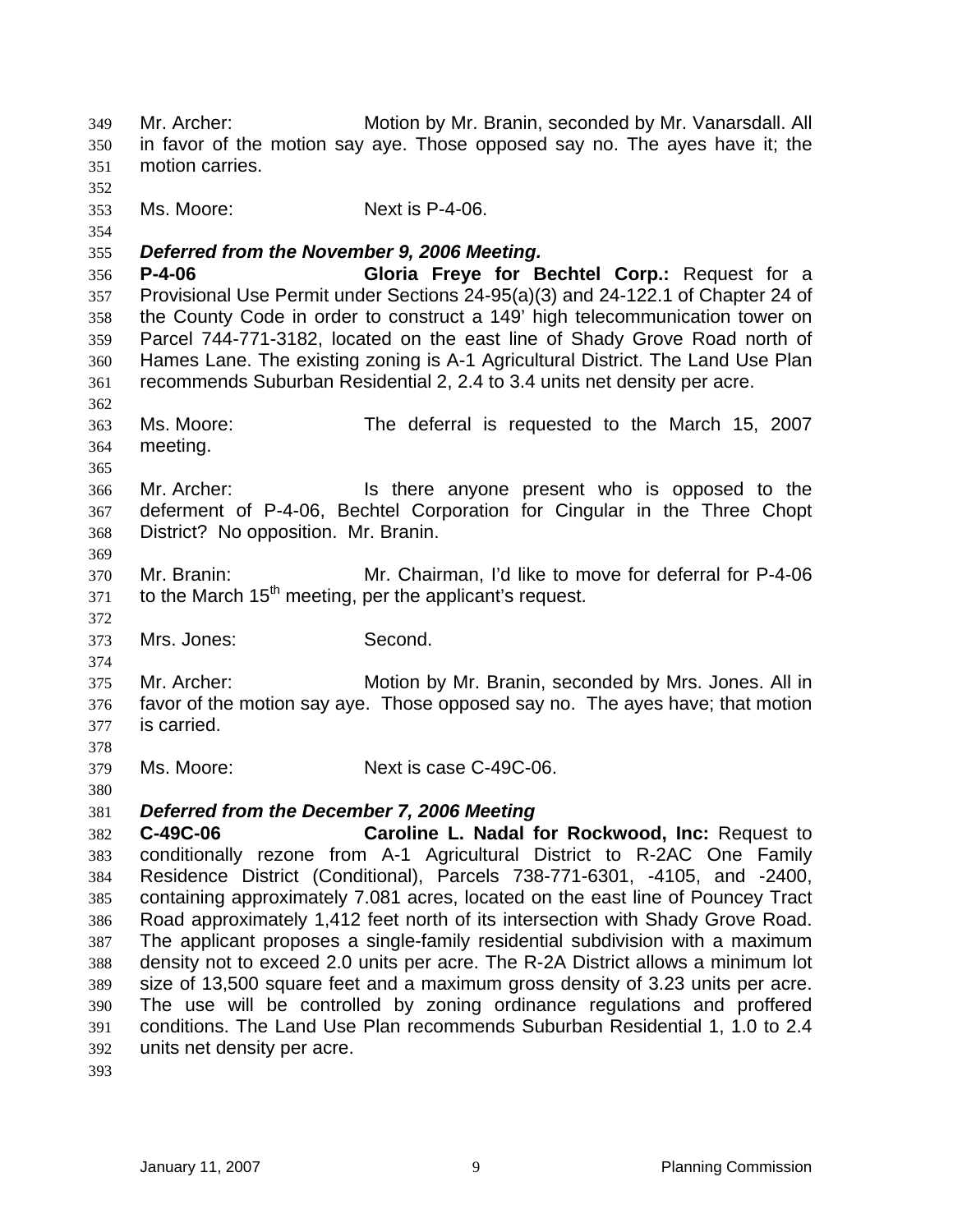Ms. Moore: The deferral is requested to the February 15, 2007 meeting. 394 395 396 397 398 399 400 401 402 403 404 405 406 407 408 409 410 411 412 413 414 415 416 417 418 419 420 421 422 423 424 425 426 427 428 429 430 431 432 433 434 435 436 437 438 439 Mr. Archer: Thank you. Is there anyone present who is opposed to the deferment of C-49C-06, Rockwood, Incorporated, in the Three Chopt District? No opposition. Mr. Branin. Mr. Branin: Mr. Chairman, I'd like to move that C-49C-06 be deferred to the February 15<sup>th</sup> meeting, by the applicant's request. Mr. Jernigan: Second. Mr. Archer: Motion by Mr. Branin, seconded by Mr. Jernigan. All in favor of the motion say aye. Those opposed say no. The ayes have it; that motion is carried. Ms. Moore: On page 8 of your agenda is case C-59C-06. *Deferred from the December 7, 2006 Meeting.* **C-59C-06 Andrew Condlin for Towne Center West, LLC:** Request to conditionally rezone from B-2C Business District (Conditional) to R-6C General Residence District (Conditional), part of Parcels 734-764-9340 and 736-764-1136, containing 13.56 acres (Parcel B - approximately 9.38 acres and Parcel I approximately - 4.18 acres), located on the north line of West Broad Street (U. S. Route 250) approximately 540 feet east of N. Gayton Road (Parcel B) and approximately 650 feet north of W. Broad Street (U. S. Route 250) (Parcel I). The applicant proposes retail and office uses with no more than 165 multifamily dwelling units on Parcel B, and retail and office uses with no more than 75 multi-family dwelling units on Parcel I. The R-6 District allows a minimum lot size of 2,200 square feet per family for multi-family dwellings and a maximum gross density of 19.80 units per acre. The uses will be controlled by zoning ordinance regulations and proffered conditions. The Land Use Plan recommends Mixed Use. The site is in the West Broad Street Overlay District. Ms. Moore: The deferral is requested to the February 15, 2007 meeting. Mr. Archer: All right. Is there anyone present opposed to the deferring of C-59C-06, Towne Center West, LLC, Three Chopt District? No opposition. Mr. Branin? Mr. Branin: Mr. Chairman, I'd like to move that C-59C-06 be deferred until the February 15, 2007 meeting, per the applicant's request. Mr. Vanarsdall: Second.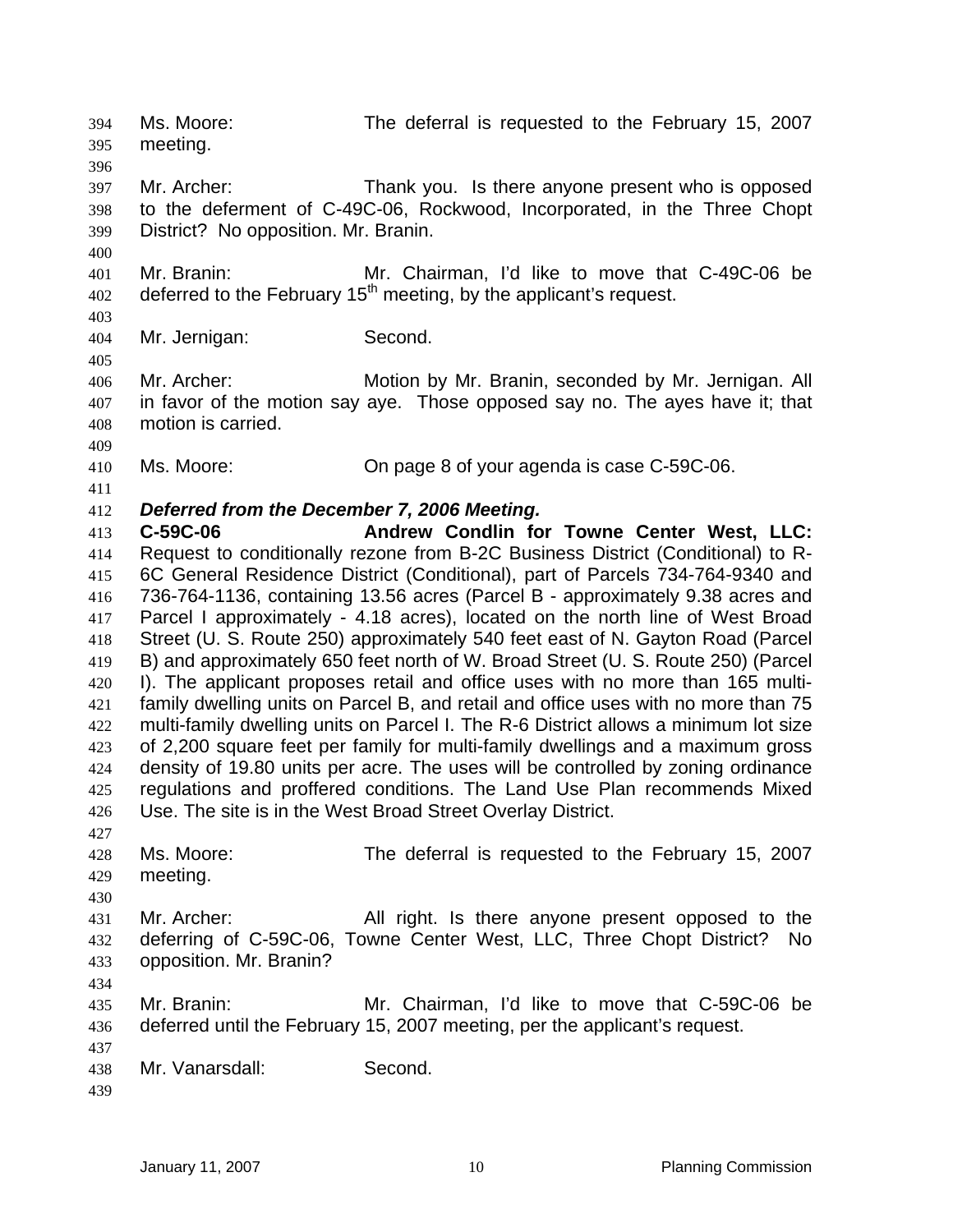Mr. Archer: Motion by Mr. Branin, seconded by Mr. Vanarsdall. All in favor say aye. Those opposed say no. The ayes have it; the motion carried. 440 441 442 443 444 445 446 447 448 449 450 451 452 453 454 455 456 457 458 459 460 461 462 463 464 465 466 467 468 469 470 471 472 473 474 475 476 477 478 479 480 481 482 483 484 Ms. Moore: Mr. Chairman, the last request we received is also on page 8. It's P-19-06. *Deferred from the December 7, 2006 Meeting.* P-19-06 **Andrew Condlin for Towne Center West, LLC:** Request for a Provisional Use Permit under Sections 24-36.1(b), 24-120 and 24- 122.1 of the County Code to permit retail and office uses within the proposed multi-family development on parts of Parcel 734-764-9340, and 736-764-1136, located on the north line of W. Broad Street (U. S. Route 250) approximately 540 feet east of N. Gayton Road (Parcel B) and approximately 650 feet north of West Broad Street (U.S. Route 250) (Parcel I). The existing zoning is B-2C Business District (Conditional). The property is the subject of rezoning case C-59C-06, which proposes to rezone the property to R-6C General Residence District (Conditional). The Land Use Plan recommends Mixed Use. The site is in the West Broad Street Overlay District. Ms. Moore: The deferral is requested to the February 15, 2007 meeting. Mr. Archer: Okay. Is there anyone present who is opposed to this deferment, P-19-06, Towne Center West in the Three Chopt District? No opposition. Mr. Branin. Mr. Branin: Mr. Chairman, I'd like to make a motion to defer P-19- 06 to the February 15, 2007 meeting, per the applicant's request. Mrs. Jones: Second. Mr. Archer: Motion by Mr. Branin and seconded by Mrs. Jones. All in favor of the motion say aye. Those opposed say no. The ayes have it. Is that it, Ms. Moore? Ms. Moore: The Yes it is. Now I can go back to the one case I mentioned for withdrawal. That is case C-1C-07. **C-1C-07 Florence Cooper and Ernest Bernstein:** Request to conditionally rezone from B-3 Business District to R-6C General Residence District (Conditional), Parcel 826-719-6572, containing 6.986 acres, located at the northeast intersection of E. Nine Mile Road (State Route 33) and Hart Street. The applicant proposes a senior housing complex with a maximum of 120 residential units. The R-6 District allows a maximum gross density of 19.80 units per acre. The use will be controlled by zoning ordinance regulations and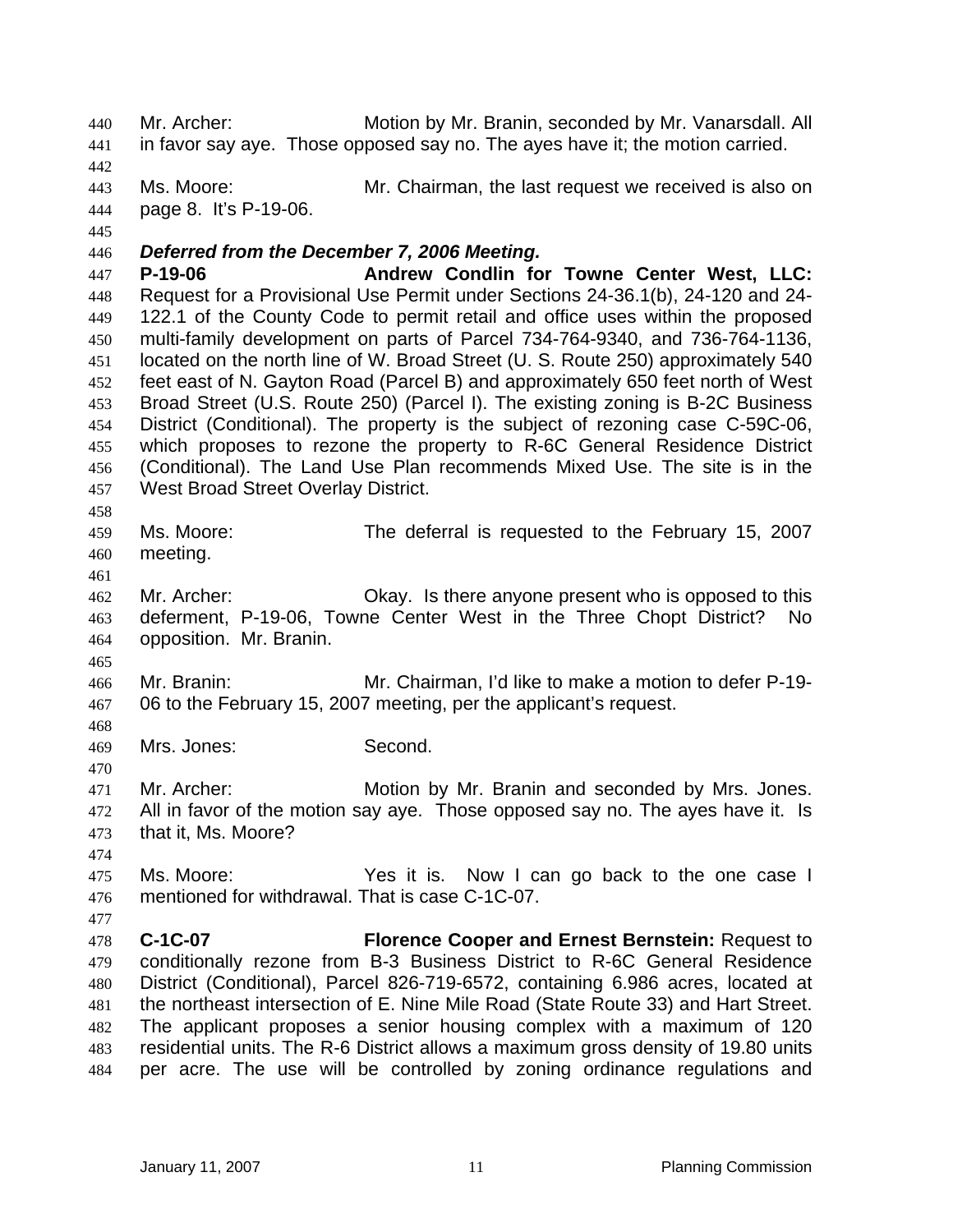proffered conditions. The Land Use Plan recommends Commercial Arterial. The site is in the Airport Safety Overlay District and the Enterprise Zone. 485 486

487

490

492

494

496

499

501

503

488 489 Ms. Moore: The applicant has requested to withdraw this application; therefore, no action is required by the Commission.

491 Mr. Archer: All right. Thank you.

493 Mr. Silber: That is C-1C-07?

495 Mr. Archer: C-1C-07. That's correct.

497 498 Mr. Archer: Were there any others from the Commission? Any other deferrals?

500 Mr. Vanarsdall: Any opposition to the withdrawal.

502 Mr. Archer: Don't think so. Don't think so, Mr. Vanarsdall.

504 505 506 507 508 509 510 511 Mr. Silber: Next on the agenda would be consideration of expedited cases. These are cases that are on the agenda that have no outstanding issues. There is no known opposition. Staff is recommending in favor of these requests. In light of the nature of the request, these are placed on a different agenda that can be heard without testimony. If there is opposition to these cases, they would be pulled off of the expedited agenda and heard in the order in which they're found on the full agenda. I believe we only have one expedited item this evening?

512

515

513 514 Ms. Moore: That's correct. It's on page 8 of your agenda in the Three Chopt District. It's case C-6C-07.

516 517 518 519 520 521 522 **C-6C-07 Imperial Real Estate Holdings, LLC:** Request to conditionally rezone from R-3 One-Family Residence District to O-2C Office District (Conditional), Parcel 758-753-8008, containing 1.053 acres, located on the southeast line of N. Parham Road approximately 500 feet north of Mayland Drive. The applicant proposes a parking lot for an adjacent office building. The use will be controlled by zoning ordinance regulations and proffered conditions. The Land Use Plan recommends Office.

523

527

524 525 526 Mr. Archer: All right. Is there anyone present who is opposed to C-6C-07, Imperial Real Estate Holdings, LLC? I see no opposition. We're ready for a motion.

528 529 530 Mr. Branin: Mr. Chairman, I'd like to move that C-6C-07 be placed on the expedited agenda and move forward with approval to the Board of Supervisors.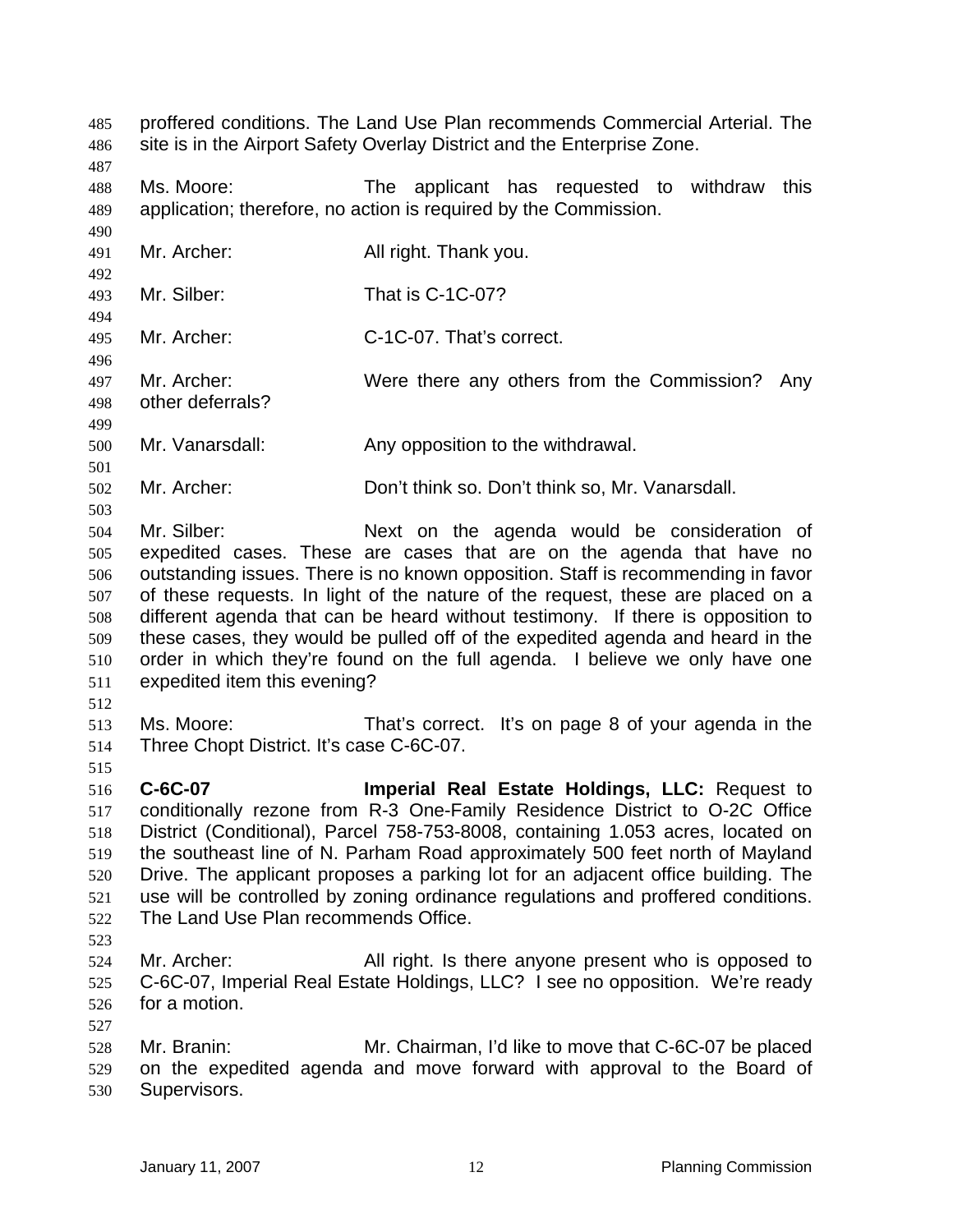Mr. Jernigan: Second. Mr. Archer: Motion by Mr. Branin and seconded by Mr. Jernigan. All in favor of the motion say aye. Those opposed say no. The ayes have it; the case is approved. **REASON:** The Planning Commission voted 5-0 (one abstention) to recommend the Board of Supervisors **grant** the request because it continues the zoning pattern in the area, conforms to the recommendations of the Land Use Plan, and would not adversely affect the adjoining area if properly developed as proposed. Ms. Moore: Thank you, Mr. Chairman. Mr. Archer: Thank you, ma'am. Mr. Vanarsdall: Thank you, Ms. Moore. Mr. Silber: Next on the agenda is the election of the Chairman and Vice Chairman. This is done annually. It's my duty and honor each year to preside over the election of the Chairman and Vice Chairman. This is always done at the first meeting of January of each year. I'd like to start by opening the floor for nominations for Chairman of the Planning Commission for 2007. Mr. Vanarsdall: All right. Mr. Secretary, I place the name of Tommy Branin for Chairman and Ray Jernigan for Vice Chairman. Mr. Silber: Can we maybe do one at a time, Mr. Vanarsdall? Mr. Vanarsdall: Tommy Branin first. Mr. Silber: Mr. Vanarsdall's made a motion to nominate Tommy Branin for the Chairman for 2007. Is there a second to that motion? Mr. Archer: **I'll second that motion.** Mr. Silber: Seconded by Mr. Archer. Are there any other nominations? Mr. Archer: I move the nominations be closed. Mr. Silber: Motion to close the nominations by Mr. Archer. Mr. Jernigan: Second.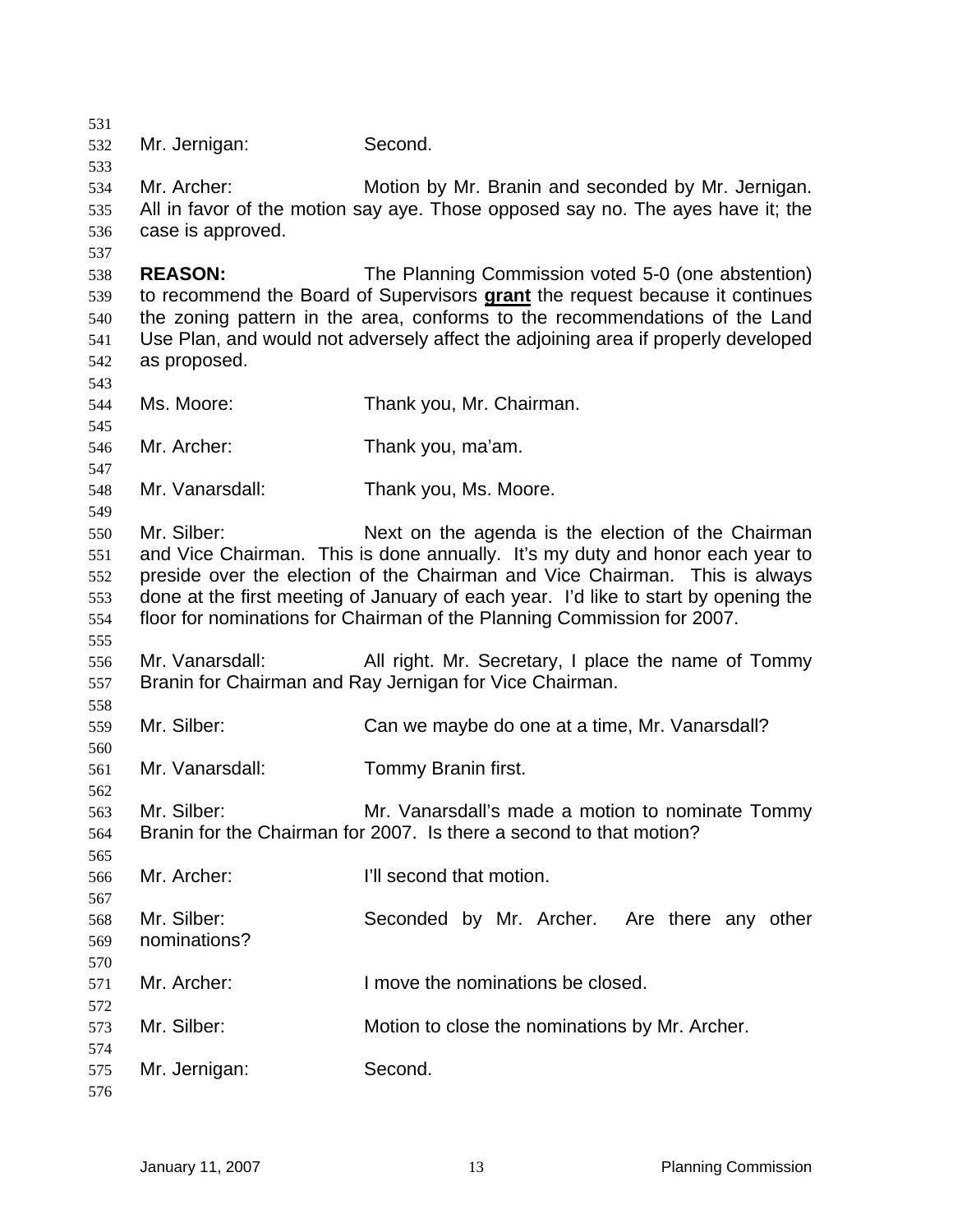Mr. Silber: Seconded by Mr. Jernigan. Being no further nominations, we need a vote on Mr. Branin serving as the Chairman of the Planning Commission. Those in favor say aye. Those opposed? Congratulations, Mr. Branin. 577 578 579 580 581 582 583 584 585 586 587 588 589 590 591 592 593 594 595 596 597 598 599 600 601 602 603 604 605 606 607 608 609 610 611 612 613 614 615 616 617 618 619 620 621 622 Mr. Silber: If we can do that again for the Vice Chairman, I would appreciate it. I'll open the floor for nominations for Vice Chairman of 2007. Mr. Vanarsdall: Mr. Ray Jernigan. Mr. Silber: Motion by Mr. Vanarsdall for Mr. Jernigan as Vice Chairman for 2007. Is there a second? Mr. Branin: Second. Mr. Silber: Mr. Branin seconded the motion. Are there any other nominations? Do we have a motion to close the nominations? Mr. Archer: I move we close the nominations. Mr. Vanarsdall: I second. Mr. Silber: Motion by Mr. Archer, seconded by Mr. Vanarsdall to close the nominations. Being there's no further nominations, we need a vote on Mr. Jernigan serving as the Vice Chairman of the Planning Commission. Those in favor say aye. Opposed? Congratulations, Mr. Jernigan. Mr. Jernigan: Thank you. Mr. Silber: With that, you might want to switch chairs. Mr. Branin: Mr. Archer, if you could come down. Ladies and gentlemen, Mr. Archer has provided unbelievable leadership and everyone that works with him knows the diligence he puts into his job and leadership that he's shown us in the past year. We'd like to present him with a gift of thanks for his leadership, for his friendship, and his good nature. Mr. Vanarsdall: Save the paper, will you? Mr. Branin: I knew you'd say that. Mr. Archer: I know it's not a pony. Well, it's not a necktie. Well, thank you. Great— Mr. Jernigan: That's the second person to do that this week.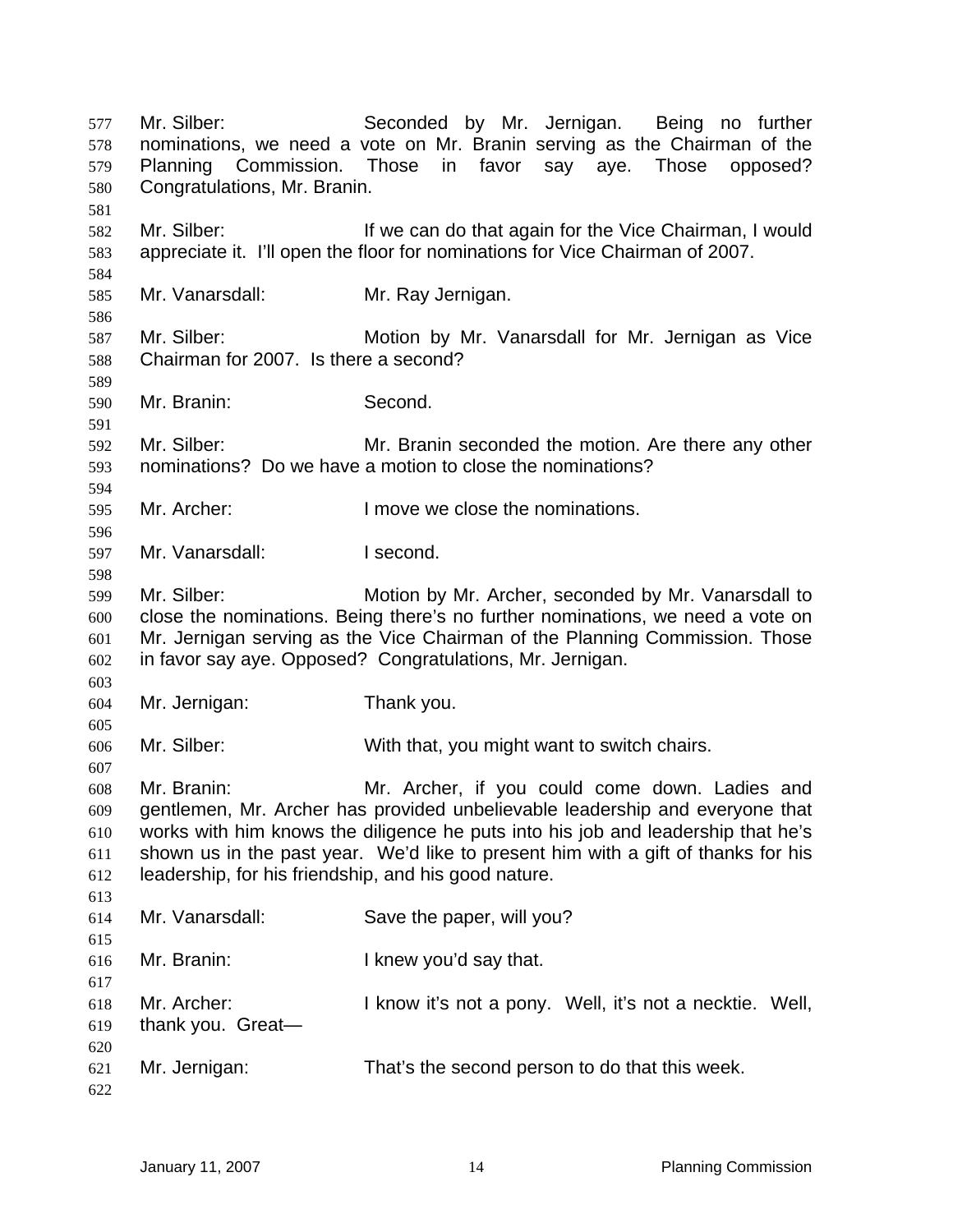623 Mr. Vanarsdall: I can fold that and make a handkerchief out of it.

625 626 Mr. Archer: Oh, how nice. I don't think I'm going to show you all what it is. Oh, boy. Nice.

627

636

624

628 629 630 631 632 633 634 635 Mr. Archer: Thank you so much; it's nice. I'm not going to make a long speech. I was just telling someone it was exactly 11 years ago tonight, January 11, 1996, that I attended my first Planning Commission meeting. It was one of those nights where we had standing room only in here. It was a case out of Varina. I remember it had something to do with a marina. The tension in the air was so thick you could almost cut it. I was sitting up there scared to death thinking all these people were in here to pick on me. It turned out to be somebody else and I'm very grateful for that.

637 638 639 640 641 642 643 644 Mr. Archer: At that particular moment, I was thinking to myself, "What in the world have I gotten myself into." That was the time that we were having a snowstorm. There was about eight inches of snow on the ground. I think it was the first time the County had been open in a couple days. It's been a great 11 years. I've had the privilege of chairing three times now and I've had the opportunity to work with some of the premier planners and planning commissioners I think in the land, as well as some of you that we have to work with on a daily basis. I can only hope that I deserve this. Thank you so much.

646 647 Mr. Vanarsdall: It's a far cry from the way it happened at Powhatan last night, isn't it.

649 650 651 Mr. Silber: Okay. Anyone else have any more gifts they want to give each other? No? Okay. We'll move on to the agenda. The first would be a plan of development and transitional buffer deviation.

652

645

648

## 653 *Deferred from December 13, 2006 Planning Commission Meeting.*

654 655 656 657 **POD-71-06 Glen Allen Service Center**: Request for a Plan of Development and Transitional Buffer Deviation to construct a one-story, 3900 square-foot auto service repair shop. The 6/10<sup>th's</sup> of an acre site is located on the south line of Mountain Road in the Brookland District.

658

659 660 Mr. Branin: Is anyone in opposition of POD-71-06? Mr. Kennedy?

661

662 663 664 665 666 667 668 Mr. Kennedy: Good evening members of the Commission. Glen Allen Service Center has proposed to construct on a vacant parcel to the west of the existing Glen Allen Service Center located at the southwest corner of Mountain Road and Hamilton Road. Eighteen spaces are required and 20 parking spaces are going to be provided. The applicant's requested the Condition #36 regarding cross access be deleted. As the plans have annotated to prohibit cross access at this time, we have no objection to this request. A transitional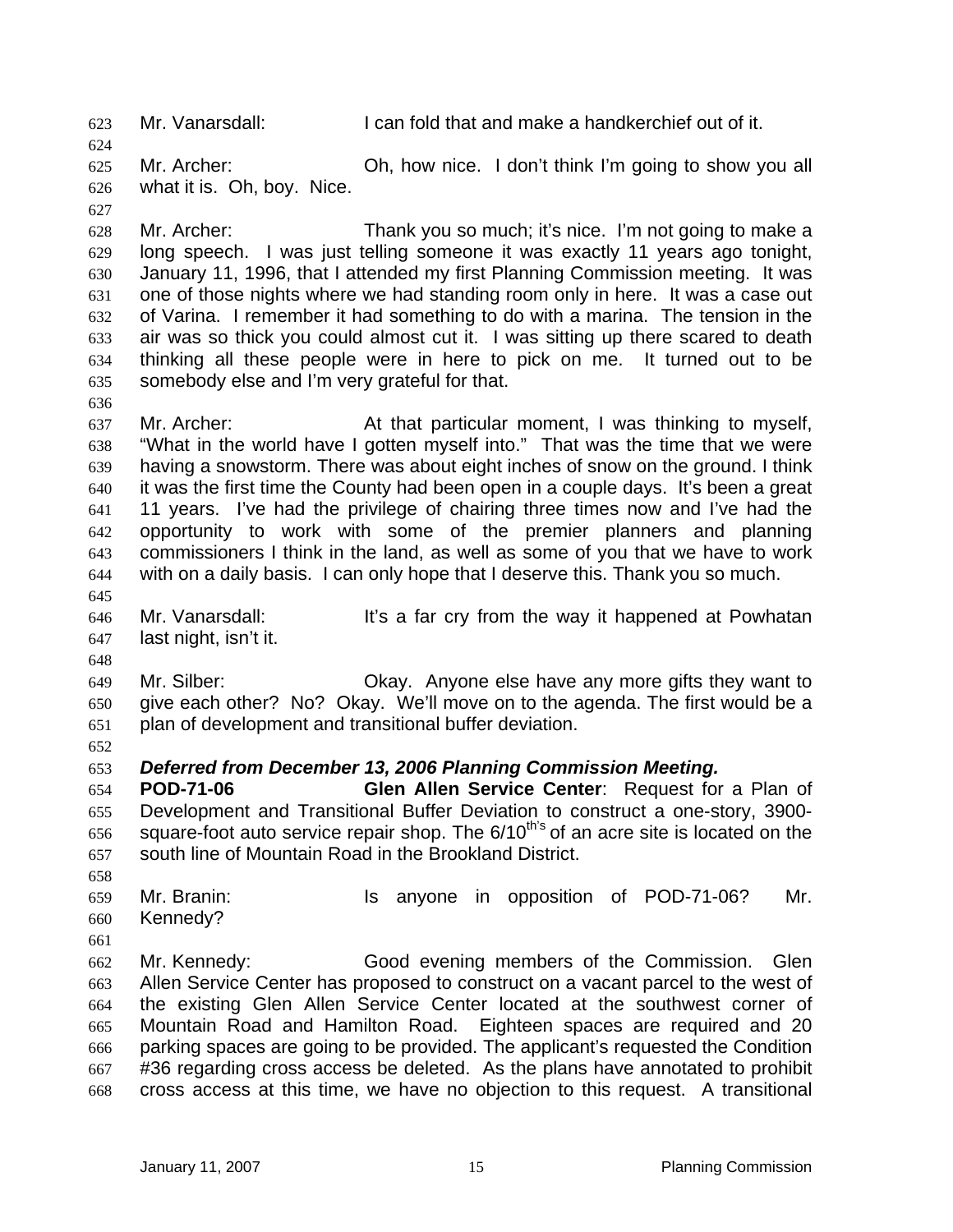buffer deviation has been requested to reduce the required buffer on the western property line in order to allow additional onsite parking. Since the fence is proffered to be along this property line, the transitional buffer matrix requires a 21-foot-wide buffer at the location. Transitional buffers are intended to buffer less intense uses from more intense uses based on the zoning classification. The adjoining property to the west is zoned A-1 and is a less intense use by zoning classification; however, by use it is occupied by a Post Office, which arguably is as equally an intense use. Comparable use, public use for this government use would be the UPS service center, which would be a B-3 use. Therefore, staff has no objection to reducing the landscape buffer to the minimum 6 foot required by Code. We feel it's a reasonable request. The strip will be planted with a hedgerow of arborvitae plants 10 foot on center. The additional parking would also be screened from the south by a proffered fence and existing 15-foot wide tree line. Additional parking would be screened from Mountain Road by minimum 25-foot landscape buffer, which would contain a continuous row of evergreen shrubs and a combination of trees consisting of [unintelligible], crab apples, and Chinese cherry trees with additional materials to be determined at the time of landscape approval. The plan satisfies applicable zoning requirements and design standards; therefore, staff recommends approval of the plan and the transitional buffer deviation subject to the annotations of the plans, the standard conditions for plans of this type, and additional conditions 24 through 38 on the agenda, with condition #36 deleted and conditions 9 and 11 amended. I am available to answer your questions if you have any and the engineer is present here to answer questions as well. 669 670 671 672 673 674 675 676 677 678 679 680 681 682 683 684 685 686 687 688 689 690 691 692 693

694 695 696 697 698 699 700 701 702 703 704 705 706 707 708 709 710 711 712 713 714 Mr. Branin: Do any Commissioners have any questions? Mrs. Jones: Did you say #36 deleted? Mr. Kennedy: Number 36 deleted. It has to do with cross access. The plan has been annotated to create a cross access with the existing center Mr. Vanarsdall: Mike and I have talked several times, several days. Mr. Branin: Mr. Vanarsdall, do you need to hear from the applicant? Mr. Vanarsdall: Not unless somebody else does. Mr. Vanarsdall: Thank you for your help, Mike. Mr. Branin: Mr. Vanarsdall? Mr. Vanarsdall: Let's see, I recommend approval of POD-71-06 with #9 amended, #11 amended, and conditions 24 through 35, delete 36, and then we have 37 and 38. Then I will make a motion for the buffer deviation.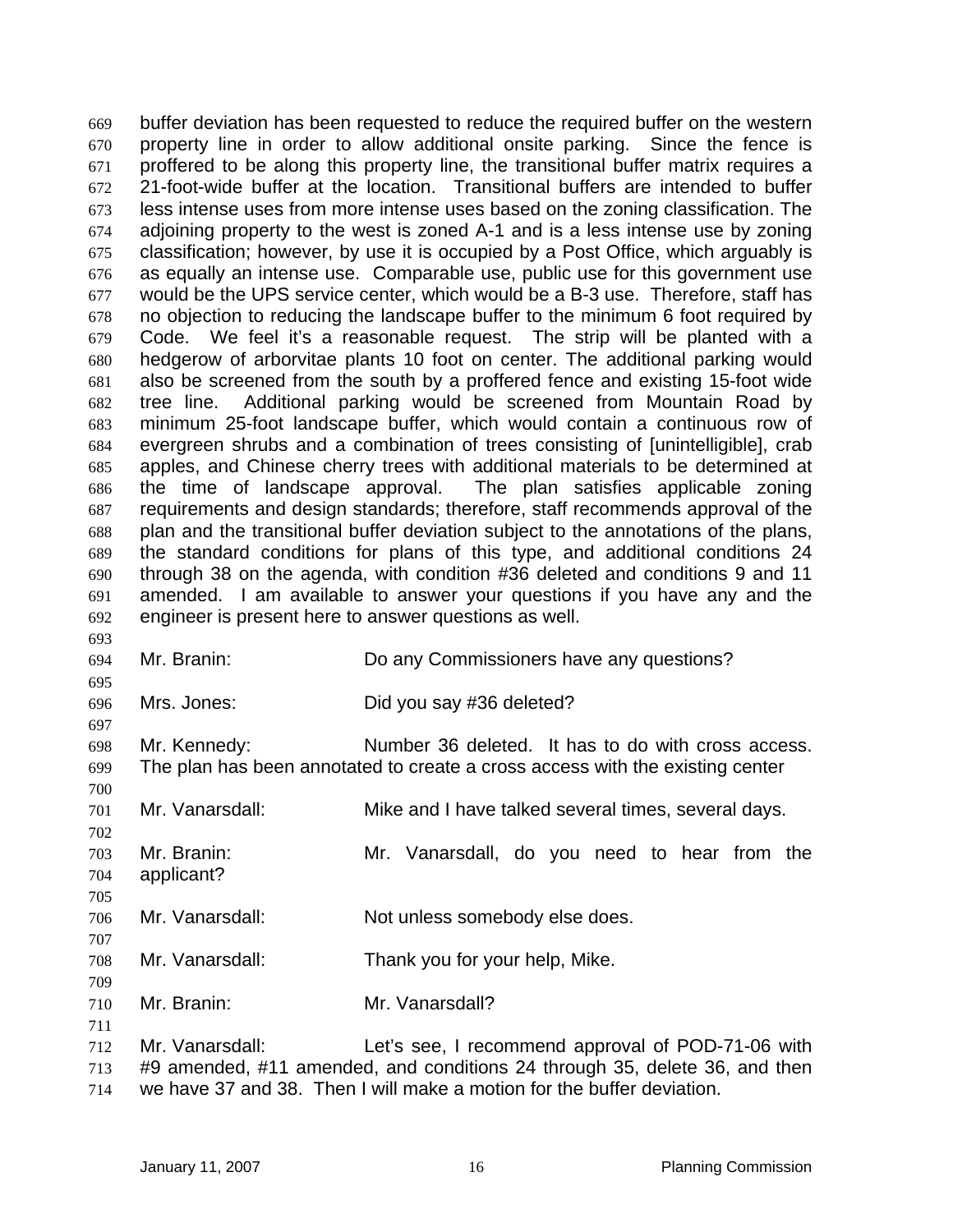| 715 |                                      |                                                                                      |
|-----|--------------------------------------|--------------------------------------------------------------------------------------|
| 716 | Mr. Jernigan:                        | Second.                                                                              |
| 717 |                                      |                                                                                      |
| 718 | Mr. Branin:                          | Motion made by Mr. Vanarsdall, seconded by Mr.                                       |
| 719 |                                      | Jernigan. All in favor? All opposed? The motion passes.                              |
| 720 |                                      |                                                                                      |
| 721 | Mr. Vanarsdall:                      | I recommend approval of the buffer deviation on case                                 |
| 722 | POD-71-06.                           |                                                                                      |
| 723 |                                      |                                                                                      |
| 724 | Mr. Jernigan:                        | Second.                                                                              |
| 725 |                                      |                                                                                      |
| 726 | Mr. Branin:                          | Motion made by Mr. Vanarsdall, seconded by Mr.                                       |
| 727 | Jernigan. All in favor? All opposed? |                                                                                      |
| 728 |                                      |                                                                                      |
| 729 | Mr. Vanarsdall:                      | Mr. and Mrs. McMillan, Ellen and Jimmy are in the                                    |
| 730 |                                      | audience and I wish you all the luck with the new place. Thank you for coming a      |
| 731 | second time. Thank you, Spud.        |                                                                                      |
| 732 |                                      |                                                                                      |
| 733 | Mr. Branin:                          | The motion's approved.                                                               |
| 734 |                                      |                                                                                      |
| 735 | Mr. Archer:                          | Mr. Chairman, before we go further, I would remiss if I                              |
| 736 |                                      | didn't tell everybody that deep down in my bag there's a gift certificate for Dick's |
| 737 | Sporting Goods.                      |                                                                                      |
| 738 |                                      |                                                                                      |
| 739 | Mr. Vanarsdall:                      | Or Victoria's Secret.                                                                |
| 740 |                                      |                                                                                      |
| 741 | Mr. Branin:                          | Dick's Sporting Goods.                                                               |
| 742 |                                      |                                                                                      |
| 743 | Mr. Vanarsdall:                      | Oh, I thought it was Victoria's Secret.                                              |
| 744 |                                      |                                                                                      |
| 745 | Mr. Archer:                          | Well, we'll know what to get you next time around.                                   |
| 746 |                                      |                                                                                      |
| 747 | Mr. Silber:                          | Perhaps before we move on to the next case, I                                        |
| 748 |                                      | wanted to also point out that it's typical that the Board member serving on the      |
| 749 |                                      | Planning Commission typically abstains from voting on rezoning cases while           |
| 750 |                                      | sitting on the Planning Commission. It's not necessarily or absolutely necessary,    |
| 751 |                                      | but that's typically the practice. So, Mr. Thornton, if you want to continue that    |
| 752 |                                      | practice, you may. We will note you as abstaining unless you do note that you        |
| 753 |                                      | want to vote on a case. Mr. Thornton will have an opportunity to vote on all these   |
| 754 |                                      | cases as they move out of the Planning Commission and on to the Board of             |
| 755 |                                      | Supervisors. So, moving to the first rezoning request that would be on page 4.       |
| 756 |                                      |                                                                                      |
| 757 | $C-2-07$                             | Eugene Fitz: Request to rezone from A-1 Agricultural                                 |
| 758 |                                      | District to R-3 One-Family Residence District, Parcel 828-722-6529, containing       |
| 759 |                                      | 1.009 acre, located on the southwest line of Midage Lane approximately 900 feet      |
| 760 |                                      | northwest of Hanover Road. The applicant proposes to construct an additional         |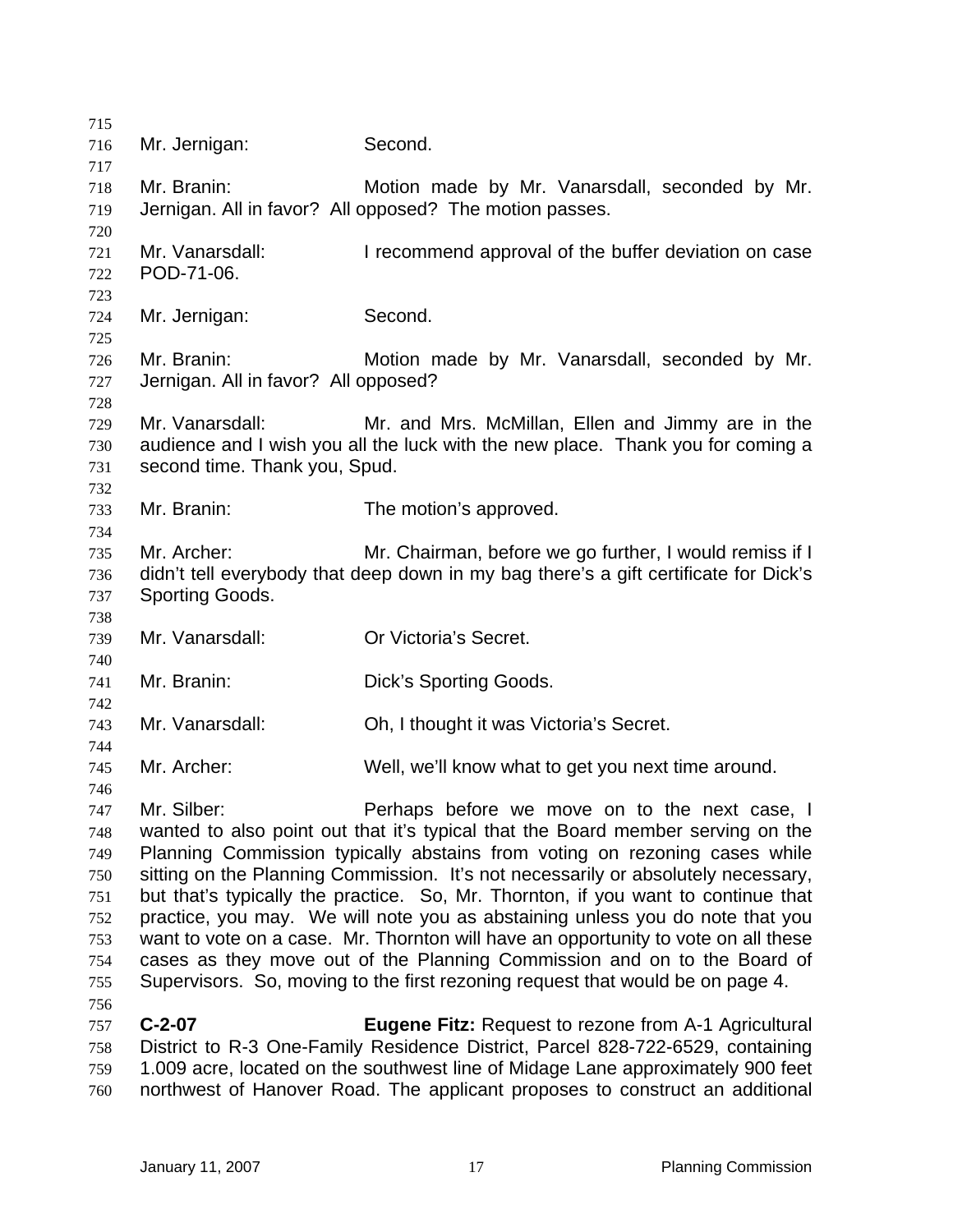single-family dwelling. The R-3 District allows a minimum lot size of 11,000 square feet and a maximum gross density of 3.96 units per acre. The use will be controlled by zoning ordinance regulations. The Land Use Plan recommends Suburban Residential 1, 1.0 to 2.4 units net density per acre. The site is in the Airport Safety Overlay District. 761 762 763 764 765

767 768 Mr. Branin: **It is there anyone in opposition of C-2-07, Eugene Fitz?** We have opposition? Mr. Secretary, would you please review the rules.

770 771 772 773 774 775 776 Mr. Silber: I'd be happy to. The Planning Commission's policy on hearing rezoning requests is the applicant is given 10 minutes to present their case after staff presents the request. The applicant has 10 minutes to present their case. Some of that time may be reserved for rebuttal. The opposition also have 10 minutes collectively to present their case and argument of the recent request. The Planning Commission can extend those time periods, but that is the general policy of the Planning Commission.

- 778 Mr. Lewis: All right. C-2-07. Thank you, Mr. Secretary.
- 780 Mr. Branin: Good evening, Mr. Lewis.

782 783 784 785 786 787 788 Mr. Lewis: Good evening, Mr. Chairman and members of the Commission. This is a request to rezone a one-acre parcel at 1411 Midage Lane from A-1 to R-3 to allow a two-lot subdivision and construction of one new singlefamily residence. This property is bordered by R-4 zoning to the west and A-1 zoning to the east, as seen on this map. The request and its proposed two units per acre is consistent with the 2010 Lane Use Plan Suburban Residential One Designation, which recommends 1 to 2.4 units per acre.

789

766

769

777

779

781

790 791 792 793 794 795 796 797 As stated in a letter from the applicant and shown on this un-proffered conceptual plan, the applicant intends to construct an approximately 1600-square-foot, onestory frame house with brick external foundation walls, a two-car attached garage, and vinyl siding. Given the proximity of county water and sewer in Midage Lane, the applicant would be required to connect the new residence to these utilities. Because the proposed project, as described, is consistent with the 2010 Land Use Plan, and the scale and size of development would be compatible with the area, staff supports the request.

798

799 This concludes my presentation. I'll be happy to take any questions.

800

803

805

801 802 Mr. Jernigan: I don't have any questions, Mr. Chairman. I'd like to hear from the applicant.

- 804 Mr. Branin: Okay.
- 806 Mr. Fitz: Good evening. I'll briefly explain—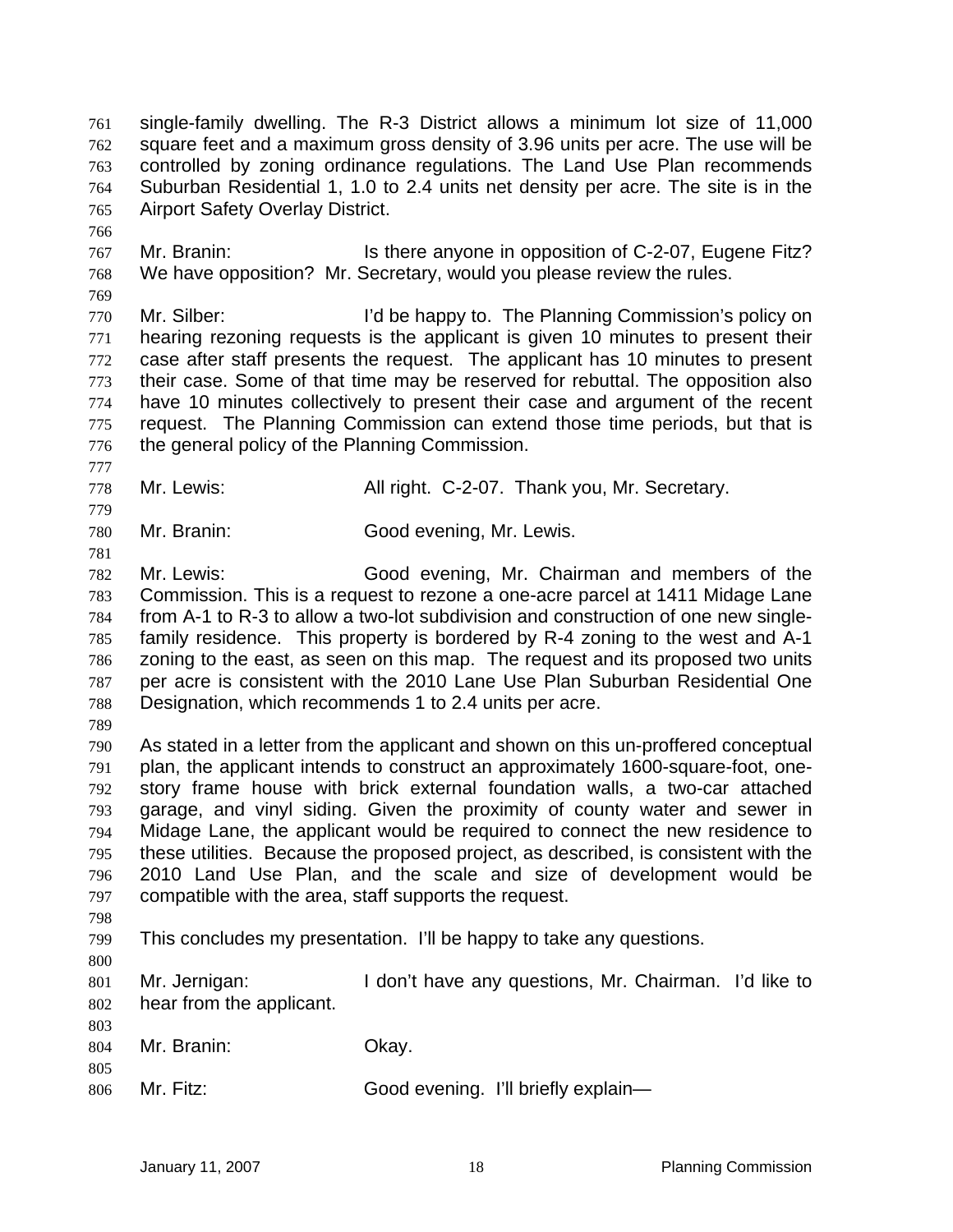808

807

809

840

Mr. Jernigan: State your name for the record, please.

810 811 812 813 814 815 816 817 818 819 820 821 822 823 824  $925$ Mr. Fitz: **Italy in Sorty.** Eugene Fitz. I'll briefly explain my intentions. I bought this property in August of '06. I've been working on refinishing the house and fixing it up, the house thats already existed. There's another vacant lot adjacent to that, which is part of the one-acre property that I bought. I hope to just to be able to rezone it, and like Mr. Lewis said, to build a single-family frame house consistent with the neighboring houses that are in the area. This is what I consider a transitional zone request. If you look at the house, to the right of the house is zoned R-4, which is part of the subdivision, a separate subdivision. To the left of the house and directly in front of the house are zoned A-1. What I'm requesting is a zone R-3, which would be a transition from the R-4 to the A-1. I don't know exactly what else to explain, but I just found out tonight that there was some opposition. I spoke to the immediate neighbors before I put this request in. No one had any opposition to it, so I'm kind of surprised by the opposition, but I respect their opposition and I'm willing to work with them as much as I can.

| ັບພ |                 |                                                        |
|-----|-----------------|--------------------------------------------------------|
| 826 | Mr. Jernigan:   | Mr. Fitz, what's the square footage of the surrounding |
| 827 | houses?         |                                                        |
| 828 |                 |                                                        |
| 829 | Mr. Fitz:       | I believe they range from 1200 to 1400-1500 square     |
| 830 | foot.           |                                                        |
| 831 |                 |                                                        |
| 832 | Mr. Jernigan:   | Okay.                                                  |
| 833 |                 |                                                        |
| 834 | Mr. Branin:     | Does anybody else have any questions for Mr. Fitz?     |
| 835 | Thank you, sir. |                                                        |
| 836 |                 |                                                        |
| 837 | Mr. Jernigan:   | Thank you.                                             |
| 838 |                 |                                                        |
| 839 | Mr. Branin:     | The opposition?                                        |

841 842 843 844 845 846 847 848 849 850 851 852 Mr. Krumwiede: Mr. Chairman, members. My name's Robert Krumwiede. I'm a resident of Midage Lane. I brought with me today a petition. Well, first of all, there are seven other one-acre lots on Midage. I have a petition signed by six of the owners requesting that this be denied. The seventh owner was unavailable to sign, but has stated that he's against it also. We have several reasons for opposing this. Basically, we're opposed to any action that's going to increase the noise level or congestion on our street. If you look at the map, you can see the one-acre lots are here. There's a lot of room. We are afraid that this will set a precedence and soon our street will look like the connecting street here, Carlstone. When two cars pass each other on this street, you have to pull to the side because it's so congested. We're also afraid that it might decrease our housing values. All the houses in this area are valued at \$40,000 less than any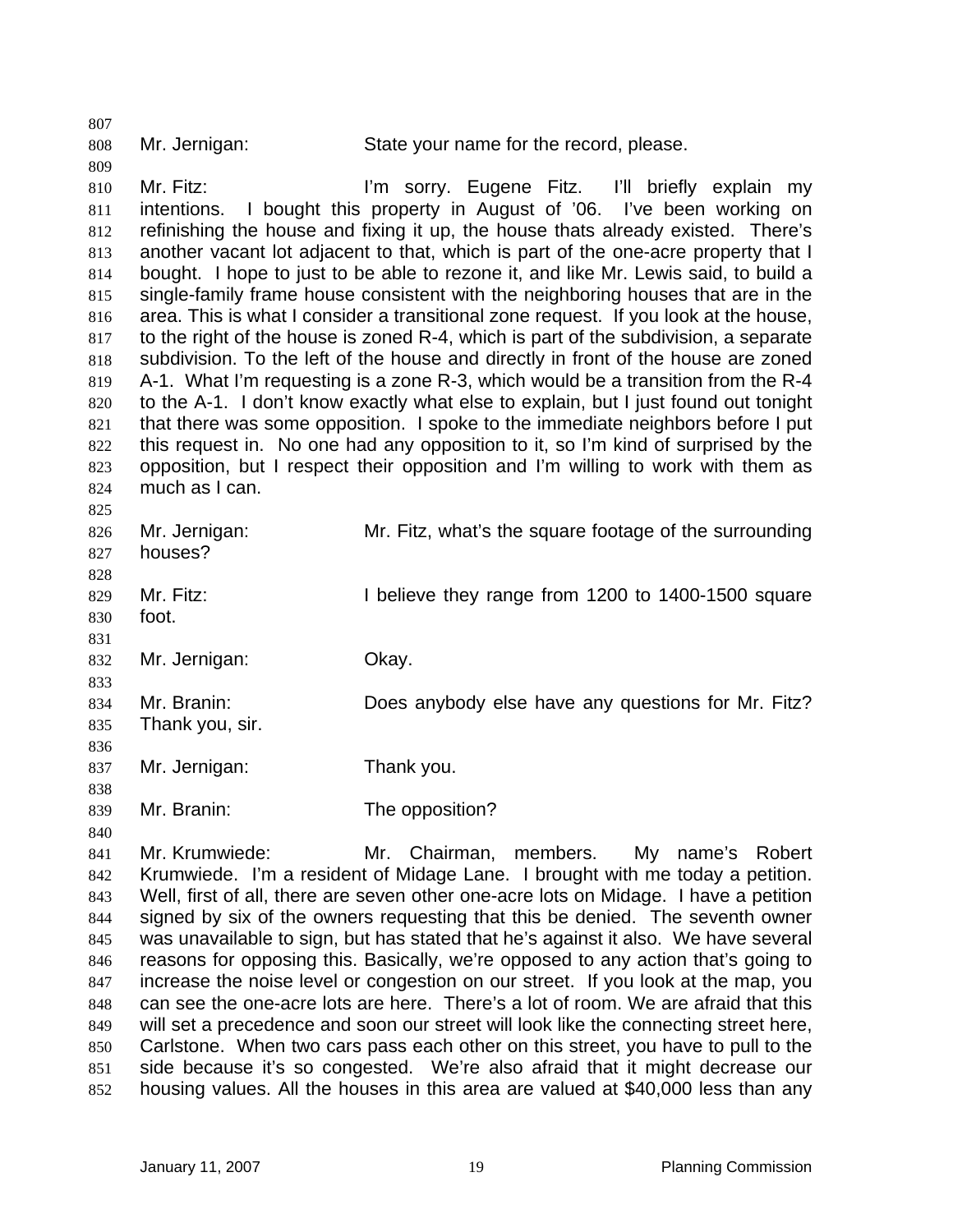houses on Midage. The residents here take great pride in their street and their house. They will cut their grass and trim it as often as once a week. There's been a rental sign put in front of the existing house and we're afraid that the investor's going to turn the second house into a rental. People that rent typically don't have the same pride in their yard as people who own their houses, so we're afraid of that. We can see many advantages of the request to the requesting person, but we don't see any advantages to the other residents who live there. Personally, I bought in this neighborhood because it was on a one-acre lot. It gives you a little bit of privacy while still being a neighbor and I'd like to keep it that way. Thank you. 853 854 855 856 857 858 859 860 861 862

863

865

867

869

871

873

- 864 Mr. Silber: Silber: Sir, can you tell us your last name again, please?
- 866 Mr. Krumwiede: Krumwiede. Should I spell it?

868 Mr. Silber: Sure.

870 Mr. Krumwiede: K-R-U-M-W-I-E-D-E.

- 872 Mr. Silber: Thank you very much.
- 874 875 876 877 878 Mr. Jernigan: Mr. Krumwiede? I'm sorry, go ahead. I will say that, first of all, I was not aware—When this case came to me and I looked it over, it had staff support, there was no opposition, and I still had never heard of any opposition until I walked in this room tonight. Mr. Lewis told me that we had opposition. I wish you all had called me prior to this meeting.
- 879

880 881 882 Mr. Krumwiede: When the zoning sign went up saying that it was going to be rezoned, I called the County and said, "What do we do?" They said, "Show up at the meeting." So, several of the residents and I are here.

- 884 Mr. Jernigan: They didn't tell you to call me?
- 885 886 Mr. Krumwiede: No sir.
- 887

883

888 889 890 891 892 893 894 895 Mr. Jernigan: All right. Well, I'll tell you, I didn't spend a whole lot of time on this case because it was kind of a straight-up case. I'm not going to approve a case that we have opposition. I think what I'm going to do is just take a Commission deferral on this and sit back and talk to you folks. I want you to realize there's only one other lot on here that you can split. The rest of these lots, by the position of the house, you can't split the lots up. So, there's one additional lot that you could do this to and that's it. Where do you live on here, sir?

- 896 897 Mr. Krumwiede: I'm at 1422. I live across the street and two houses down from the applicant.
- 898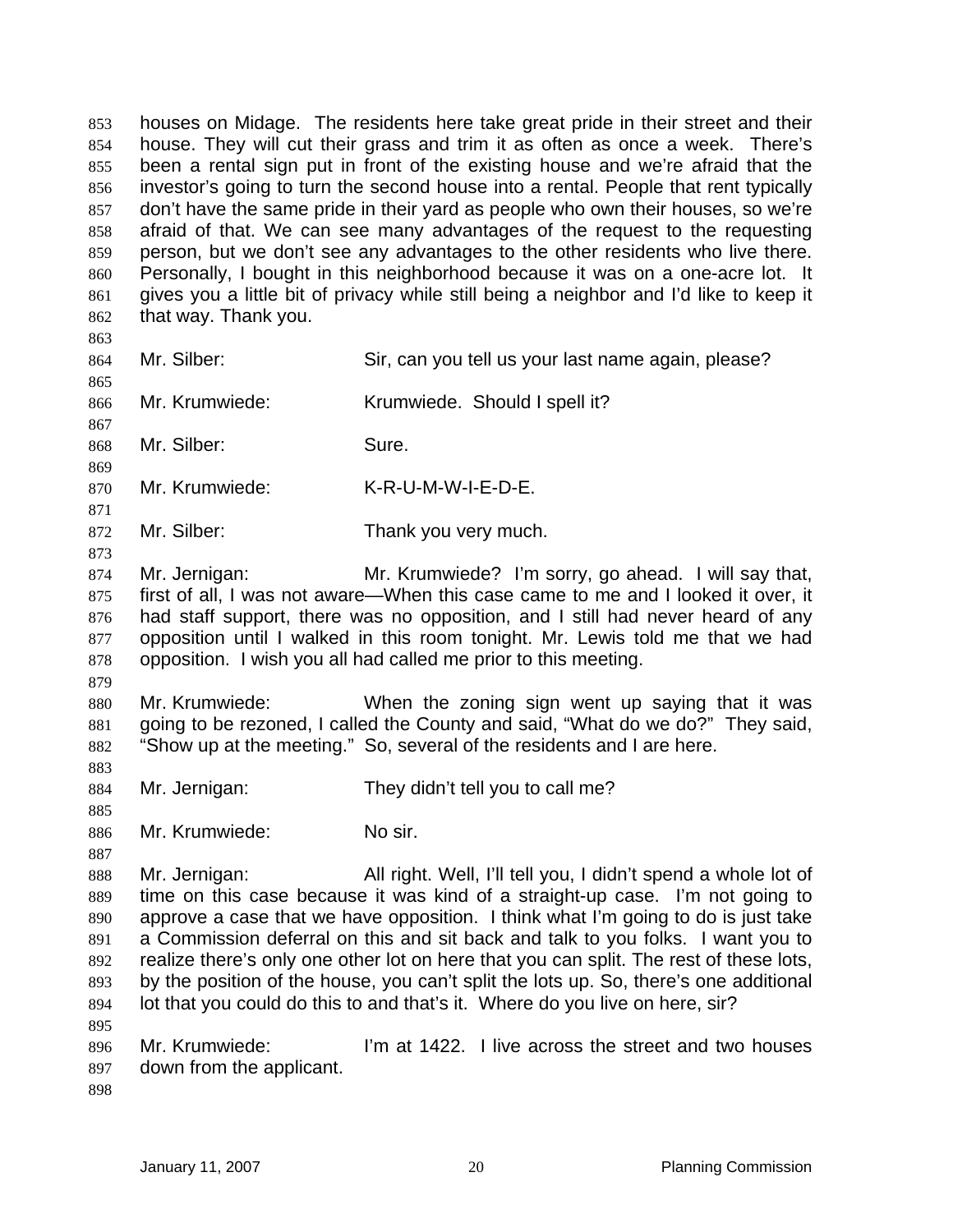| 899<br>900               | Mr. Jernigan:                                                      | Are any of the next-door neighbors here?                                                                              |
|--------------------------|--------------------------------------------------------------------|-----------------------------------------------------------------------------------------------------------------------|
| 901<br>902               | Mr. Krumwiede:<br>property with us tonight.                        | Yeah, we have one who lives right next to the                                                                         |
| 903<br>904<br>905<br>906 | Mr. Jernigan:<br>Commission deferral on this to February 15, 2007. | Okay. All right. Mr. Chairman, I'm going to move for                                                                  |
| 907<br>908               | Mr. Branin:                                                        | Okay. That's your motion?                                                                                             |
| 909<br>910               | Mr. Vanarsdall:                                                    | If that's a motion, I'll second it.                                                                                   |
| 911<br>912<br>913        | Mr. Branin:<br>by Mrs. Jones. All in favor?                        | Okay. Motion made by Mr. Jernigan and seconded                                                                        |
| 914<br>915<br>916        | Mr. Jernigan:                                                      | Would you give your name and phone number to one<br>my staff personnel and they'll give it to me? I'll be in contact. |
| 917<br>918               | Mr. Krumwiede:                                                     | I certainly will.                                                                                                     |
| 919<br>920               | Mr. Jernigan:                                                      | Thank you so much.                                                                                                    |
| 921<br>922               | Mr. Branin:                                                        | All opposed?                                                                                                          |
| 923<br>924               | Mr. Silber:                                                        | Who made the second?                                                                                                  |
| 925<br>926               | Mr. Branin:                                                        | Second by Mrs. Jones.                                                                                                 |
| 927<br>928<br>929        | Mr. Silber:<br>receive a petition.                                 | Mr. Jernigan, I don't know if you saw this, but we did                                                                |
| 930<br>931               | Mr. Jernigan:                                                      | Yes sir. I'd given up to you for the records.                                                                         |
| 932<br>933<br>934        | Mr. Silber:<br>files.                                              | Okay, thank you very much. We will maintain it in the                                                                 |
| 935<br>936<br>937        | Mr. Branin:<br>meeting?                                            | Mr. Jernigan, are you going to have a neighborhood                                                                    |
| 938<br>939<br>940        | Mr. Jernigan:<br>something local.                                  | I'm going to just call him on the phone. I'll set up                                                                  |
| 941<br>942               | Mr. Branin:                                                        | All right. Mr. Secretary?                                                                                             |
| 943<br>944               | Mr. Silber:<br>agenda.                                             | Yes sir. Moving to the next request on page 5 of your                                                                 |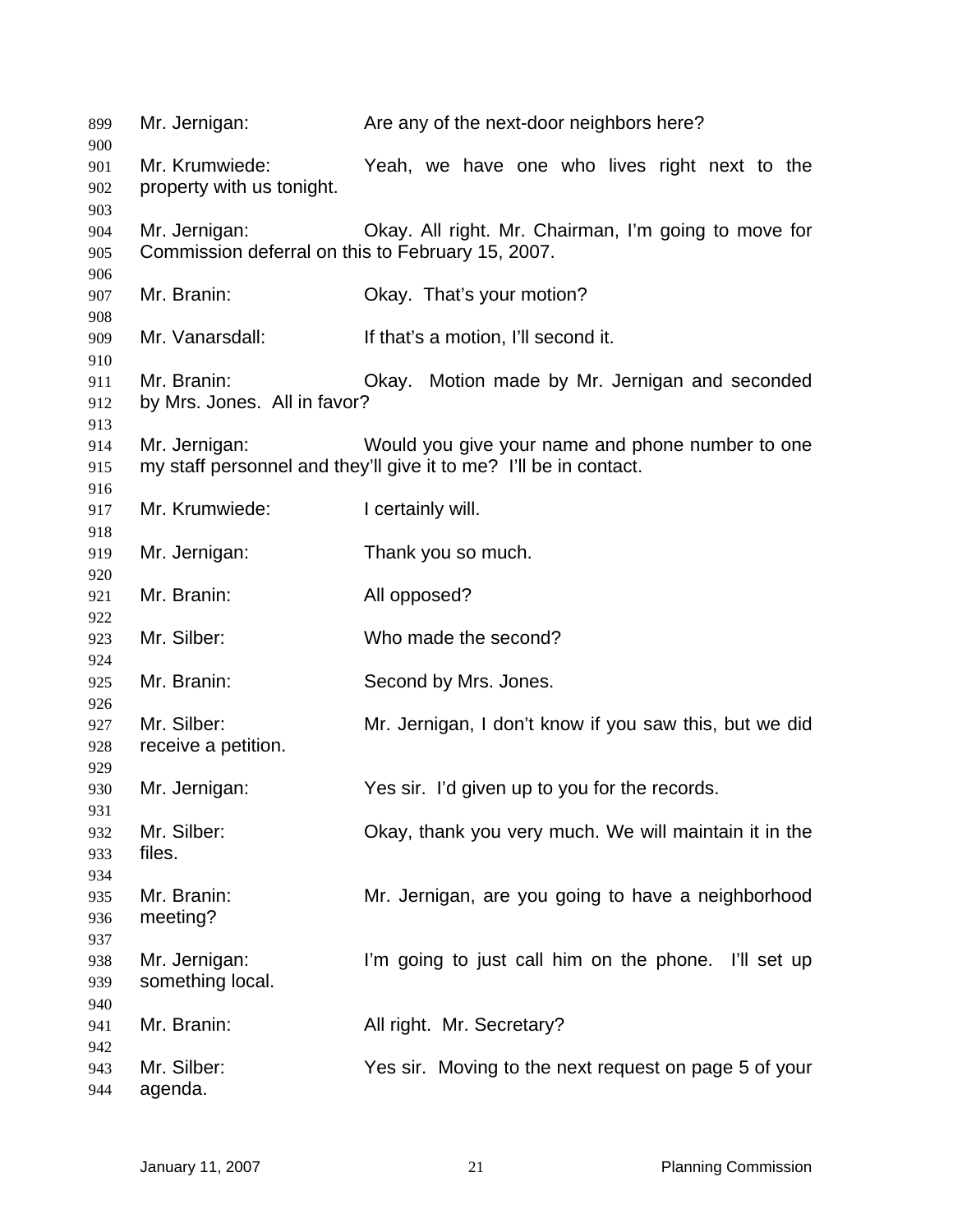945

959

986

946 947 948 949 950 951 **AMENDMENT TO THE HENRICO 2010 LAND USE PLAN MAP:** The Planning Commission will consider an amendment to the Henrico County 2010 Land Use Plan Map to designate Staples Mill Centre Site—comprised of approximately 79.5 acres and generally bordered by the Libbie Avenue, Spencer Road, Bethlehem Road, Staples Mill Road, and north of Mayfield subdivision—as an Urban Mixed Use Development Area (UMU).

952 953 954 955 956 957 958 Mr. Silber: There are three items on your agenda this evening that deal with this request. The first is an amendment to the Land Use Plan, the second is a rezoning request, and the third is a provisional use permit. They all relate to a request for an Urban Mixed Use Development. The first would be a requirement to amend the County's Land Use Plan Map. Secondly, is the rezoning request, C-5C-07.

960 961 962 963 964 965 966 967 968 969 970 971 972 973 974 975 976 977 978 979 **C-5C-07 Gumenick Properties:** Request to conditionally rezone from R-3 One Family Residence District, R-5 General Residence District, R-6C General Residence District (Conditional), O-2 Office District, B-1 Business District, B-2C Business District (Conditional) and M-1 Light Industrial District to UMUC Urban Mixed Use Development (Conditional), Parcels 773-741-3132, - 2637, -4222, -3726, -6011, -7505, -5414, -6808, -8102, 773-739-8155, 773-740- 5043, -9498, -8899, 774-739-3999, -4569, -5043, 774-740-0096, -3584, -2888, - 2190, -4182, -0894, -1592, 772-740-1743, -1137, -0431, -2836, -4023, -2229 and 771-740-9118, containing approximately 79.5 acres, located on the east line of Libbie Avenue, approximately 310 feet north of West Broad Street (U. S. Route 250) to its intersection with N. Crestwood Avenue, then between the south line of N. Crestwood Avenue to the south line of Bethlehem Road, and the east line of Spencer Road and the west line of Staples Mill Road (U. S. Route 33). The applicant proposes an urban mixed-use development (Staples Mill Centre) including offices, commercial and a maximum of 2,090 residential units (including single-family, townhouse, condominiums, and multi-family). The uses will be controlled by zoning ordinance regulations and proffered conditions. The Land Use Plan recommends Suburban Residential 2, 2.4 to 3.4 units net density per acre, Office, Office/Service, Commercial Concentration, Semi-Public and Environmental Protection Area. A small area of the site is in the Enterprise Zone.

980 981 982 983 984 985 Mr. Silber: The third component of this would be a request by the same applicant for a provisional use permit relating to a master plan for the proposed Staples Mill Center, Urban Use Development, and to permit certain uses and exceptions to height, setbacks, and square footage of uses. Again, the same 79.5 acres of property.

987 988 989 990 **P-1-07 Gumenick Properties:** Request for a Provisional Use Permit under Sections 24-32.1(a), 24-32.1(e), 24-32.1(l), 24-32.1(m), 24-32.1(t), 24.32.1(u), 24-34.1(c), and 24-122.1 of Chapter 24 of the County Code, related to a Master Plan for the proposed Staples Mill Center Urban Mixed Use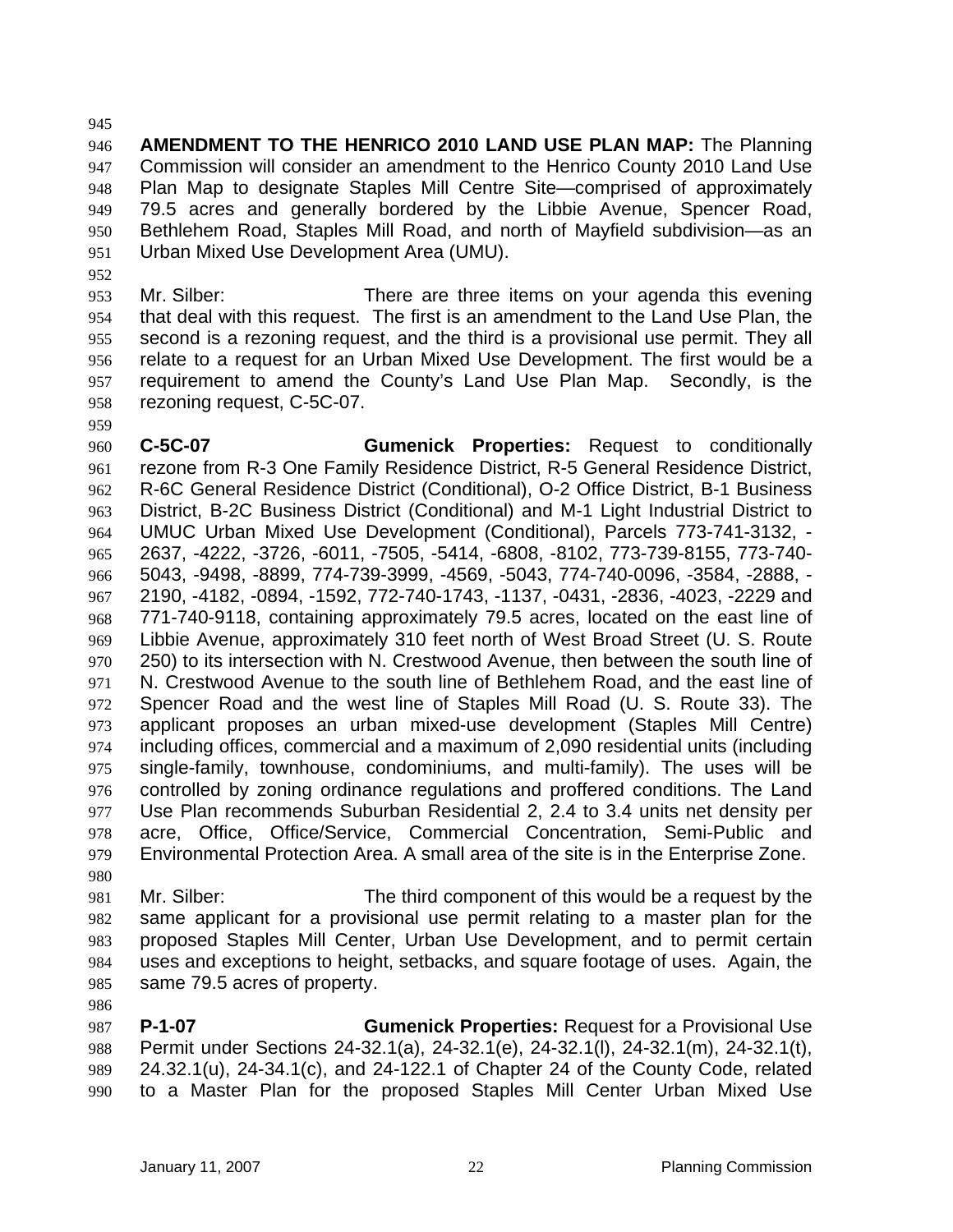development and to permit certain uses and exceptions to height, setbacks, and square footage of uses on Parcels 773-741-3132, -2637, -4222, -3726, -6011, - 7505, -5414, -6808, -8102, 773-739-8155, 773-740-5043, -9498, -8899, 774-739- 3999, -4569, -5043, 774-740-0096, -3584, -2888, -2190, -4182, -0894, -1592, 772-740-1743, -1137, -0431, -2836, -4023, -2229 and 771-740-9118, containing approximately 79.5 acres, located on the east line of Libbie Avenue, approximately 310 feet north of West Broad Street (U. S. Route 250) to its intersection with N. Crestwood Avenue, then between the south line of N. Crestwood Avenue to the south line of Bethlehem Road, and the east line of Spencer Road and the west line of Staples Mill Road (U. S. Route 33). The existing zoning is R-3 One-Family Residence District, R-5 General Residence District, R-6C General Residence District (Conditional), O-2 Office District, B-1 Business District, B-2C Business District (Conditional) and M-1 Light Industrial District. The Land Use Plan recommends Suburban Residential 2, 2.4 to 3.4 units net density per acre, Office, Office/Service, Commercial Concentration, Semi-Public and Environmental Protection Area. A small area of the site is in the Enterprise Zone 991 992 993 994 995 996 997 998 999 1000 1001 1002 1003 1004 1005 1006 1007

- 1009 1010 Mr. Branin: Mr. Secretary, we're going to listen to all three of these together, correct?
- 1011

1015

1008

- 1012 1013 1014 Mr. Silber: I think staff is prepared to present all three. It will require separate actions by the Planning Commission for the Land Use Plan amendment, the zoning case, and the use permit.
- 1016 1017 1018 Mr. Branin: Is anyone in opposition of C-5C-07, Staples Mill Center Land Use Plan? We've got one. Sir, you heard the rules earlier on the last case? We'll review them for you real quick.
- 1019

1025

1028

- 1020 1021 1022 1023 1024 Mr. Silber: The Planning Commission policies stipulate the applicant has 10 minutes to present his case. The opposition has 10 minutes to present their opposition. The Planning Commission can extend those 10 minutes, but it is their policy to allow 10 minutes on each side. The applicant can save some of their time for rebuttal after hearing from the opposition.
- 1026 1027 Mr. Branin: You're welcome to come down front and sit, sir, but you're going to have to wait until we hear the case. I'll call for you. Mr. Tyson.
- 1029 1030 1031 1032 1033 1034 1035 Mr. Tyson: Mr. Chairman, Mr. Thornton, members of the Commission, Mr. Secretary. As the Secretary suggested, this does consist of three applications or requests to amend the 2010 Land Use Plan to designate the Staples Mill Center for Urban Mixed Use, a request to zone the property Urban Mixed Use, and an application for Master Plan approval for the project. The applicant is also requesting approval for certain uses under the PUP that are not otherwise permitted within the zoning classification.
- 1036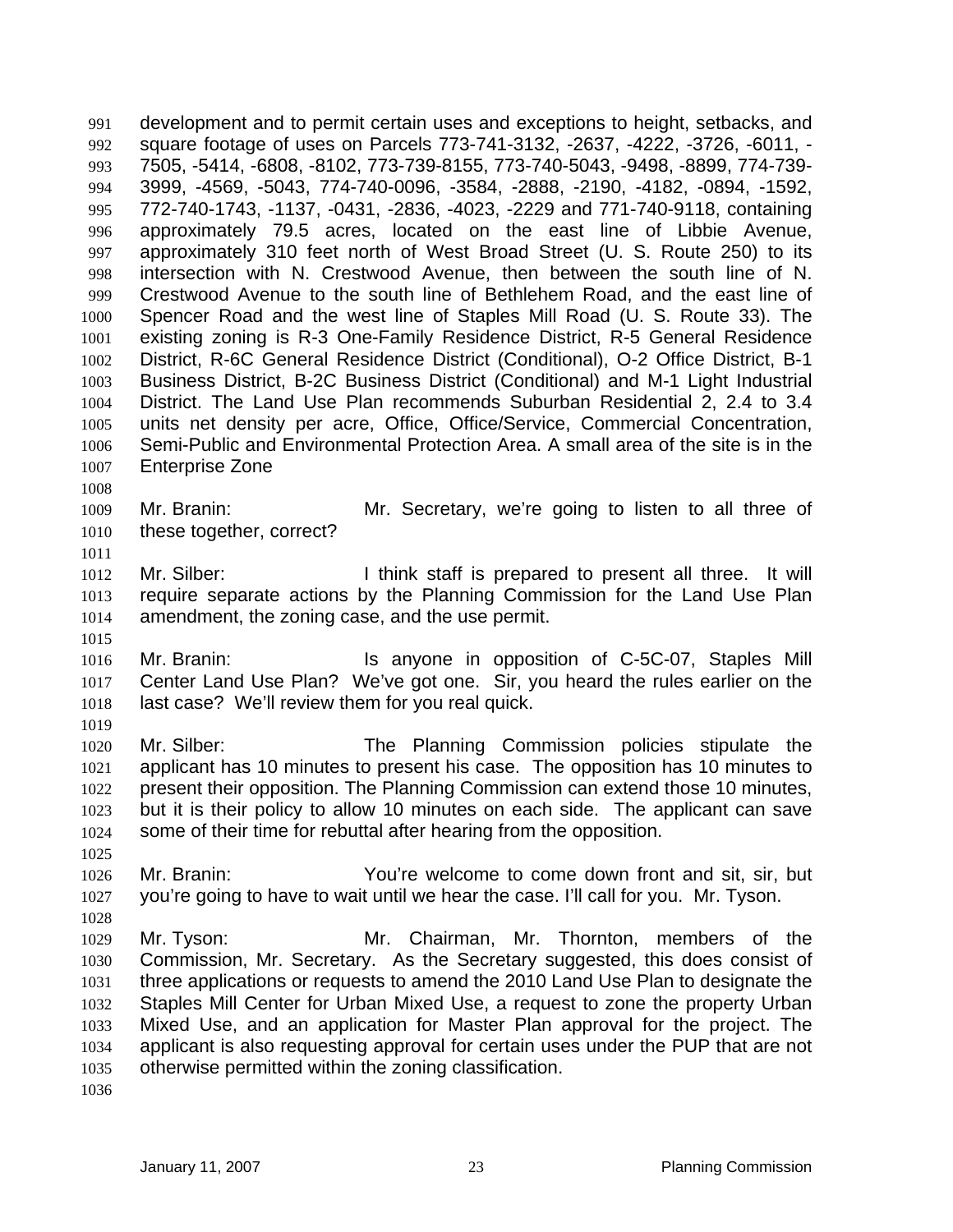The subject property is currently designated for SR-2 Suburban Residential, Office / Service, Commercial Concentration, Semi-Public, and Environmental Uses. In order to be considered for the UMU designation, the applicant must demonstrate that the project meets the following criteria: it meets the design standards set forth in the Urban Mixed Use Zoning Ordinance Regulations; it's compatible with existing land uses; it has adequate infrastructure and cannot contain uses that will stress the County's ability to provide services; it has sufficient public facilities and public services; is served by necessary transportation facilities; provides sufficient design criteria demonstrating a high level of quality; and, demonstrates a desirable mix and balance of various land uses. 1037 1038 1039 1040 1041 1042 1043 1044 1045 1046 1047

1048

1049 1050 1051 1052 1053 1054 1055 1056 1057 The staff report that was forwarded to you identified impacts on fire services, schools, and the potential fiscal impact on the County as outstanding issues; however, Schools' Administration has re-examined the potential student yield of the development and believes that the student populations can be accommodated through planned school improvements. Additionally, the Finance Department was provided with additional information concerning the fiscal impact of the project and has re-examined that aspect of the development. The Finance Department now believes that the project will have a net positive financial impact.

1058 1059 1060 1061 The Fire Department's concerns have been addressed through the requirement that all buildings, except single-family detached dwellings, will be sprinkled. It is felt that the additional infrastructure that may be needed as a result of this project can best be addressed through the annual CIP process.

1062

1063 1064 1065 1066 1067 1068 1069 1070 1071 The applicant has provided a project summary as follows. There are 79.5 acres under consideration. Approximately 165,000 square feet of commercial space, including a mixture of retail and office uses, with the potential for 65,000 square feet of grocery store space under an alternative conceptual plan, has been proposed. No more than 2,096 dwelling units, broken down as follows: 1,096 apartments, 571 condominiums for sale, and 423 townhouses and single-family units for sale, would be proposed. A community clubhouse of approximately 6,000 square feet is proposed and 1,767 parking spaces including structured parking are proposed.

1072

1073 1074 1075 1076 1077 1078 1079 1080 1081 1082 The applicant is proposing to develop this site in six phases. Phase 1 would consist of the retail core and some apartment uses. Phase 2 would consist of the residential uses on the northern edge of the property, including a portion of the single-family detached dwellings along Bethlehem Road and the Community Center. Phase 3 would contain townhouse development, as well as additional single-family detached dwellings. Phase 4 would consist of mixed townhouse and apartment uses, as well as the potential for a 20,000-square-foot office building on Libbie Avenue. Phase 5 would consist of additional multi-family homes, a portion of which could be developed in an alternative scenario as 65,000 square feet of grocery store space. Phase 6 would consist of two high-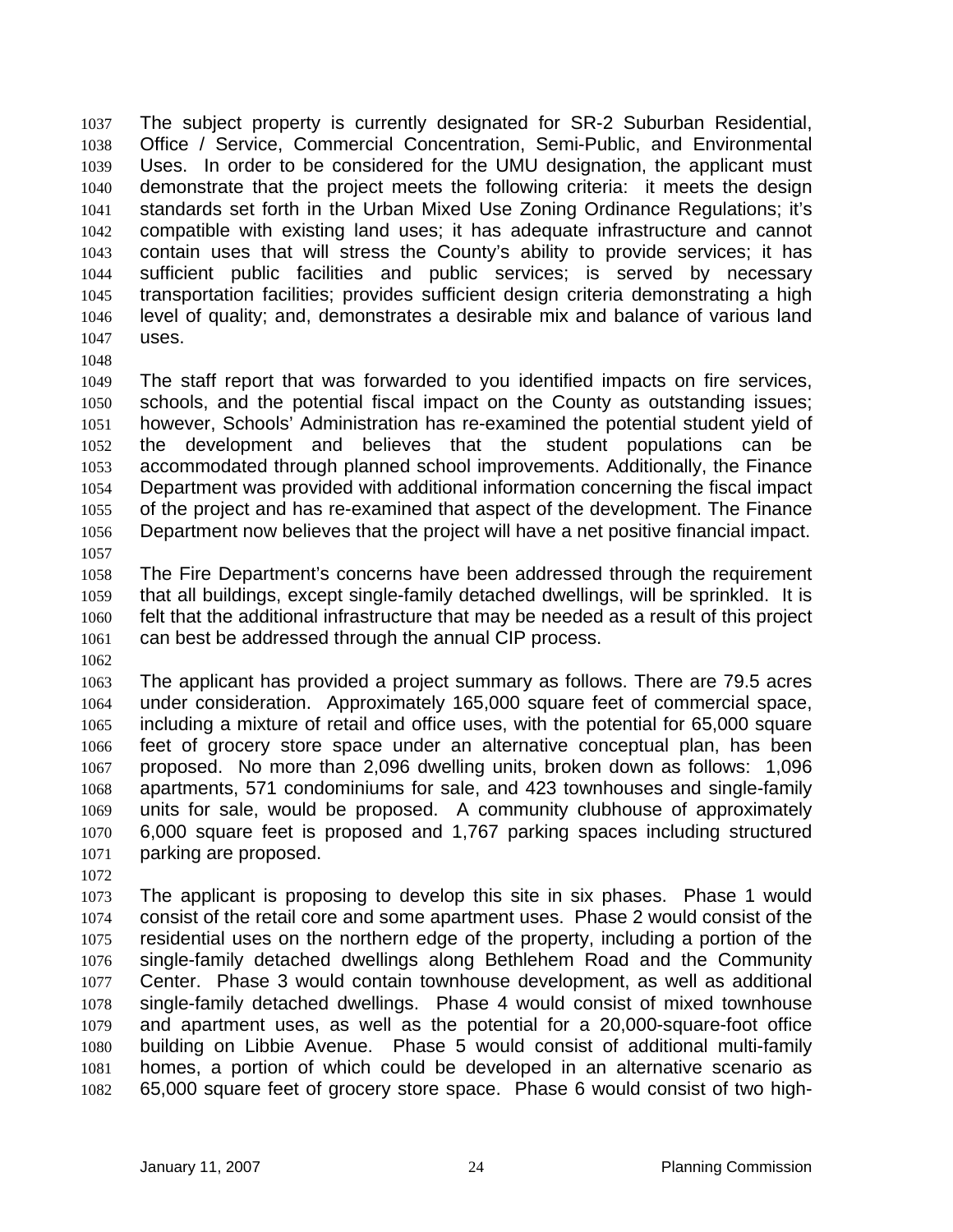rise multi-family buildings with a maximum height of 175 feet. The build-out of the project is set at approximately 2014. 1083 1084

1085

1086 1087 1088 1089 1090 1091 1092 1093 1094 1095 1096 Multi-family units would be contained in buildings 1, 2, 4, and 5. Units would range in size from 450 square feet for studio space to 1,200 square feet for three-bedroom units. Building heights are proffered not to exceed 75 feet. That is also a condition of the provisional use permit. Parking would be provided on the ground floor, as well as on surface lots. The buildings would be five stories tall, four residential above parking, and a potential retail space on the ground floor. No more than 625 Certificants of Occupancy for rental units would be issued prior to 100 Certificates of Occupancy being issued for owner-occupied dwellings. Two hundred and seventy-five CO's for rental units could be permitted for each additional 50 owner-occupied dwellings. It's anticipated that these buildings would be constructed in phases 1, 2, 4, and 5.

1097

1098 1099 1100 1101 Multi-family for-sale units would be contained in building 2. Units would range in size from 700 to 1,000 square feet. Building height limit is set at 75 feet. Ground floor parking would be provided with four residential floors above. It's anticipated that this would be constructed in Phase 4 of the development.

- 1102
- 1103 1104 1105 1106 1107 1108 Multi-family units for sale would be contained in two high-rise buildings. The units would range from 700 to 1,000 square feet in floor area. The height of these buildings could not exceed 175 feet. Four floors of parking with retail space permitted on the first floor would give way to 11 floors of residential use above and a rooftop plaza which would provide a unique space for these residents. It's anticipated that this would be constructed as Phase 6 of the development.
- 1109

1110 1111 1112 1113 Multi-family for-sale units would also be contained in Buildings 8, 9, and 10. Individual units would be between 700 and 1,000 square feet in size and the buildings could not exceed 60 feet in height. Parking for these would be provided via surface lots.

1114

1115 1116 1117 1118 1119 1120 In order to achieve the urban feel appropriate for an Urban Mixed Use site, the applicant is proposing five varieties of townhouse types. Units would range in size from 1400 to 3300 square feet in size. All would have off-street garage parking and would be up to a maximum of 50 feet in height. The Type E townhouses are a different design in that there are actually two 2-story buildings constructed on top of each other within the same building.

1121

1122 1123 1124 1125 Single-family dwellings, which are not ordinarily permitted in UMU's, would be permitted in Staples Mill Center through the provisional use permit process. Single-family dwellings are proffered to be between 2600 and 3,000 square feet in size and no more than 35 feet in height.

1126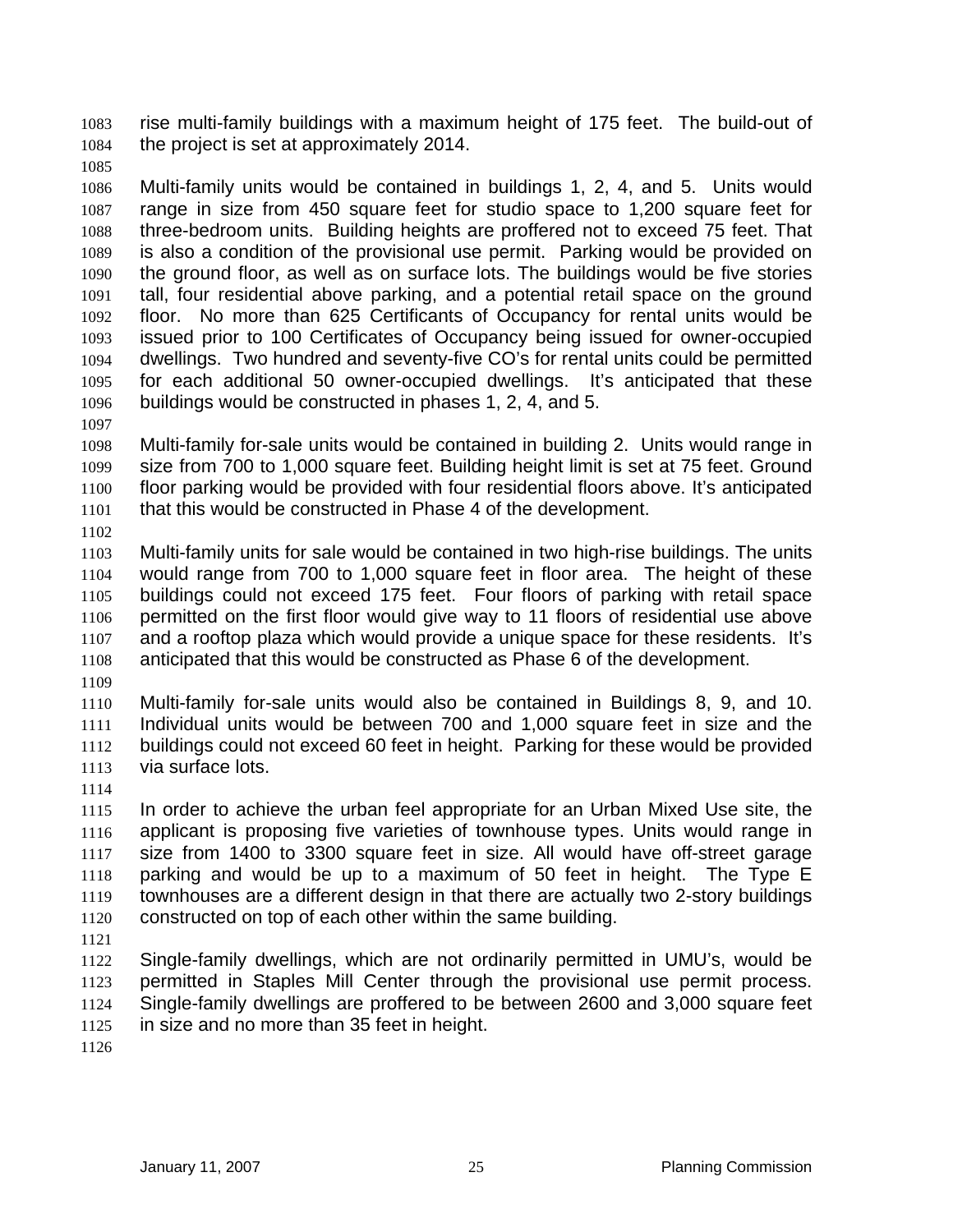A 6,000-square-foot community building would provide a focal point and civic space for the project. A swimming pool, locker rooms, and meeting space would be provided. 1127 1128 1129

1130

1131 1132 1133 1134 1135 1136 1137 1138 In order to provide employment, shopping, and entertainment opportunities, Staples Mill Center will contain approximately 165,000 square feet of commercial space. The main retail center will be centrally located with additional retail space on the ground floors of some of the residential buildings. Additionally, a 20,000 square-foot office building is proposed for the extreme western end of the center on Libbie Avenue. The applicant has submitted an alternative Master Plan that would substitute, a 65,000-square-foot grocery store for one of the multi-family residential buildings.

1139

1140 1141 1142 1143 1144 1145 1146 1147 1148 1149 1150 The streetscape along the main boulevard of the project would meet these design specifications. Two 24-foot travel aisles would be separated by a landscape median approximately 10 feet in width. On-street parking would be provided via two 8-foot parking lanes. Total width of the section from face-of-curb to face-of-curb is approximately 74 feet. The streetscape in the lower intensity residential areas would contain approximately 40 feet of pavement width, including a 24-foot drive aisle and two 8-foot parking aisles. Alleys are also provided in the development and would be approximately 20 feet in width. An additional travel lane would be added to Bethlehem Road to help maintain the existing capacity. Street trees, sidewalks, and ground covers would help to soften the edge of the development.

1151

1152 1153 1154 1155 1156 1157 1158 1159 1160 1161 Urban Mixed Used Districts are intended to be urban in character, containing a mixture of uses and a well-defined sense of place that is designed around pedestrian movement, walkability, and interaction among residents and visitors. The goals can be accomplished by having well-identified and carefully placed public spaces, buildings that are close to the street and which encourage foot traffic, and buildings that are vertical in orientation. Staff believes the applicants meet the criteria of the Urban Mixed Use District designation for the 2010 Land Use Plan and the intent of the District regulations. Staff can recommend approval of these applications, subject to the proffered conditions that have been distributed to you, and recommended conditions presented for case P-1-07.

1162

1163 1164 1165 1166 1167 1168 1169 1170 1171 1172 Some revised conditions have been provided to you as well. The revised conditions are as follows: Condition 1 would be amended to include the words, "as amended," after the words, "Staples Mill Center pattern book," dated November 16, 2007. Additional pages have been distributed to you and that needs to be noted in the Provisional Use Permit condition. Condition 3, drive-thru spaces. "Banks and drugstores," would be added to the list of uses that are permitted to have drive-thru aisles. The prohibition on no more than 3 such uses would be struck. Additionally, a new condition, Condition 10, would be added. "Separation between townhouse buildings; Any two rows of townhouse buildings, may be separated by a distance not to be less than five feet."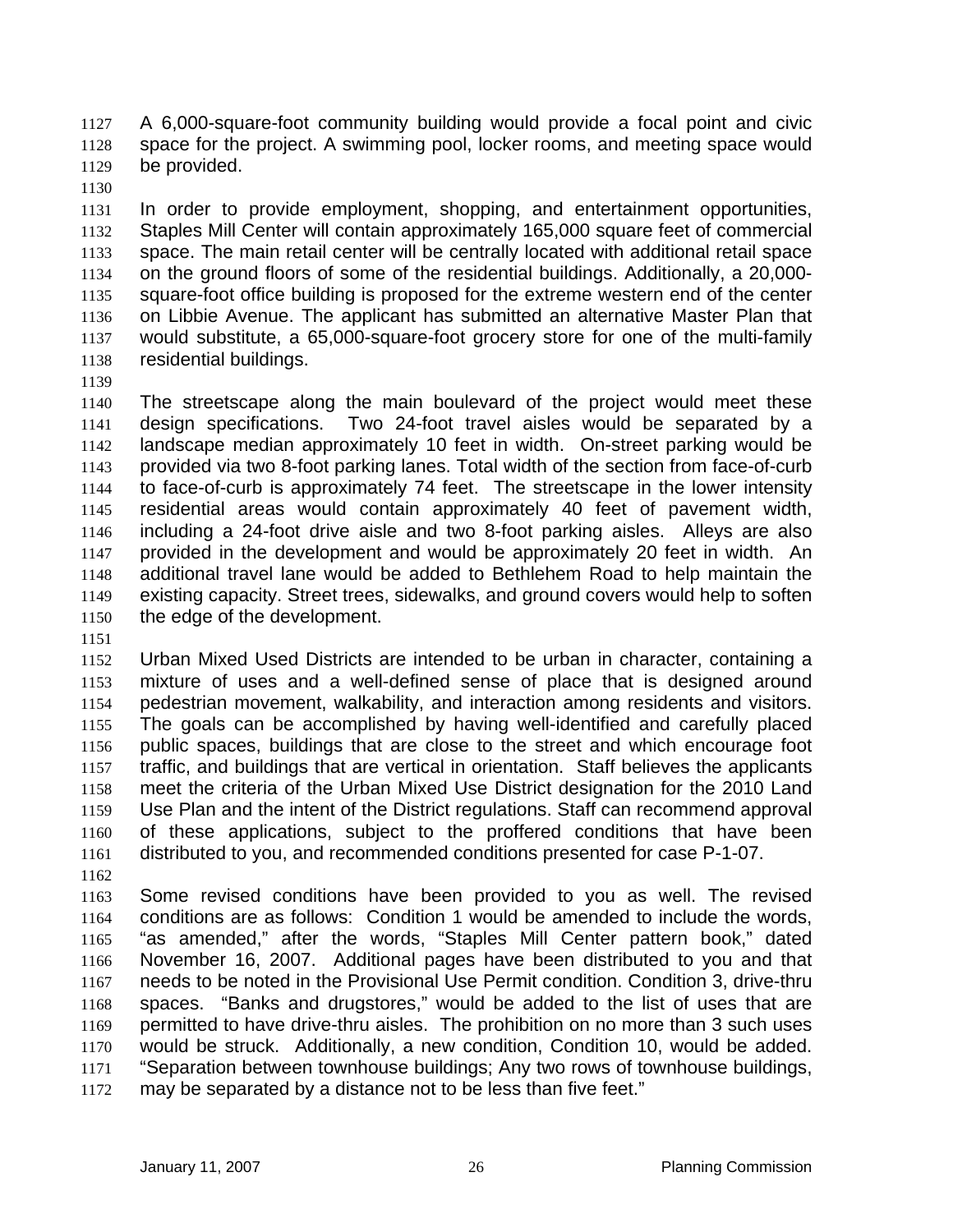1173 1174 1175 1176 1177 1178 1179 1180 1181 1182 1183 1184 1185 1186 1187 1188 1189 1190 1191 1192 1193 1194 1195 1196 1197 1198 1199 1200 1201 1202 1203 1204 1205 1206 1207 1208 1209 1210 1211 1212 1213 1214 1215 1216 1217 1218 I'd be happy to answer any questions that you have. The applicant is here, as are representatives from the Fire Department, Department of Finance, and Public Works. Mr. Branin: Thank you. Do you have any questions? Mr. Jernigan: Mr. Tyson, I think when you were discussing on the town homes, I think the E Class you said up to 3300 square feet? I believe in the book is says 3800 square feet. Mr. Tyson: The applicant is still revising certain pages within the proffers and the pages within the book to make sure they match. There are going to be some cleanup between now and that time. The square footages are only off a couple hundred square feet each. Mr. Jernigan: Okay. Mr. Archer: Mr. Tyson, they've already replaced a lot of those pages. Mr. Tyson: Yes. Mr. Archer: They're going to have that between now and Board time. Mr. Tyson: Yes. The revisions that I've distributed to you covered a lot of the issues that were originally raised in the staff report dealing with interior courtyard elevations and those sorts of items. Mr. Branin: Mr. Tyson, do you know if any of the infrastructure that's out there, being the roads that are currently out on this piece of property, is any of that going to be used or is all going to be removed? Mr. Tyson: They're certainly going to be using Bethlehem and Staples Mill. I think the interior streets, they're going to use some portions of those. There's much more infrastructure streetwise on the new development that currently exists. Mr. Branin: Thank you. Mr. Vanarsdall: Mr. Branin, they're going to come down Libbie Avenue and turn at Libbie Avenue at Crestwood and go down. It was going to be a boulevard exit that would come out on Staples Mill Road below where the stoplight is now. They're still going to do that, but it won't be a straight shot. They are going to utilize a couple of those streets, but not most of them.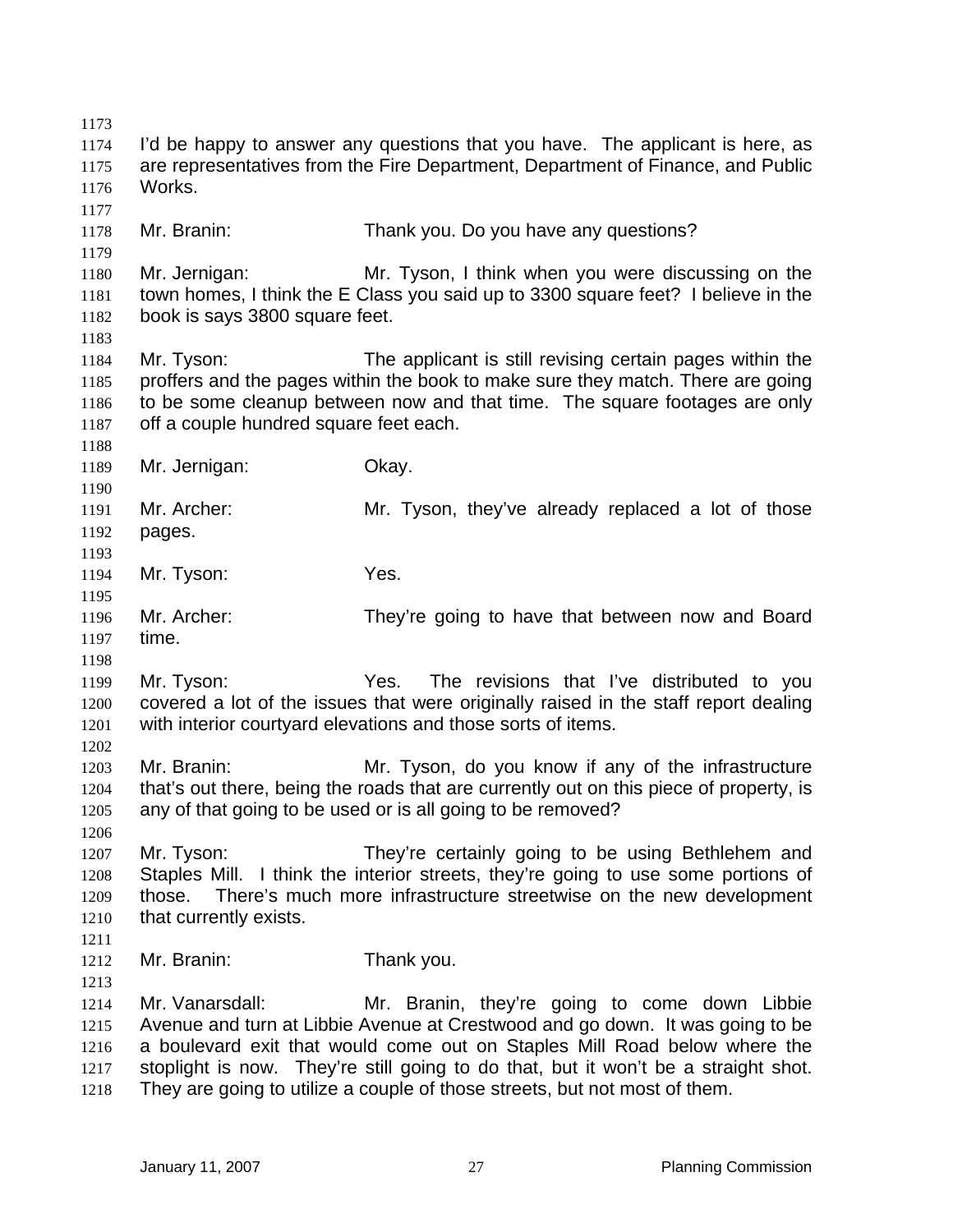| 1219         |                                           |                                                                                |
|--------------|-------------------------------------------|--------------------------------------------------------------------------------|
| 1220         | Mr. Branin:                               | Thank you, Mr. Vanarsdall.                                                     |
| 1221         |                                           |                                                                                |
| 1222         | Mr. Vanarsdall:                           | They're going to also put another lane on Bethlehem.                           |
| 1223         | Mr. Branin:                               | Anybody else have any other questions for Mr.                                  |
| 1224         |                                           |                                                                                |
| 1225<br>1226 | Tyson?                                    |                                                                                |
| 1227         | Mr. Archer:                               | Mr. Tyson, the additional land on Bethlehem would be                           |
| 1228         | on the south side, then, is that correct? |                                                                                |
| 1229         |                                           |                                                                                |
| 1230         | Mr. Tyson:                                | Yes. This would be an additional lane along the                                |
| 1231         |                                           | boundary of the parcel. There would be no improvements under this proposal on  |
| 1232         |                                           | the north side, which are existing single-family dwellings.                    |
| 1233         |                                           |                                                                                |
| 1234         | Mr. Archer:                               | Okay.                                                                          |
| 1235         |                                           |                                                                                |
| 1236         | Mr. Tyson:                                | There are existing single-family dwellings on the south                        |
| 1237         |                                           | side of Bethlehem Road, but the applicant has obtained those and those will be |
| 1238         | sort of absorbed into the development.    |                                                                                |
| 1239         |                                           |                                                                                |
| 1240         | Mr. Archer:                               | Will they be torn down or?                                                     |
| 1241         |                                           |                                                                                |
| 1242         | Mr. Tyson:                                | They'll be demolished and new construction there.                              |
| 1243         |                                           |                                                                                |
| 1244         | Mr. Archer:                               | Okay.                                                                          |
| 1245         |                                           |                                                                                |
| 1246         | Mr. Branin:                               | Would any Commissioners like to hear from the                                  |
| 1247         | applicant?                                |                                                                                |
| 1248         |                                           |                                                                                |
| 1249         | Mr. Vanarsdall:                           | I think we should, yes.                                                        |
| 1250         |                                           |                                                                                |
| 1251         | Mr. Silber:                               | Yes.                                                                           |
| 1252         |                                           | I'd like to for the benefit of me and for the rest of the                      |
| 1253         | Mr. Vanarsdall:<br>Commissioners.         |                                                                                |
| 1254         |                                           |                                                                                |
| 1255<br>1256 | Mr. Branin:                               | Good evening, Mr. Theobald.                                                    |
| 1257         |                                           |                                                                                |
| 1258         | Mr. Theobald:                             | Good evening, Mr. Chairman. Congratulations to you                             |
| 1259         | and Mr. Jernigan.                         |                                                                                |
| 1260         |                                           |                                                                                |
| 1261         | Mr. Branin:                               | Thank you, sir. Would you like to reserve any time,                            |
| 1262         | sir?                                      |                                                                                |
| 1263         |                                           |                                                                                |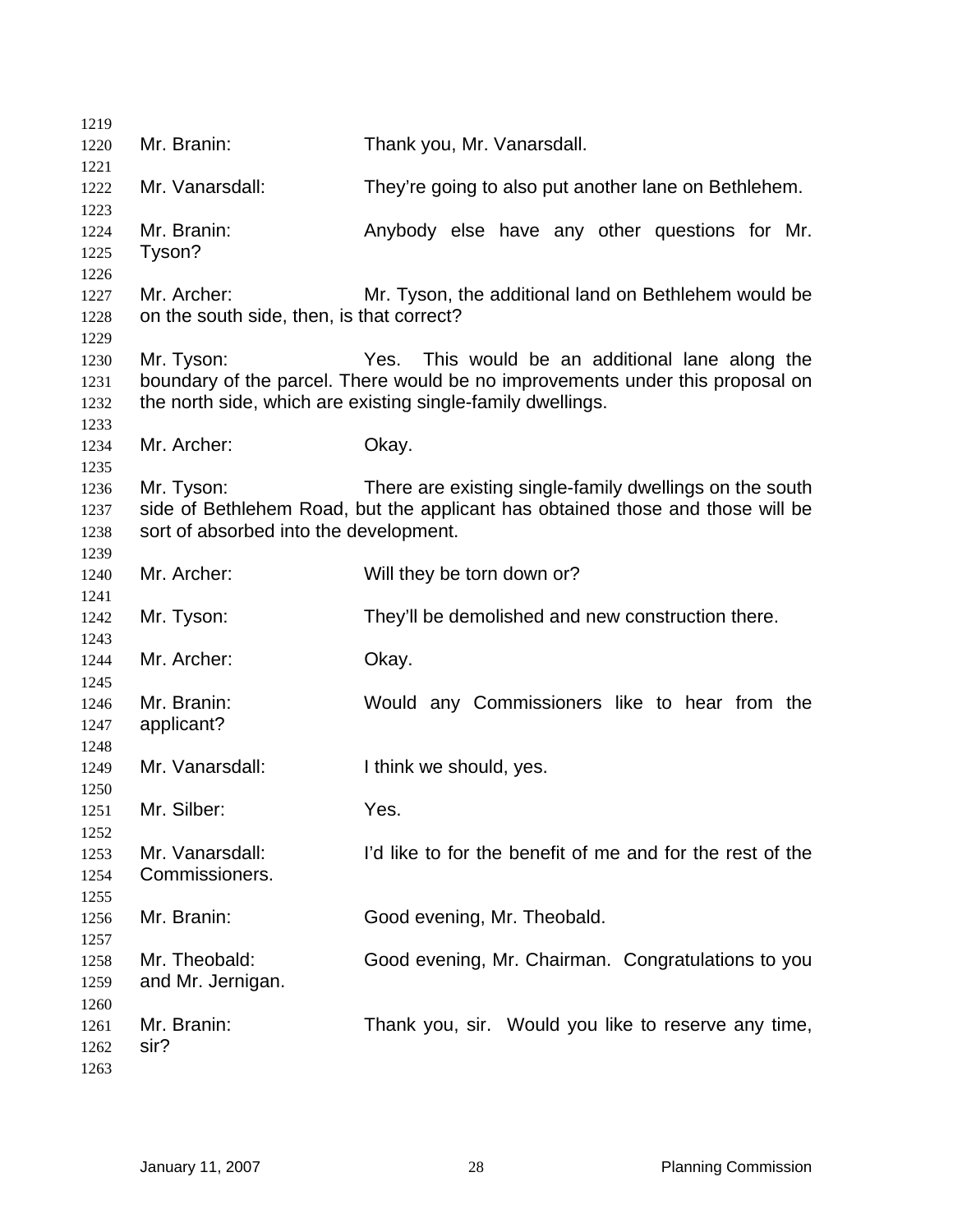Mr. Theobald: I think I'd like to reserve perhaps two minutes. Since we have both a zoning and a PUP, I may go a little over the 10. I don't need 20. I may be under 10. 1264 1265 1266

1268 Mr. Branin: I think you can do it under 10.

1270 Mr. Theobald: I think I can try.

1272 1273 Mr. Vanarsdall: Has anybody authorized you being over 10, Mr. Theobald?

1275 Mr. Theobald: No, I don't believe so.

1277 Mr. Vanarsdall: All right. Well, I'll endorse that.

1279 1280 1281 1282 Mr. Theobald: Okay. Mr. Chairman, ladies and gentlemen, my name is Jim Theobald and I'm very pleased to be here this evening on behalf of Gumenick Properties and our assembled development team, which is occupying the left side of the room over there.

1283

1267

1269

1271

1274

1276

1278

1284 1285 1286 1287 1288 1289 1290 1291 1292 In about 2001, we rezoned approximately 70 acres that consist of the old Suburban Apartment site from unrestricted R-5 to R-6C, 16 acres of which were zoned to B-2C for retail. We later added the Mennonite Church parcel to the B-2 portion of the land, resulting in approximately 1,041 rental units being permitted and the equivalent of about 175,000 square feet of retail. While that eliminated the old apartment and the old zoning, it really didn't capture the potential of this site for the Gumenick's nor for Henrico County. A new UMU ordinance, which was not available to us at the time, allows us to better realize that potential at what is really a very significant gateway to the County.

1293

1294 1295 1296 1297 1298 1299 1300 1301 1302 1303 1304 Accordingly, we're very pleased this evening to introduce you to Staples Mill Center. The Gumenick's inspiration was really born out of their enthusiastic acceptance of their developments at Grayson Hill and Monument Square, which is just coming to life near Willow Lawn. They've utilized traditional architecture in a very modern setting. They've created a very distinct urban village, as you have seen in the elevations presented, which I believe complement your UMU ordinance. Staples Mill Center includes walkable blocks within a traditional street grid, very carefully designed architecture meaningfully interacting with open space, the streets being activated with ground floor retail, many pedestrian, plazas, green spaces, view corridors creating a community environment and a very real sense of place.

1305

1306 1307 1308 1309 The concept plan, I think that illustrates some of the planning principles that have gone into this request. Our front door is at Staples Mill Road with a connector out to Libbie to allow the easy flow of traffic. We've created a Main Street entrance with pavers, landscaping. The Gumenick's acquired all the homes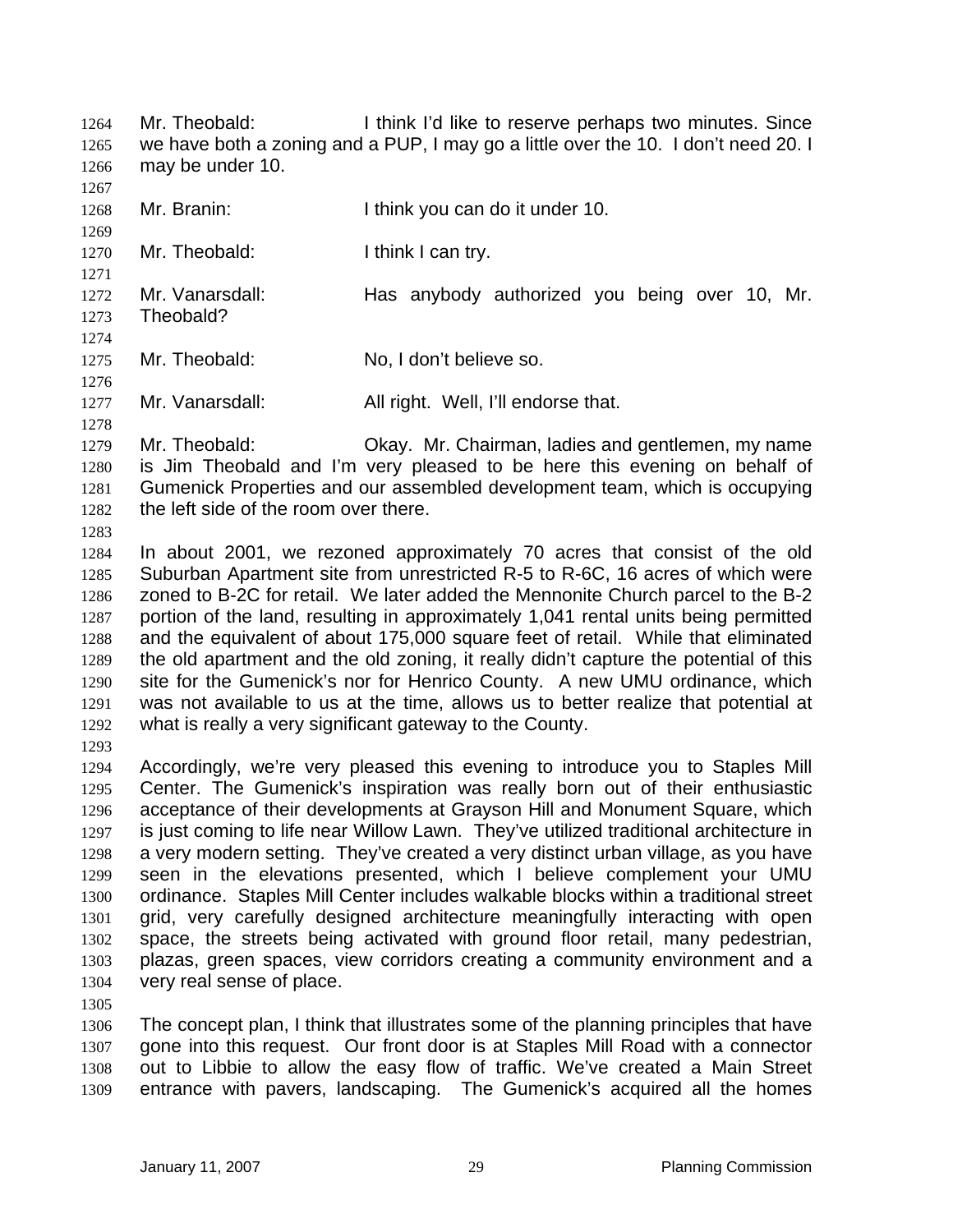along Bethlehem adjacent to their site on this side of Bethlehem, as well as along Spencer in the back. They've also acquired some of the commercial properties on the other side of Staples Mill in order to protect their investment. We tried to work in a transitional sense from the edges of the property with some of the lower density, owned-occupied product at the edges, with the taller buildings occurring at the center. 1310 1311 1312 1313 1314 1315

1316

1317 1318 1319 1320 1321 1322 1323 1324 1325 1326 1327 This, perhaps, better illustrates the types of buildings. If you look at the legend, coming in from Staples Mill Road, retail spaces on the first floor with office on the second floor. This is designed to be the future headquarters of Gumenick Properties in the second floor of this building. As you come down the main street, you have street-level retail opportunities on both sides, owner-occupied structures on this side of the street with for-rent product here coming to a large water feature. Traffic calming. The traffic is routed around this lake feature and then continues on down. The townhomes you see depicted in purple, other owner-occupied product in yellow in the middle, with some of the rental facilities along these edges, with the two-over-two stacked townhomes, that Mr. Tyson explained to you, being located in this area.

1328

1329 1330 1331 1332 1333 1334 1335 1336 1337 The architectural concepts are many and I think they are, obviously, visible in the many elevations. They've been developed with a huge amount of sensitivity and skill by the development team. The buildings have really been shaped to transition from large to small in scale. You'll see an organization of the facades. If you look at these buildings, to introduce architectural elements having a distinct base on the ground floor areas, a distinct middle, and a distinct roof cap. You can see many different rooflines in these and the other elevations. There's a strong use of different shapes to sort of demarcate the hierarchy of streets and open space.

1338

1339 1340 1341 I had intended to walk you through the various elevations. I think Mr. Tyson has done that and so I won't take you back through those. If you have any questions, we can certainly go to any specific element.

1342

1343 1344 1345 1346 1347 1348 1349 1350 1351 1352 1353 1354 I would say that this request is very well conditioned not only by the UMU ordinance, which is replete with development standards, but also some 50 proffered conditions. This request represents a half a billion dollars worth of improvement in a designated redevelopment corridor, which is undergoing a real renaissance with Trigon, Willow Lane, and now Monument Square Condominiums. We believe this will generate approximately a thousand jobs during construction and over 900 jobs when the project is complete. It's consistent with the intent of both your Land Use Plan and the UMU criteria. It's clearly infill development on a very interesting site, which I believe contributes to a reduction in sprawl, and clearly promotes homeownership opportunities at different price points. I think that this is an opportunity to pay homage to workforce housing. The range of these units are, in today's dollars, anywhere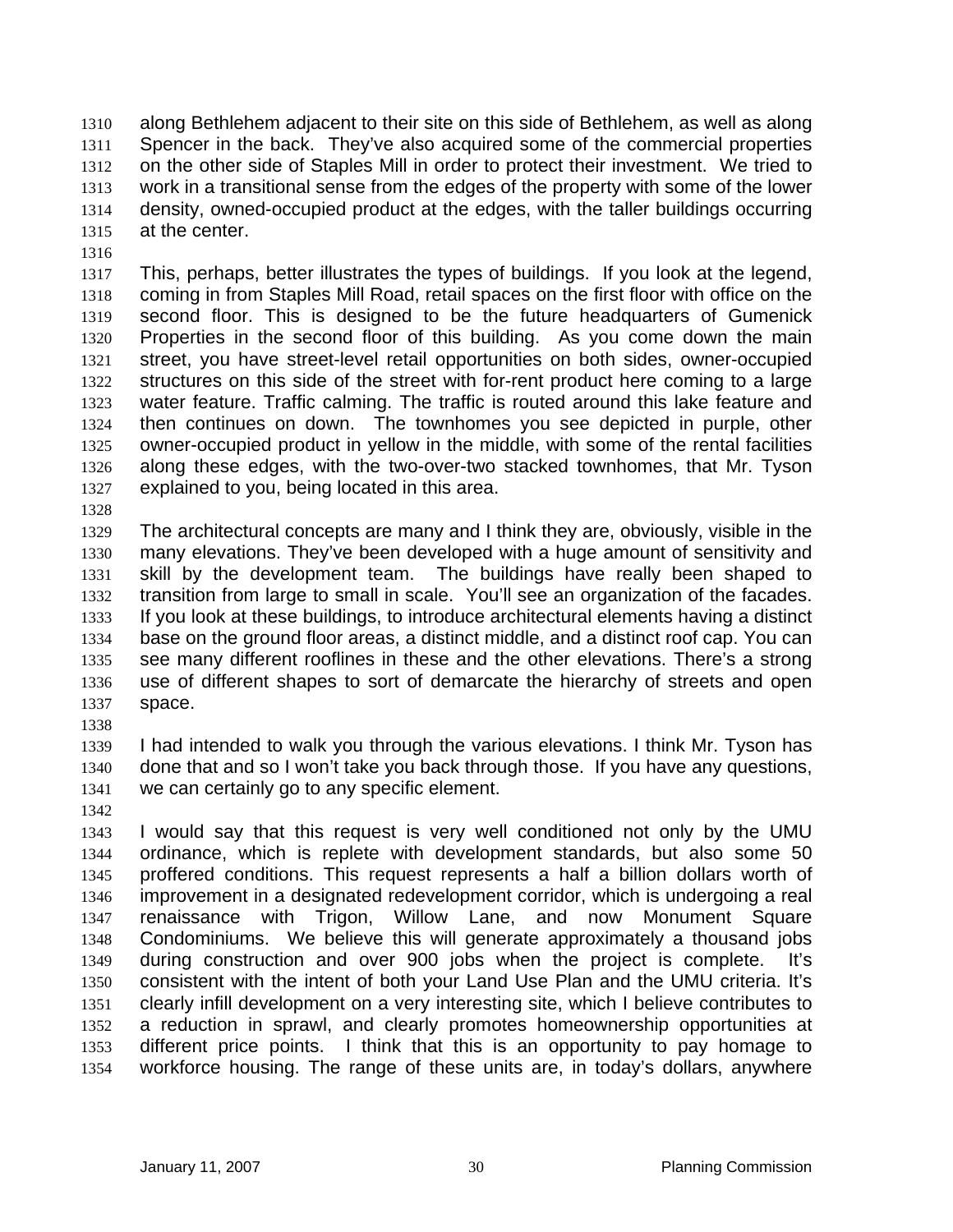from \$200,000 up to 6 and \$700,000. So, a great variety both in ownership opportunity as well as rental. 1355 1356

1357

1378

1385

1388

1390

1392

1358 1359 1360 1361 1362 1363 1364 1365 1366 1367 1368 1369 1370 1371 1372 1373 My summary really doesn't do justice to the amount of time and skill that the development team has put into this and I don't mean to skip over it. I also don't want to repeat Mr. Tyson's presentation. I would like to just take a moment to recognize Jeff Gumenick and Wayne Chasen from Gumenick Properties, as well as Steve Northcott and David Sharp. We have Ed Cruise from Cruise Communication, Joe Plumpy and Dan Dove from Studio 39, and Jack McClaran and John Penny with us from the Masard Group, who did all of our design elements. Monty Lewis, our engineer. I don't think I've forgotten anybody other than Penny Koch, our paralegal who served as the ringmaster and kept this entire team going down the road in the same direction almost every day. I'd also like to thank staff, Mr. Tyson and others. I think Natalie and others sort of divided up some of this task. We spent a lot of time with Mr. Silber running through the UMU ordinance, understanding what it really was designed to accomplish. They've been extremely helpful and we appreciate their efforts. Last but not least, Mr. Vanarsdall and Mr. Glover have been very active in helping shape this.

1374 1375 1376 1377 I am pleased to tell you we are in agreement with the PUP conditions as presented to you this evening. With that, I would respectively request that you recommend approval of this request to the Board of Supervisors. I'll be happy to answer any questions.

- 1379 1380 1381 1382 Mr. Vanarsdall: Before you get a question, I want to thank you for all the time you put on it. So many times, you would have thought we were going steady.
- 1383 1384 Mr. Vanarsdall: I want to thank Lee Tyson for getting all that together. You really did put some time on it.
- 1386 1387 Mr. Silber: Mr Theobald, you have one minute and 57 seconds left.
- 1389 Mr. Theobald: Ah, thank you so much.
- 1391 Mr. Branin: With that, I'd like to hear from the opposition.

1393 1394 1395 1396 1397 1398 1399 1400 Mr. Shea: Good evening. My name is Tom Shea. I live in the residential neighborhood just on the other side of Bethlehem Road. Actually, I think it's a really—I'm serious—a really great plan they've got. I only have two concerns about it, though. One is that it will allow buildings up to 175 feet tall possibly. That seems a little high from the rest of that part of the county. I'm not saying I'm absolutely opposed to it, but I just hope you think about that a little bit before you outright give that approval. The other thing I'm more concerned about is the traffic. We're talking about two thousand and ninety residential units. Even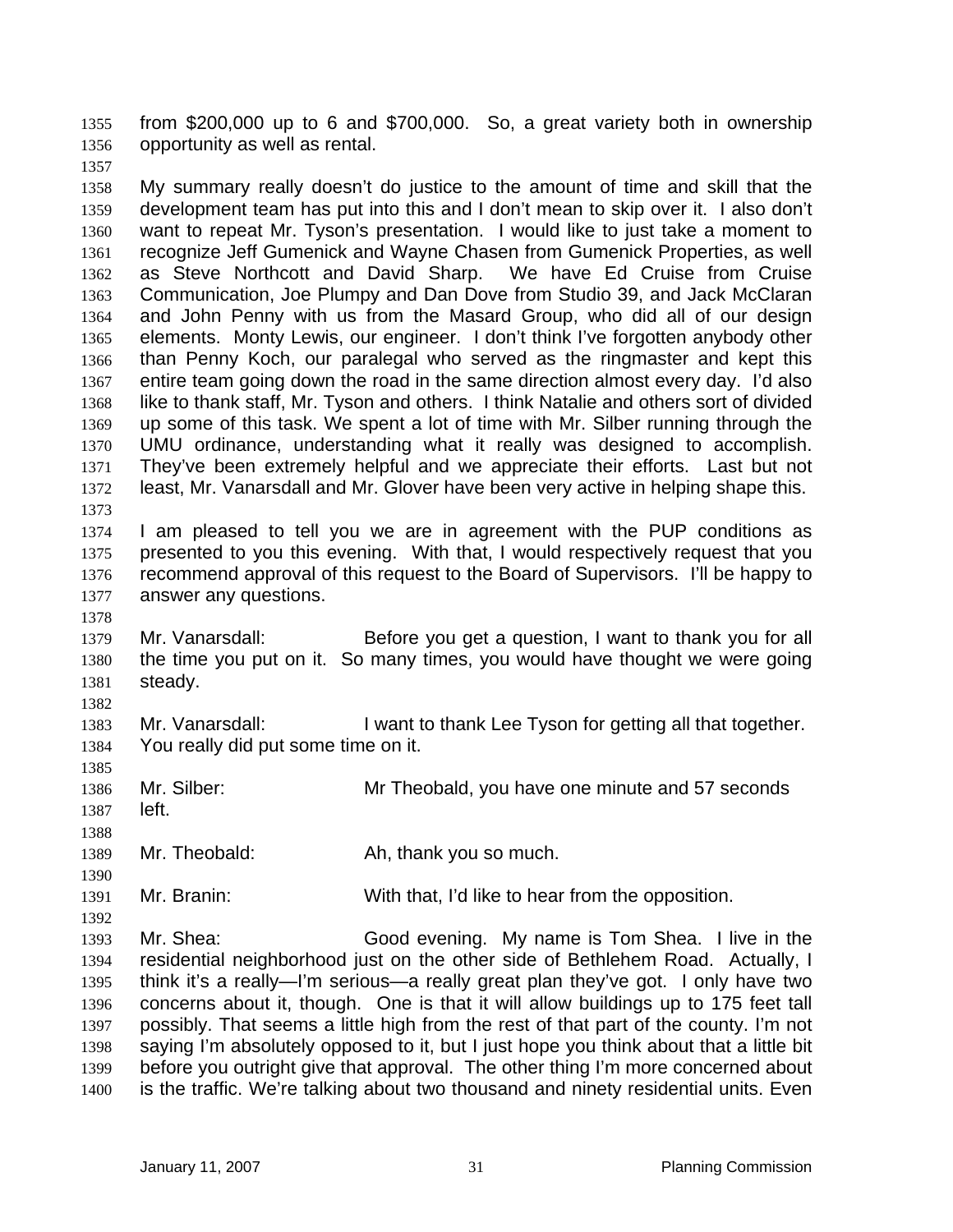right now with no other people there, Bethlehem Road at rush hour, like in the morning and from 4 to 6, is really, really backed up. Even widening it to four lanes by itself I'm not sure is going to be able to alleviate or solve the problem. I'm not opposed to this necessarily, but I just want to make sure that somebody's looked at the impact on the traffic and how the traffic will flow if this is approved. If the traffic works fine and people can't see me in my backyard from the  $12<sup>th</sup>$ 1401 1402 1403 1404 1405 1406 1407 1408 1409 floor, I think it's great. Seriously, I think they've done a marvelous job of thinking this through.

| Mr. Vanarsdall:                                                | What's your last name, Tom?                                                                                                                                                                                                                                                                                                                                                                                                                                                                                                                                                                                                                        |
|----------------------------------------------------------------|----------------------------------------------------------------------------------------------------------------------------------------------------------------------------------------------------------------------------------------------------------------------------------------------------------------------------------------------------------------------------------------------------------------------------------------------------------------------------------------------------------------------------------------------------------------------------------------------------------------------------------------------------|
| Mr. Shea:                                                      | Tom Shea. S-H-E-A.                                                                                                                                                                                                                                                                                                                                                                                                                                                                                                                                                                                                                                 |
| Mr. Vanarsdall:                                                | Thank you. Thank you for coming out.                                                                                                                                                                                                                                                                                                                                                                                                                                                                                                                                                                                                               |
| Mr. Branin:                                                    | Thank you, Mr. Shea. Ma'am? Is there anyone else?                                                                                                                                                                                                                                                                                                                                                                                                                                                                                                                                                                                                  |
| Mr. Vanarsdall:                                                | Mr. Theobald, you want to-                                                                                                                                                                                                                                                                                                                                                                                                                                                                                                                                                                                                                         |
| Mr. Branin:                                                    | She had her hand up earlier.                                                                                                                                                                                                                                                                                                                                                                                                                                                                                                                                                                                                                       |
| Mr. Vanarsdall:                                                | Oh, you want to speak? Come on.                                                                                                                                                                                                                                                                                                                                                                                                                                                                                                                                                                                                                    |
| Mr. Branin:                                                    | Could you come up and state your name, ma'am?                                                                                                                                                                                                                                                                                                                                                                                                                                                                                                                                                                                                      |
| Mr. Vanarsdall:<br>you on the recorder.                        | You have to have the microphone. We have to get                                                                                                                                                                                                                                                                                                                                                                                                                                                                                                                                                                                                    |
| Ms. Boughner:<br>removed?                                      | I'm sorry. I'm Laura Boughner. I was just wondering<br>what was going to happen to the low-income housing that was there. There are<br>apartments over there that are low income. Is that going to be destroyed or                                                                                                                                                                                                                                                                                                                                                                                                                                 |
| Mr. Vanarsdall:<br>want me to answer it?                       | You want to answer that. Mr. Theobald, or do you                                                                                                                                                                                                                                                                                                                                                                                                                                                                                                                                                                                                   |
| Mr. Theobald:<br>programs will be in effect this time as well. | I'll be happy to answer. From the old Suburban<br>Apartment site, there are two apartment complexes still in existence, Yorkshire<br>and Crestwood. Those will be coming down, but not for a while. When we first<br>filed this case, we communicated to every resident over there, apprising them of<br>our schedule, letting them know what would be forthcoming, and they will have<br>the ability to be there until like June of '08. In the past, you may remember from<br>the last time, the Gumenick's spent a lot of time and provided a lot of assistance<br>with people, both in helping them relocate, finding a place, etc. Those same |
|                                                                |                                                                                                                                                                                                                                                                                                                                                                                                                                                                                                                                                                                                                                                    |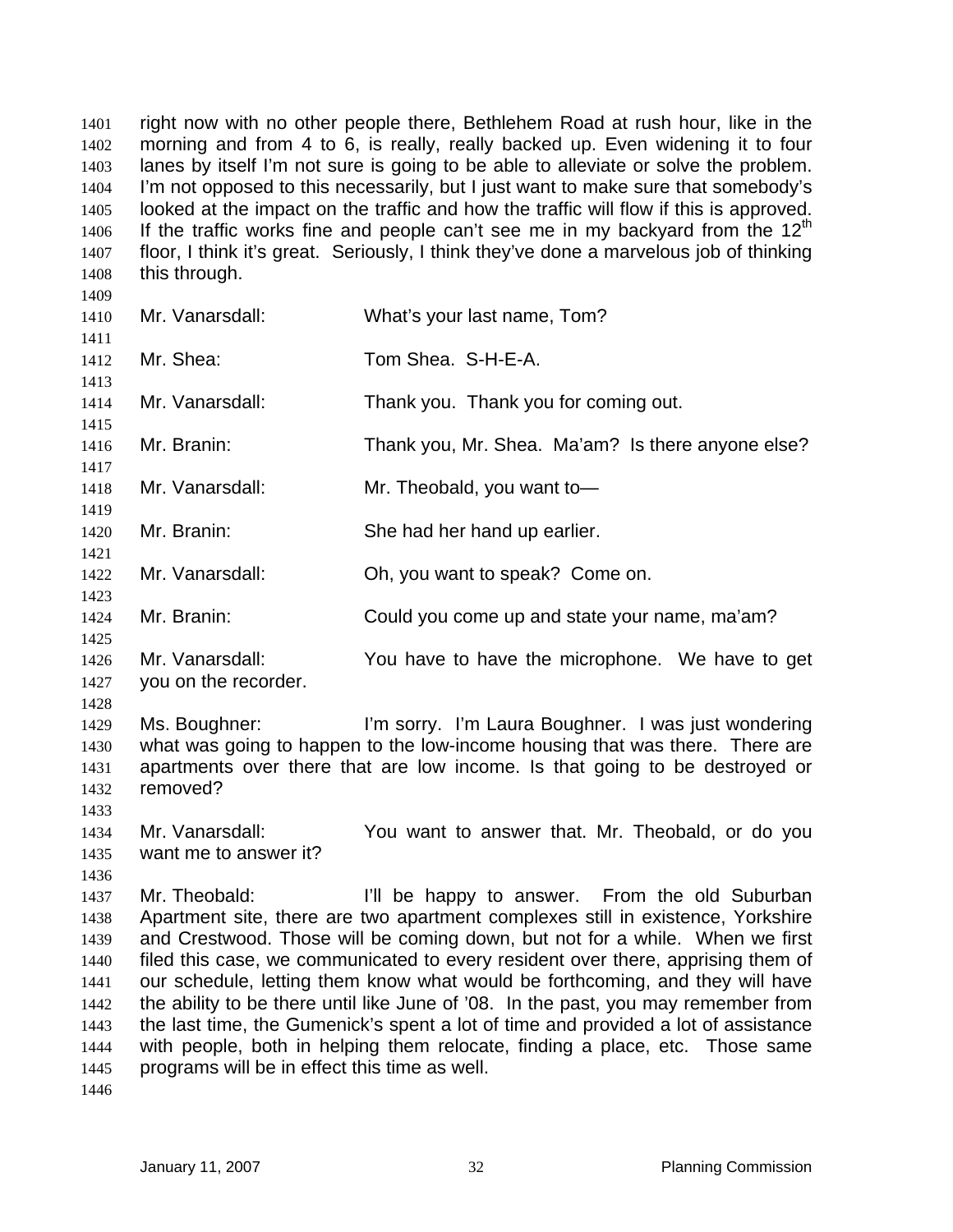With regard to the traffic question, we have been working with Tim Foster. We provided a full traffic impact study. The conclusions reached by the Transportation Department, I believe—and I believe there's representatives here today—is that with the improvements that we've committed to do, which are contained in the materials, in terms of turn lanes, road widening, street connections, and the alternate flow of traffic through the site, that the area can accommodate the traffic, keeping in mind this is a minimum of a 10-year buildout, if not longer, so it doesn't appear all at once. In fact, we'll be adding some traffic lights and fixing a few places that currently have some limitations. 1447 1448 1449 1450 1451 1452 1453 1454 1455

- 1456
- 1457 1458 1459 1460 Mr. Vanarsdall: One of the things in the beginning was a cul-de-sac, Bethlehem Road before it gets to Staples Mill. I think that was put on a back burner. Don't you think by having the boulevard entrance, that'll take some of the traffic off Bethlehem?
- 1461

1471

1462 1463 1464 1465 1466 1467 1468 1469 1470 Mr. Theobald: It should. We're also having to deal with the turning movements as well along Bethlehem and move the signalization and line up our entrance coming off of Staples Mill Road. The intent at one point was to, basically, take Libbie Road and just bend it through the site and make that the dominant movement, but I think in working with the folks in Traffic, they've come up with an intersection here that allows traffic to move through here, but will also allow traffic to continue down Libbie over to Bethlehem and then back through. So, the cul-de-sac notions I don't believe were supported by Public Works, ultimately.

- 1472 1473 1474 1475 1476 Mr. Vanarsdall: Well, for the benefit of the Commissioners, Tim Foster in Traffic would like to put a lane going west on Staples Mill Road for the traffic turning east on Bethlehem. They were having trouble finding room to do that, but once that would be done, it wouldn't be such a backup on Bethlehem Road.
- 1477 1478 1479 1480 1481 1482 1483 1484 Mr. Theobald: That's correct. We think we can accomplish the improvements there. Obviously, we need to be sensitive to the existing amount of right-of-way. We cannot touch other people's homes or properties. Certainly want to make that clear. We're adding improvements to our side. There is no curb presently on the other side. We would add curb to our side. We won't be putting curb on the other side because it would potentially encroach into other people's property, which we don't have the right to do and wouldn't have any intention to do absent their agreement to it.
- 1485 1486 1487 1488 1489 1490 1491 Mr. Vanarsdall: Thank you. Mr. Archer: Mr. Theobald, what did you say the estimated buildout time was? Mr. Theobald: This is at least a 10-year project.
- 1492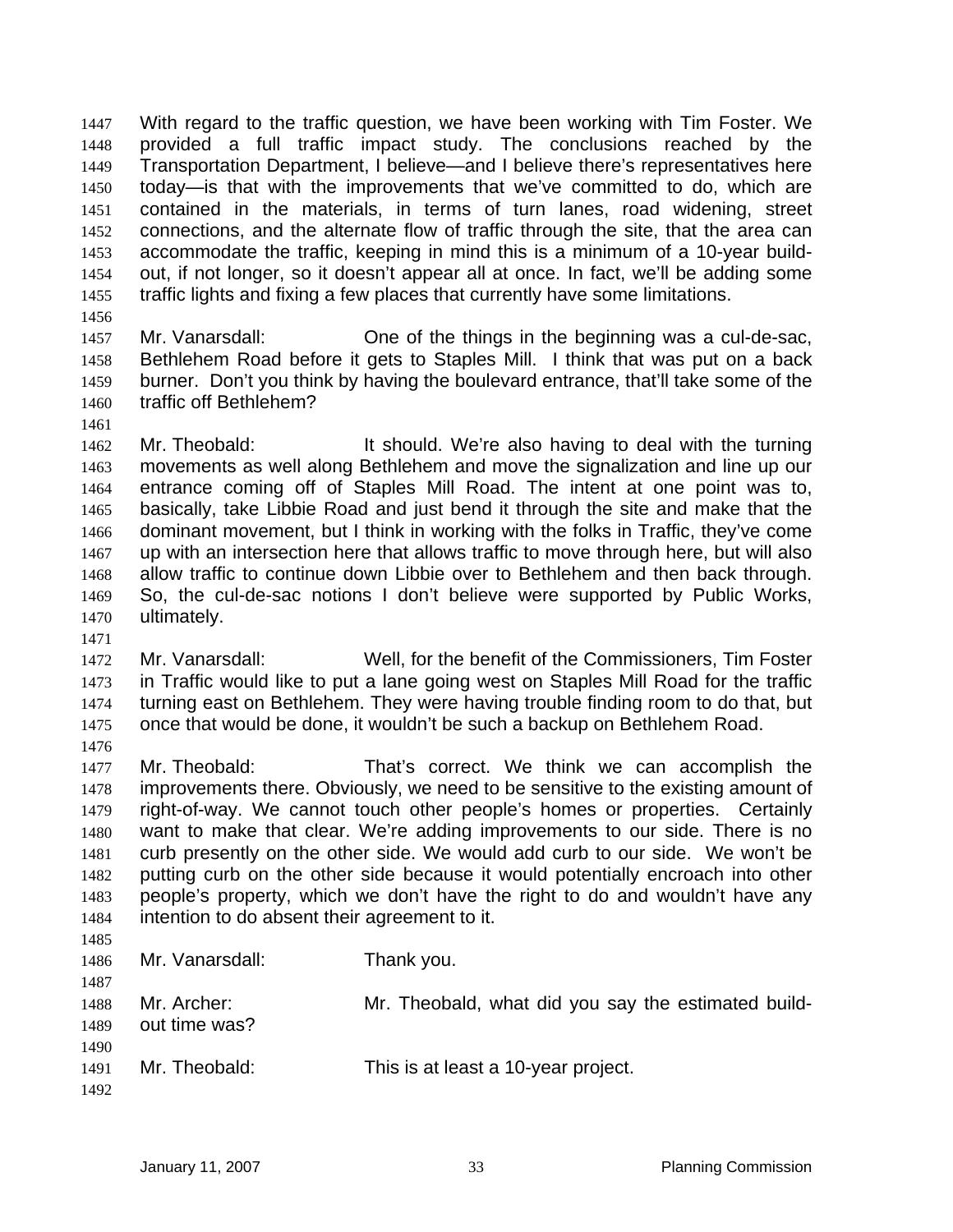| 1493                                                                         | Mr. Branin:                              | Mr. Shea and Ms. Boughner, did that address your-                                                                                                                                                                                                                                                                                                                                                                                                                                                                                                                                                                                                                                                                                                                                        |
|------------------------------------------------------------------------------|------------------------------------------|------------------------------------------------------------------------------------------------------------------------------------------------------------------------------------------------------------------------------------------------------------------------------------------------------------------------------------------------------------------------------------------------------------------------------------------------------------------------------------------------------------------------------------------------------------------------------------------------------------------------------------------------------------------------------------------------------------------------------------------------------------------------------------------|
| 1494<br>1495<br>1496                                                         | Mr. Shea:                                | Yes, thank you.                                                                                                                                                                                                                                                                                                                                                                                                                                                                                                                                                                                                                                                                                                                                                                          |
| 1497<br>1498<br>1499<br>1500                                                 | Mr. Jernigan:<br>the $-$                 | Jim—Mr. Shea, I'm sure he hasn't seen a staff report,<br>but if he could be furnished with Section 6 of the staff report, the listing of all                                                                                                                                                                                                                                                                                                                                                                                                                                                                                                                                                                                                                                             |
| 1501<br>1502                                                                 | Mr. Theobald:                            | Traffic improvements? Sure.                                                                                                                                                                                                                                                                                                                                                                                                                                                                                                                                                                                                                                                                                                                                                              |
| 1503<br>1504                                                                 | Mr. Jernigan:                            | I think he may be a little more comfortable with that.                                                                                                                                                                                                                                                                                                                                                                                                                                                                                                                                                                                                                                                                                                                                   |
| 1505<br>1506                                                                 | Mr. Theobald:                            | Okay. We'll make sure to get him that.                                                                                                                                                                                                                                                                                                                                                                                                                                                                                                                                                                                                                                                                                                                                                   |
| 1507<br>1508                                                                 | Mr. Jernigan:                            | Okay.                                                                                                                                                                                                                                                                                                                                                                                                                                                                                                                                                                                                                                                                                                                                                                                    |
| 1509<br>1510                                                                 | Mr. Theobald:                            | And a copy of our commitment letter to do that.                                                                                                                                                                                                                                                                                                                                                                                                                                                                                                                                                                                                                                                                                                                                          |
| 1511<br>1512                                                                 | Mr. Vanarsdall:                          | Thank you, Jim.                                                                                                                                                                                                                                                                                                                                                                                                                                                                                                                                                                                                                                                                                                                                                                          |
| 1513<br>1514                                                                 | Mr. Theobald:                            | Thank you.                                                                                                                                                                                                                                                                                                                                                                                                                                                                                                                                                                                                                                                                                                                                                                               |
| 1515<br>1516                                                                 | Mr. Branin:                              | Any other questions? Mr. Vanarsdall?                                                                                                                                                                                                                                                                                                                                                                                                                                                                                                                                                                                                                                                                                                                                                     |
| 1517<br>1518<br>1519<br>1520<br>1521<br>1522<br>1523                         | Mr. Vanarsdall:<br>Use Development, UMU. | All right. I'll start with the Land Use amendment. I<br>recommend to the Board of Supervisors to amend the Henrico County 2010 Land<br>Use Plan Map to designate Staples Mill Center site, comprised of approximately<br>79.5 acres and generally bordered by Libbie Avenue, Spencer Road, Bethlehem<br>Road, Staples Mill Road, and north of Mayfield subdivision as an Urban Mixed                                                                                                                                                                                                                                                                                                                                                                                                     |
| 1524<br>1525                                                                 | Mr. Jernigan:                            | Second.                                                                                                                                                                                                                                                                                                                                                                                                                                                                                                                                                                                                                                                                                                                                                                                  |
| 1526<br>1527<br>1528                                                         | Mr. Branin:                              | Motion made by Mr. Vanarsdall, seconded by Mr.<br>Jernigan. All in favor? All opposed? The Land Use amendment is approved.                                                                                                                                                                                                                                                                                                                                                                                                                                                                                                                                                                                                                                                               |
| 1529<br>1530<br>1531<br>1532<br>1533<br>1534<br>1535<br>1536<br>1537<br>1538 | Mr. Vanarsdall:                          | All right. Now I'll get to the core of it. Before I do that,<br>I've jotted down a few notes. We've come so far, I wanted everybody to know<br>about it. About 60 years ago after World War II, people came home and were<br>looking for apartments and places to live. Mr. Mason Gumenick, who would be<br>Jeff Gumenick's grandfather-I guess you call him grandpa-came to their<br>rescue and built apartments in three different sections of town. They built the<br>Lewis Road Apartments on Williamsburg Road in the East End. They built<br>Crestview Apartments on Horsepen Road, Suburban Apartments on Staples Mill<br>Road. The Lewis Road Apartments have been gone for years and the Crestview<br>Apartments were replaced by townhouses and single-family homes and became |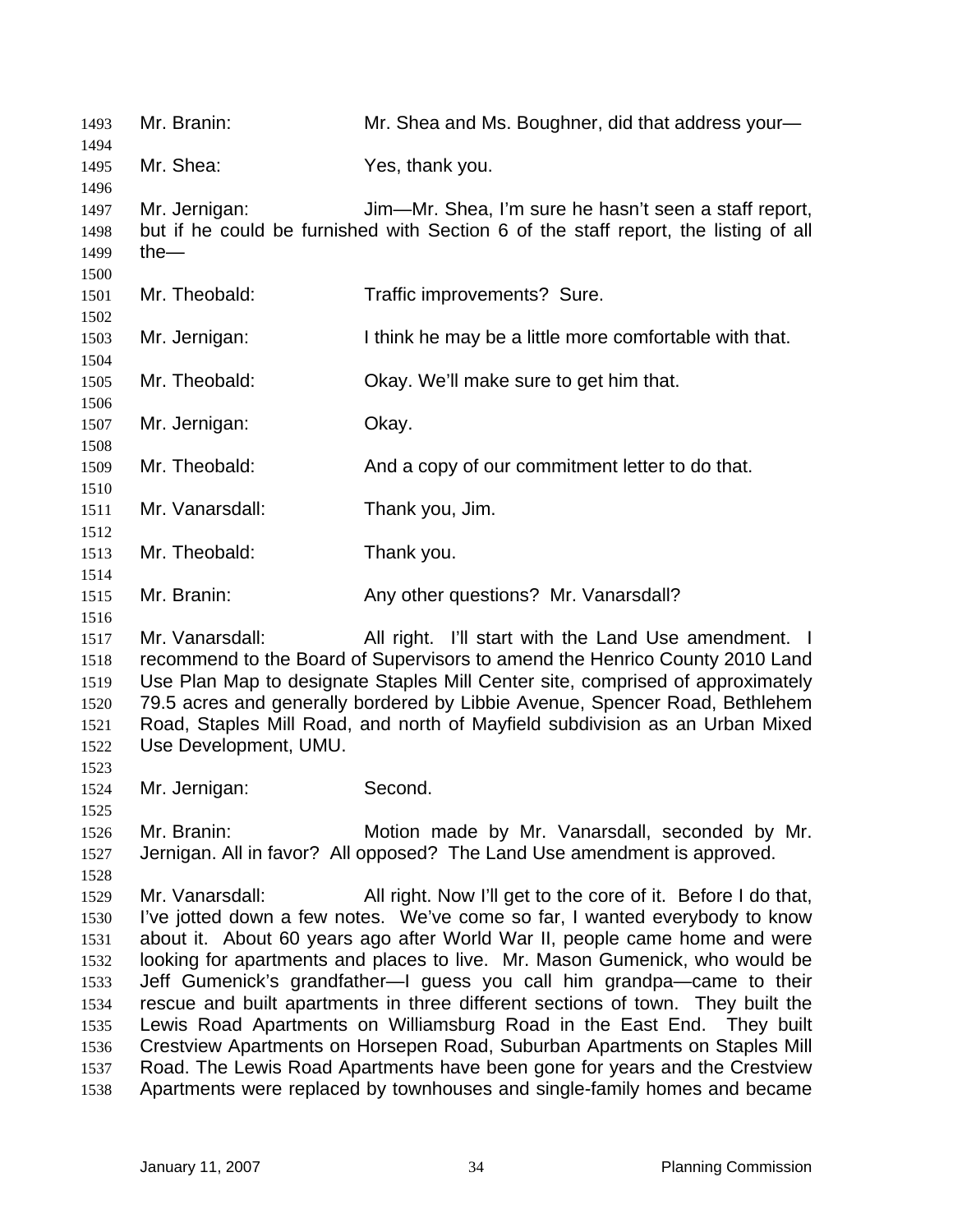a very upscale place to live, again, by the new generation of the Gumenick family, guided by Wayne Chasen and Jeff. 1539 1540

1541

1542 1543 1544 1545 1546 1547 1548 1549 1550 1551 1552 1553 So, tonight the Suburban Apartments' time have come, and again by the Gumenick Properties. This is the largest revitalization proposal in the history of Henrico County. I believe it was said that this is recycling the site. So, it will be another upscale, high-quality project and you don't have to worry about it being high quality. We'll get the same high quality you can expect from Gumenick. A good example is the Grayson Hill I believe Jim mentioned. There's Monument Square and many other places. This will be like a small town. One of things that I believe he did mention is we'll have different square footages of condos and townhomes and so forth. So, it will be like a small town where some people live in a big house, and some people live in a little house, and some people on the edge of town. I'm very delighted and most pleased to be a part of it. I thank them for going forward.

1554

1557

1559

1562

1568

1575

1578

1580

1555 1556 So, with that, I move that C-5C-07, Staples Mill Center, be recommended to the Board of Supervisors for approval.

1558 Mrs. Jones: Second.

1560 1561 Mr. Branin: Motion made by Mr. Vanarsdall, seconded by Mrs. Jones. All in favor? All opposed? All right.

1563 **REASON:** The Planning Commission voted 5-0 (one abstention) to recommend the Board of Supervisors **grant** the request because it would provide for unified large tract development, it would not adversely affect the adjoining area if properly developed as proposed, and the proffered conditions will assure a level of development and quality not otherwise possible. 1564 1565 1566 1567

1569 1570 1571 Mr. Vanarsdall: Last, we have the Provisional Use Permit. I would move to recommend to the Board of Supervisors to approve P-1-07, Staples Mill Center Provisional Use Permit with all the conditions. That's 1 through—

1572 1573 1574 Mr. Silber: It'll be 1 through 10, Mr. Vanarsdall. Number 10 has been added also.

1576 1577 Mr. Vanarsdall: Yes, 10. Ten added. I want to amend #1 and then drive-thru service #3, and add #10.

1579 Mr. Archer: Second.

1581 1582 Mr. Branin: Motion by Mr. Vanarsdall, second by Mr. Archer. All in favor? All opposed. P-1-07 is approved.

1583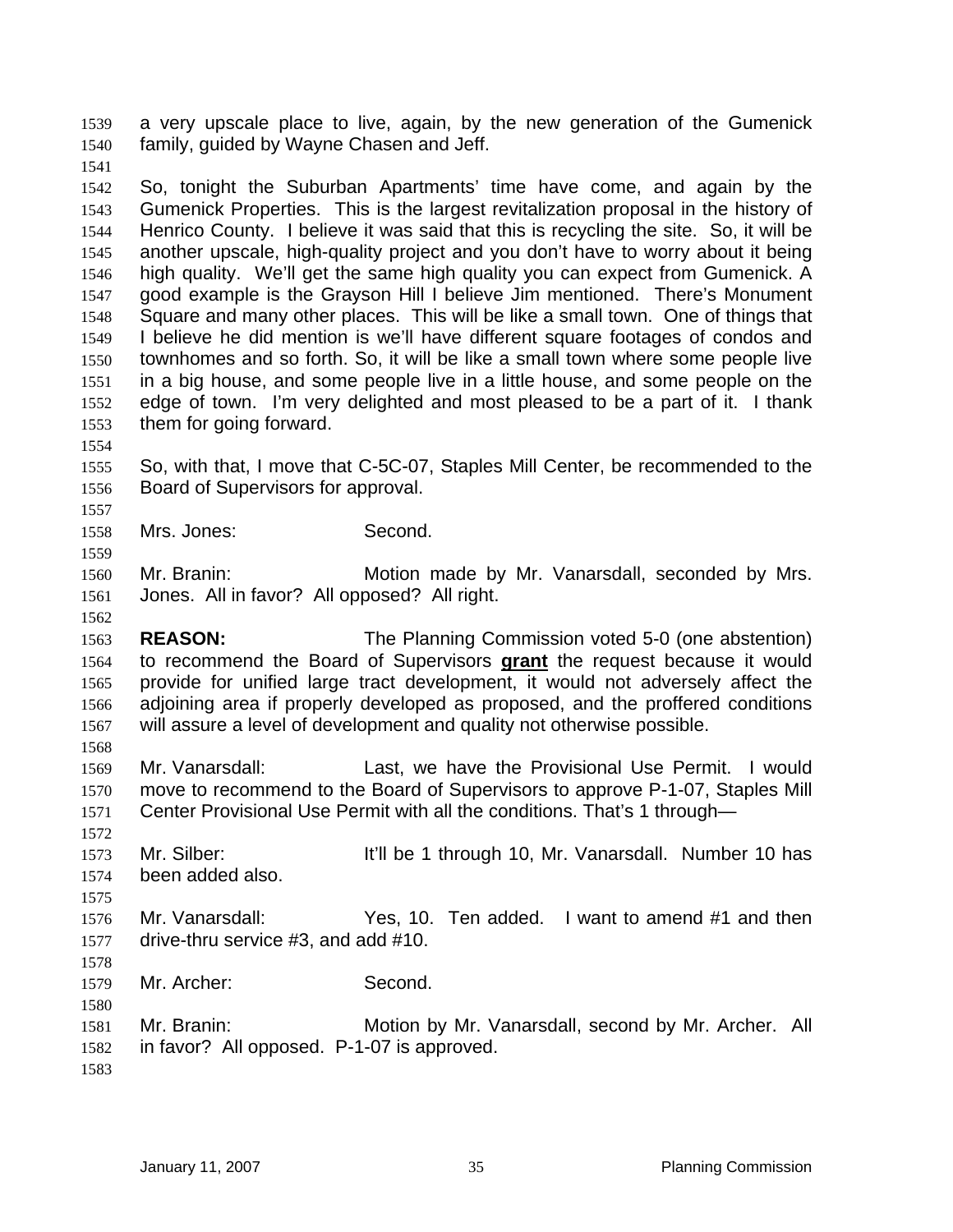**REASON:** The Planning Commission voted 5-0 (one abstention) to recommend the Board of Supervisors **grant** the request because it would 1584 provide for a unified high quality development and when properly developed and regulated by the recommended conditions, it would not be detrimental to the public health, safety, welfare and values in the area. 1585 1586 1587 1588

1589 1590 1591 1592 1593 1594 1595 Mr. Vanarsdall: Mr. Theobald, I don't know who to call tomorrow. Mr. Vanarsdall: Will you be in? I'll call you. Thank you, too, Penny. I'll call you. Mr. Thornton: Can I make a comment?

1596 Mr. Branin: Absolutely.

1597 1598

1599 1600 1601 1602 1603 1604 1605 1606 1607 1608 1609 1610 1611 Mr. Thornton: Okay. This case will obviously be coming to the Board of Supervisors not too long from now. I want to just say that I remember when the case came up some time ago, one of my concerns was what was going to happen to the residents at that point in time. I want to convey to Mr. Chasen and Mr. Gumenick, especially, the sensitivity that you used and how you brought about this visionary concept. I think that they ought to be complimented for that. I think if we add any type of realtor company that fits the flagship, I think the Gumenick's have really done very well at that. I just want to say, personally, I really appreciate the sensitivity that you promoted, the visionary process that you have initiated here. I want to say kudos to you and the history of what you've done. You've continued to do that. You've raised the bar and also I think that reflects what Henrico County personifies. So, you, then, are I'll call avant-garde in this initiative, and compliments from the Board of Supervisors.

1612

1613 1614 [Off Mike]: Thank you very much. [Unintelligible.]

1615 Mr. Branin: Thank you, Mr. Thornton.

1616 1617 1618 Mr. Silber: Thank you, Mr. Thornton. Moving on to rezoning case C-65C-06.

1619

## 1620 *Deferred from the December 7, 2006 Meeting.*

1621 1622 1623 1624 1625 1626 1627 1628 1629 **C-65C-06 Dan Caskie for Barrington Investors, LTD:** Request to conditionally rezone from R-4 One-Family Residence District and M-2 General Industrial District to R-5AC General Residence District (Conditional), part of Parcel 799-732-4991, containing approximately 19.98 acres, located between the west line of Barrington Road at its intersection with Glenthorne Road and the east line of the Chesapeake and Ohio Railway right-of-way. The applicant proposes a maximum of 54 zero lot line one-family dwellings. The R-5A District allows a minimum lot size of 5,625 square feet and a maximum density of 6 units per acre. The use will be controlled by zoning ordinance regulations and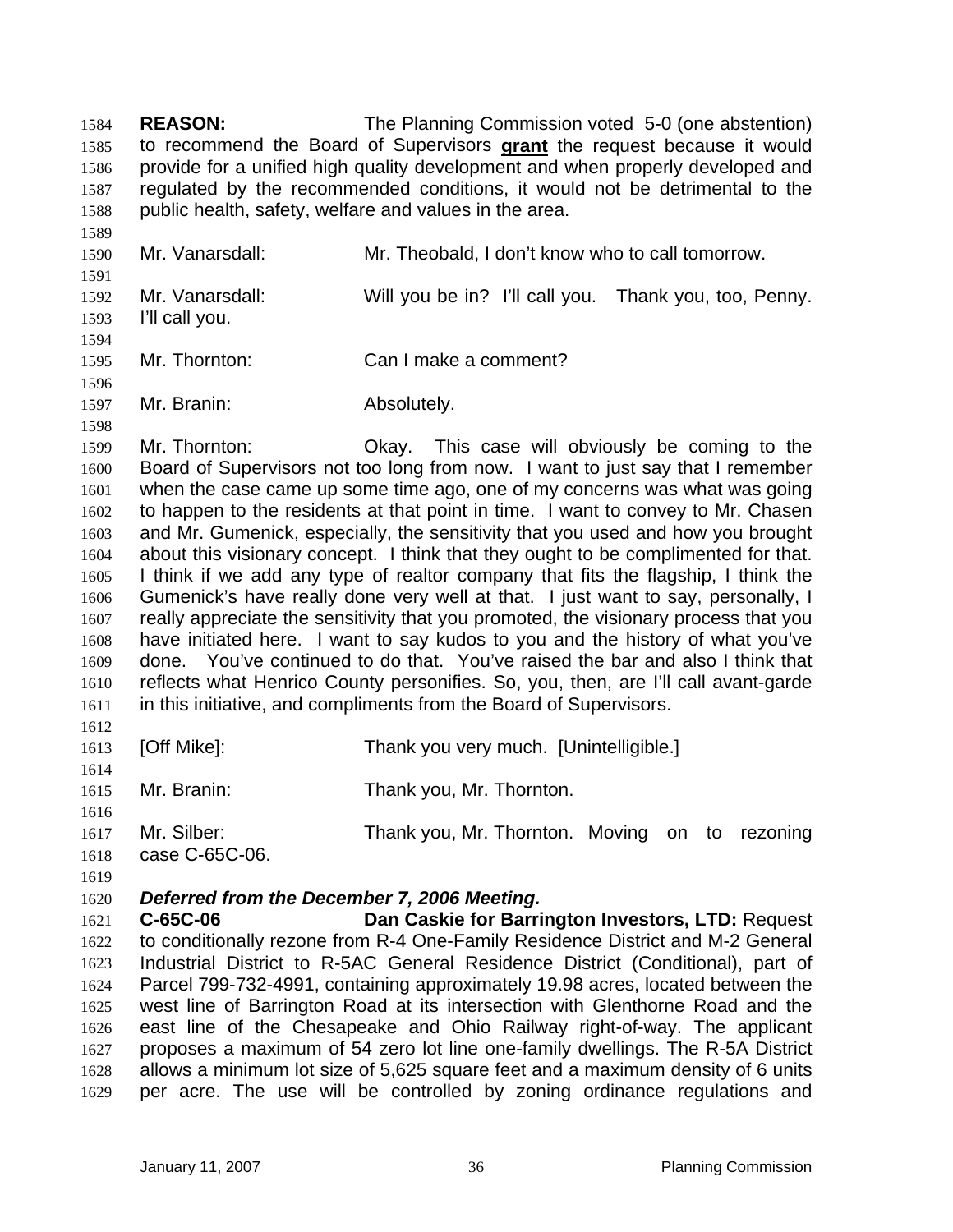proffered conditions. The Land Use Plan recommends Suburban Residential 2, 2.4 to 3.4 units net density per acre and Environmental Protection Area. 1630 1631

1632

1635

1633 1634 Mr. Branin: **Is anyone in opposition of C-65C-06?** One. Thank you, ma'am.

1636 1637 1638 1639 1640 Ms. Croft: Thank you. Good evening, Mr. Chairman. The 20 acre site is located on the west line of Barrington Road and is developed with a dwelling and several outbuildings, which are proposed to be demolished. Severe topography, floodplain, and intermittent streams traverse the southern and western edges of the property.

1641

1642 1643 1644 1645 1646 1647 The property's frontage along Barrington Road is zoned R-4 One-Family Residence District, with the remaining acreage zoned M-2 General Industrial District. The site is bordered to the north and east by the proposed Trinity Baptist Church site and a residential neighborhood, undeveloped R-4 and M-2 zoned land located to the south, and the railway right-of-way is located to the west.

1648 1649 1650 1651 1652 1653 1654 1655 1656 1657 1658 1659 1660 1661 1662 The applicant is requesting R-5AC zoning to permit the construction of a singlefamily subdivision with no more than 54 zero lot line homes. The proffered conceptual plan shows a grid-like development pattern with one entrance from Barrington Road aligning with Glenthorne Road. Common areas are on the site's periphery and are connected by a walking trail accessed from various points on the site. Because a large portion of the site is undevelopable, the requested zoning designation would provide flexibility in site design. Proffered lot widths of at least 70 feet along Barrington Road would provide a more gradual transition into the adjacent residential subdivisions. Proffers addressing quality dwelling and site design have been submitted and include a percentage of brick or stone construction; a minimum of a one-car garage for at least 60% of the homes; a minimum finished floor area of 1,300 square feet; and a commitment to rezone the 100-year floodplain to C-1. Staff notes the project could be enhanced by prohibiting all cantilevered features rather than just those on the front and rear elevations as proffered.

1663

1664 1665 1666 1667 1668 1669 1670 1671 The 2010 Land Use Plan recommends Suburban Residential 2, and Environmental Protection Area for the site. The proposed density of 3.2 units per acre and the commitment to rezone any floodplain to the C-1 District are consistent with these designations. Overall, the proposed use would be more appropriate than the currently permitted industrial uses. The request would allow development of the land for residential use in an appropriate manner, and the submitted proffered conditions would provide quality assurances. For these reasons, staff supports this request. That concludes my presentation.

1673 1674 Mr. Branin: Does anybody have any questions for Ms. Croft? Okay.

1675

1672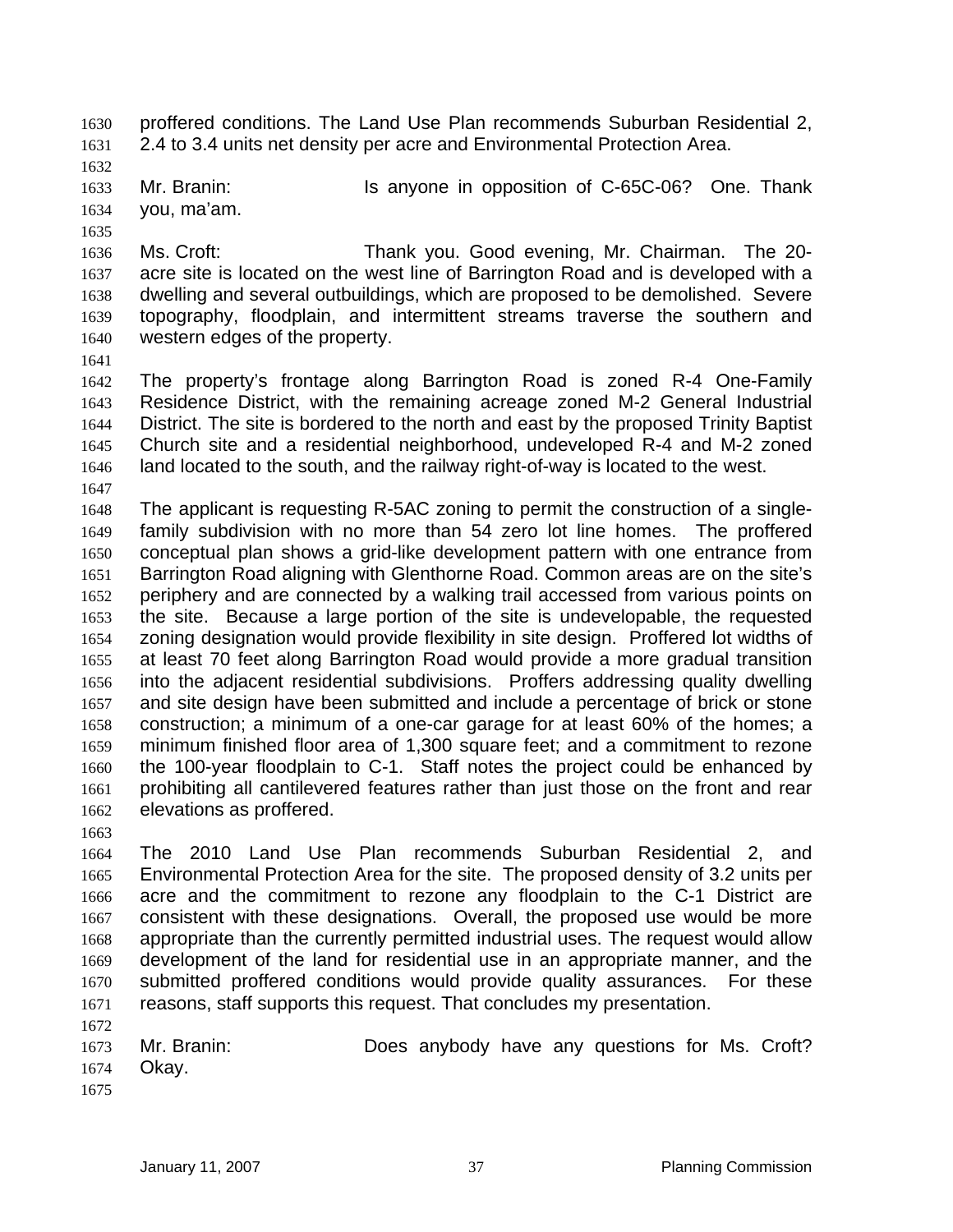1676 Mr. Archer: I do need to hear from the applicant, Mr. Chairman.

1678 Mr. Branin: All right.

1680 1681 1682 1683 1684 1685 1686 1687 1688 1689 1690 1691 Mr. Caskie: Good evening. I'm Dan Caskie with Bay Design Group. After that last case, I'm kind of a Plain Jane, but I'll try to make it exciting. We have about a 20-acre site that is somewhat of an infill site that's behind some existing neighborhoods. It has an unconditioned M-2 and an unconditioned R-4 zoning on it. We have been working with staff for probably the last three or four months, nipping and tucking trying to get this to fit in with the existing neighborhood. We have fronted houses on Barrington Road, which is really in keeping with the adjacent neighborhoods. The other option would have been to rear them up to Barrington, which we didn't feel was really appropriate. We've also gone for the traditional block style development in an additional effort to blend in with the neighborhood so when you drive into our portion of it, it doesn't just stand out as an obvious new development.

1692

1677

1679

1693 1694 1695 1696 1697 1698 1699 1700 1701 We are a less intense use than the M-2, we believe. That is a manufacturing and warehouse type use. From a traffic standpoint, from a usability standpoint, we believe we're a less intense use. We're providing what we believe, I guess, is workforce type housing, whatever that is anymore. The entry-level housing is what I think probably most of us couldn't even have afforded when we were coming into it. We believe it also provides a good transition between the railroad and city and these existing houses. We think it's a good opportunity for the County. We have the developers here. If anybody has any questions, I'd be happy to answer them.

1702

1718

1703 1704 1705 1706 1707 1708 1709 1710 1711 1712 1713 1714 1715 1716 1717 Mr. Archer: Thank you, Mr. Caskie. I also want to thank Ms. Croft for all the hard work she put into this. We've come a long way with this one. You probably remember when we started, there were a lot of questions that we had. Some of them had to do with the quality of the development and I think you all have answered that pretty well. It is always of benefit to us when we can get rid of a piece of unconditional M-2 property, particularly when it's next to residences. Of course you know, Trinity Baptist Church is getting ready to construct a new facility over there. It's been in the works for about six or seven years now. There's also First Union, I believe, on the other side. We do have some opposition, or at least somebody who needs some clarification. We'll try to get all that for you, ma'am. The only piece of this that seems to be questionable at this time is staff is somewhat opposed to the cantilevered side on the back. Can you tell me what advantage that is and who is it an advantage to? Is it the homeowner? Does the homeowner get a bigger house out of this? What is the advantage to having the cantilevered design?

1719 1720 Mr. Caskie: Number one, it keeps the price of the house down a bit because you don't have to build that additional foundation, and it does, in turn,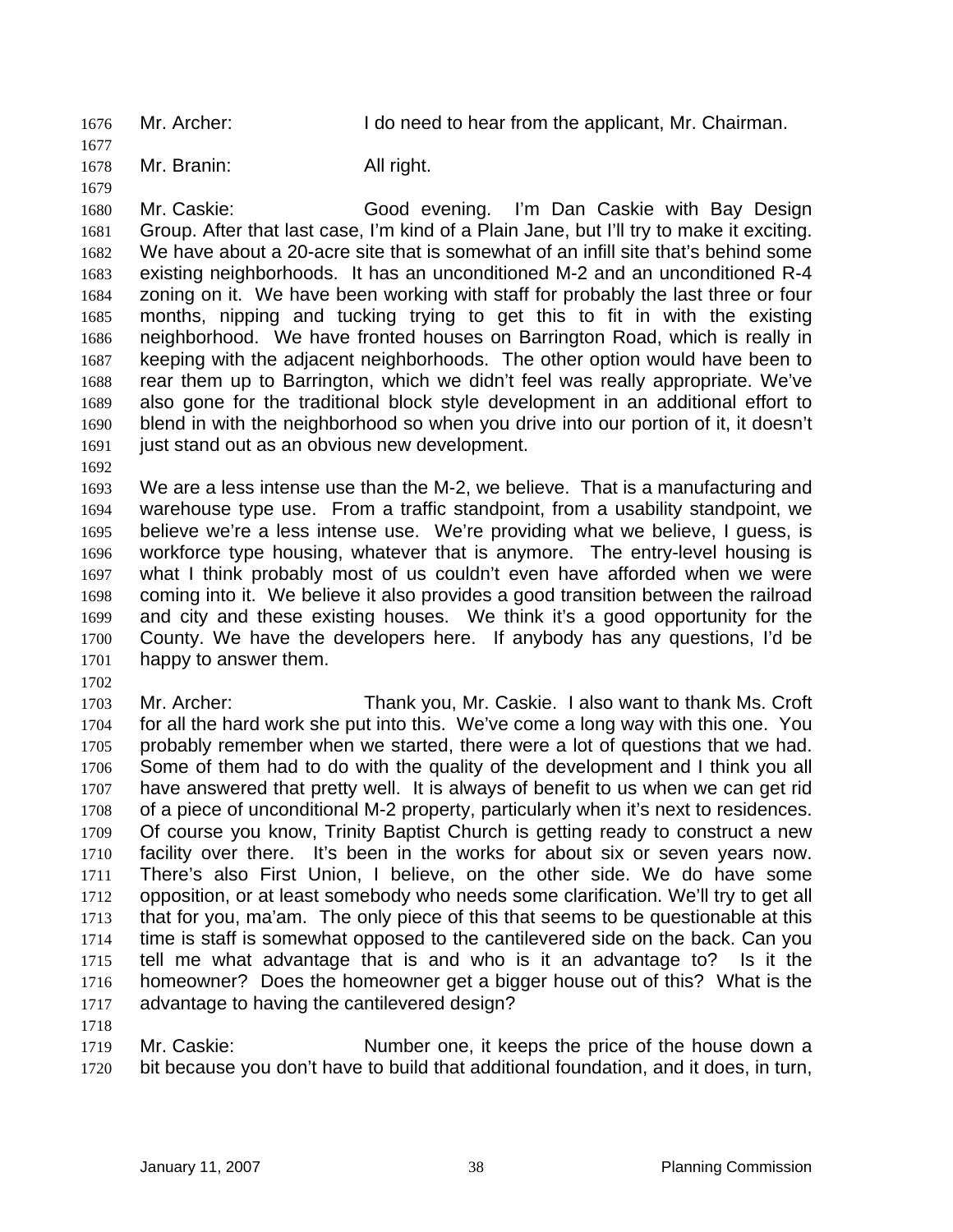give the homeowner some additional square footage. Really, the cantilevering in the rear is very common these days. It's not unusual. 1721 1722

1723

1727

1729

1734

1747

1752

1755

1757

1724 1725 1726 Mr. Archer: I've seen quite a bit of it. We sort of have an aversion to that up here, particularly cantilevered chimneys. I don't think we do any of those anymore, do we, Mr. Secretary?

1728 Mr. Silber: No.

1730 1731 1732 1733 Mr. Caskie: We've proffered those out, actually. We would like to try to keep the rear cantilevers, if we could, or at least that option. I think when we started, we had some cantilevered options that we were looking at for the sides, but have agreed to not do those.

1735 1736 1737 1738 1739 1740 1741 1742 1743 1744 Mr. Archer: To be honest with you, I don't have any huge particular problem with the cantilevered design because I've seen a lot of it. When you ride through this community, the housing styles are very diverse, starting all the way up Mechanicsville Pike and working your way up to where we are now. The next industrial piece closest to it is, of course, the Pepsi Cola plant up there. Then next to that is the Showplace. I feel like this probably makes a decent fit in that it does allow us to not have to worry about that industrial piece being there, open to somebody, particularly, again, with the church coming. I don't have any more questions, unless somebody else on the Commission does.

- 1745 1746 Mr. Jernigan: I do, Mr. Chairman. Dan, in the center of the subdivision, that's a rear-loaded alley.
- 1748 1749 1750 1751 Mr. Caskie: We would like to keep that option, or we would like to offer up that option of some rear-loaded alleys. Actually in the center and then behind the lots that are on Barrington Road we're going to try to reserve an access easement across the rears of those lots.

1753 1754 Mr. Jernigan: The only thing I noticed was at the end of the alleyway you have a common area.

1756 Mr. Caskie: Yes.

1758 1759 1760 Mr. Jernigan: The only thing I was questioning, I would think you'd be better to leave that open so you could have one-way traffic through there rather than having that.

1761

1762 1763 Mr. Caskie: That's true, and we probably should. We probably should connect that across. I think that's a good idea.

1765 Mr. Jernigan: That's all I have.

1766

1764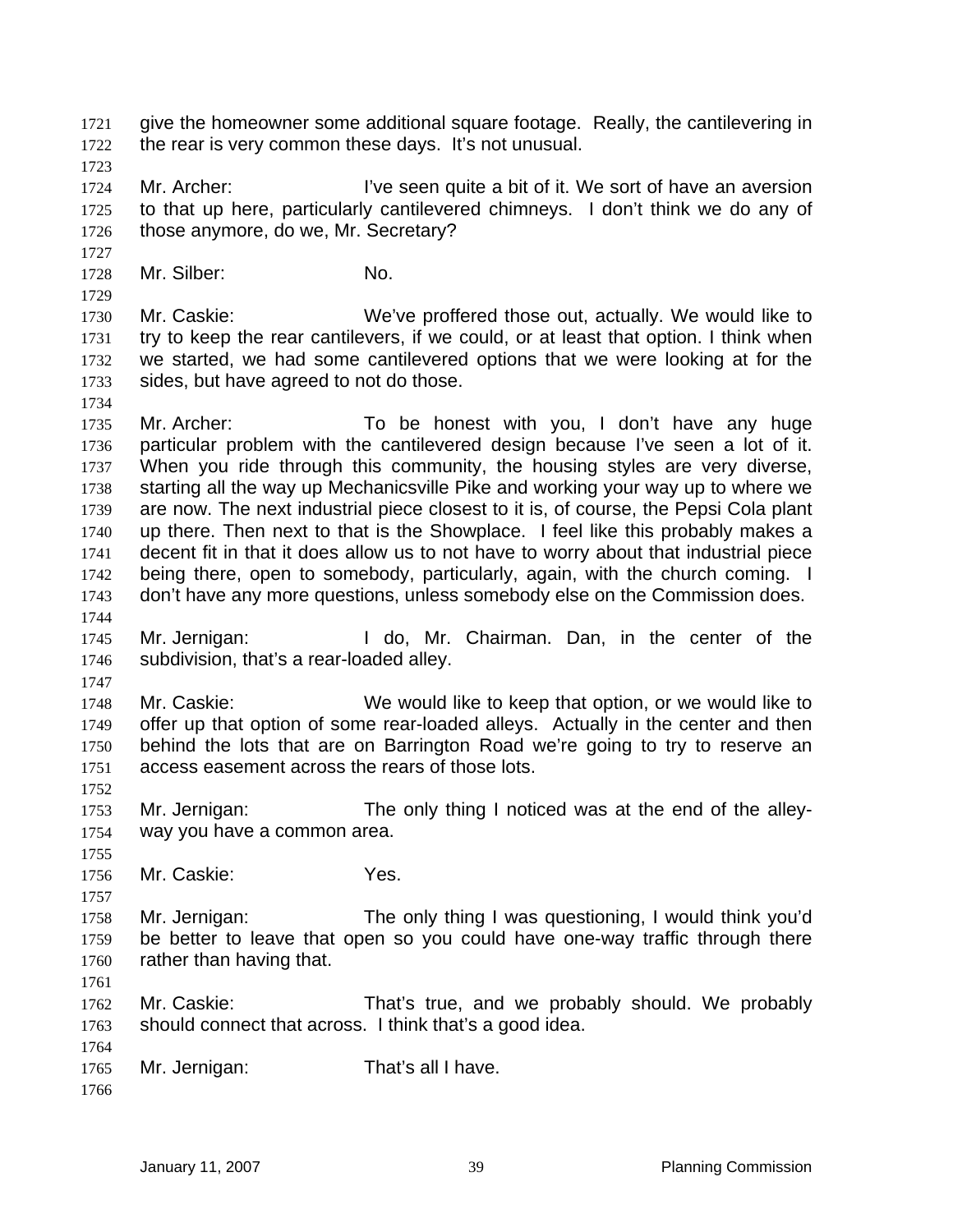1767 Mr. Archer: Thank you, Mr. Jernigan. 1768 1769 1770 1771 1772 1773 1774 1775 1776 1777 1778 1779 1780 1781 1782 1783 1784 1785 1786 1787 1788 1789 1790 1791 1792 1793 1794 1795 1796 1797 1798 1799 1800 1801 1802 1803 1804 1805 1806 1807 1808 1809 1810 1811 1812 Mr. Thornton: Price-wise, what are you talking about one of these homes might cost? Mr. Caskie: We're expecting these things to be in the 200, the low 200s, I believe. At least in the low 200s. Probably 200s to 250s maybe. Okay. Probably 2 to 2 and a quarter. Mr. Branin: Mr. Archer, would you like to hear from Mr. Hanky? Do you have anything else? Mr. Archer: I didn't have any more questions. Ma'am, did you hear what you needed to hear? Yes ma'am, come up. Mr. Branin: Yes ma'am, come on up. Ms. White: Good evening. My name is Shelia White. First of all, I didn't know a whole lot about this. I moved in this area in 2004. Within the block that I'm in, it's right there at the intersection of Barrington and Glenthorne, actually, I'm like one of the second houses from the corner. Actually, I was asked to come here tonight just to find out a little bit more. The neighborhood is not necessarily in opposition, but just wanted to clearly have a better understanding of what the intent is for the development. We really would be fully in support of anything that's going to enhance the area. Grant you that the area right now, it's just trees and what have you. The neighborhood, the neighbors within my immediate block, the folks that live on the corners of Barrington and Glenthorne and a few others, they're elderly, they can't get out. Actually, I'm here to carry further information back to them just so that, you know, they will not have any concerns or anything of that nature. So, that's pretty much why I'm here. One of my questions has been answered with regards to the value of the homes, etc. The other thing that I'd like to have a better understanding about would be the traffic. In referencing Glenthorne and Barrington, I'd like to have a better understanding. First of all, it's good to hear that the church is still going to come forth there. I just wanted to have a better understanding about the flow of traffic. Mr. Branin: Mr. Caskie, would you like to address that? Mr. Caskie: Sure. Ms. White: Thank you. Mr. Caskie: We are at the end of it looks like four intersecting streets that extend directly out to 360. So, from a traffic standpoint, from the traffic that's coming out of this neighborhood, they certainly have the option of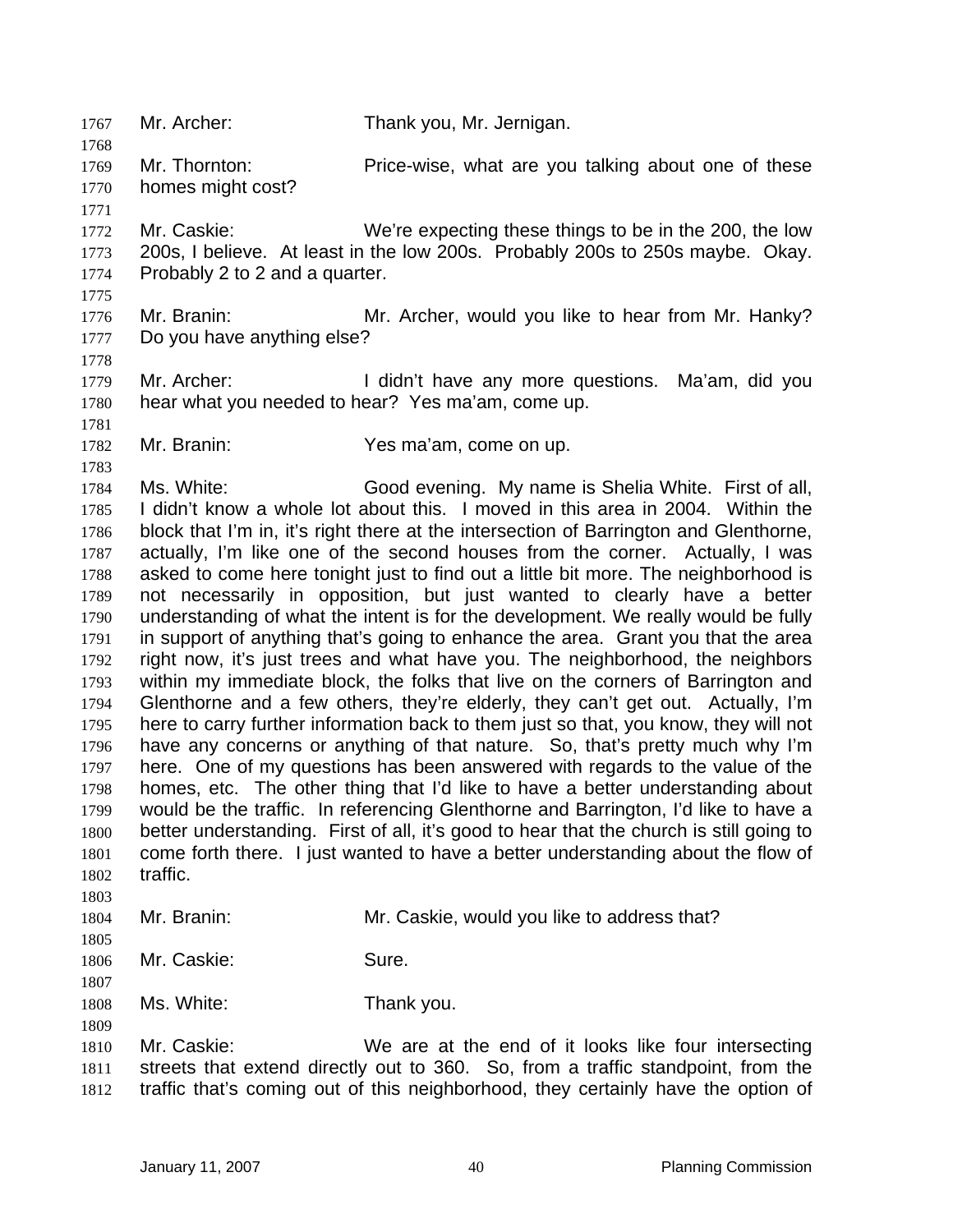four different exits. In our opinion, considering the alternative of the M-2, the traffic that it could produce, this is certainly far less than that. 1813 1814 1815 1816 1817 1818 1819 1820 1821 1822 1823 1824 1825 1826 1827 1828 1829 1830 1831 1832 1833 1834 1835 1836 1837 1838 1839 1840 1841 1842 1843 1844 1845 1846 1847 1848 1849 1850 1851 1852 1853 1854 1855 1856 1857 1858 Mr. Branin: Members of the Commission, we do have the traffic engineer here, Mr. Jennings, if you want more information than what's just been provided. Mr. Jennings, would you come up please? Mr. Jennings: Good evening. I am Mike Jennings, traffic engineer for Henrico County. Traffic has reviewed this and Mr. Caskie is correct. The adjacent road network can handle this additional traffic and there is good interconnectivity to get over to Mechanicsville Turnpike. Dill Road and Mechanicsville Turnpike can accommodate this additional traffic. We don't foresee any problems. They are doing improvements along their frontage, too. Mr. Branin: Okay. The impact that it would have on Barrington Road? Mr. Caskie: It should have minimal impact. It shouldn't have any problems. They should have adequate roadway coming out of there. You're looking at generating a few hundred trips per day, but that's over a 24-hour period so it shouldn't be a problem. Mr. Branin: Ms. White? Mr. Archer? Mrs. Jones: May I ask a quick question. Mr. Branin: Certainly. Mrs. Jones: This, actually, Mr. Jennings, is for the applicant. Were any elevations part of your application? Mr. Caskie: No, they were not. At this point, we've specified certain building materials and we're trying to keep as many options open as we can as far the architecture goes. Mr. Jernigan: These will be single-story? Mr. Caskie: I don't know that they will necessarily be single-story. Mr. Hanky: My name is Jay Hanky. I'm with Barrington Investors. These lots are not sold and we are not intending to be the builders ourselves. That's a process that's still in the works. I think we spent a lot of time with Nathalie trying to come up with proffers that would assure the quality of it. At the same time, along with the cantilevers, there's a number of things that we've tried to work together on to have an eye towards affordability and at the same time, keep proffers in that will address the quality of it. We want it to be affordable, but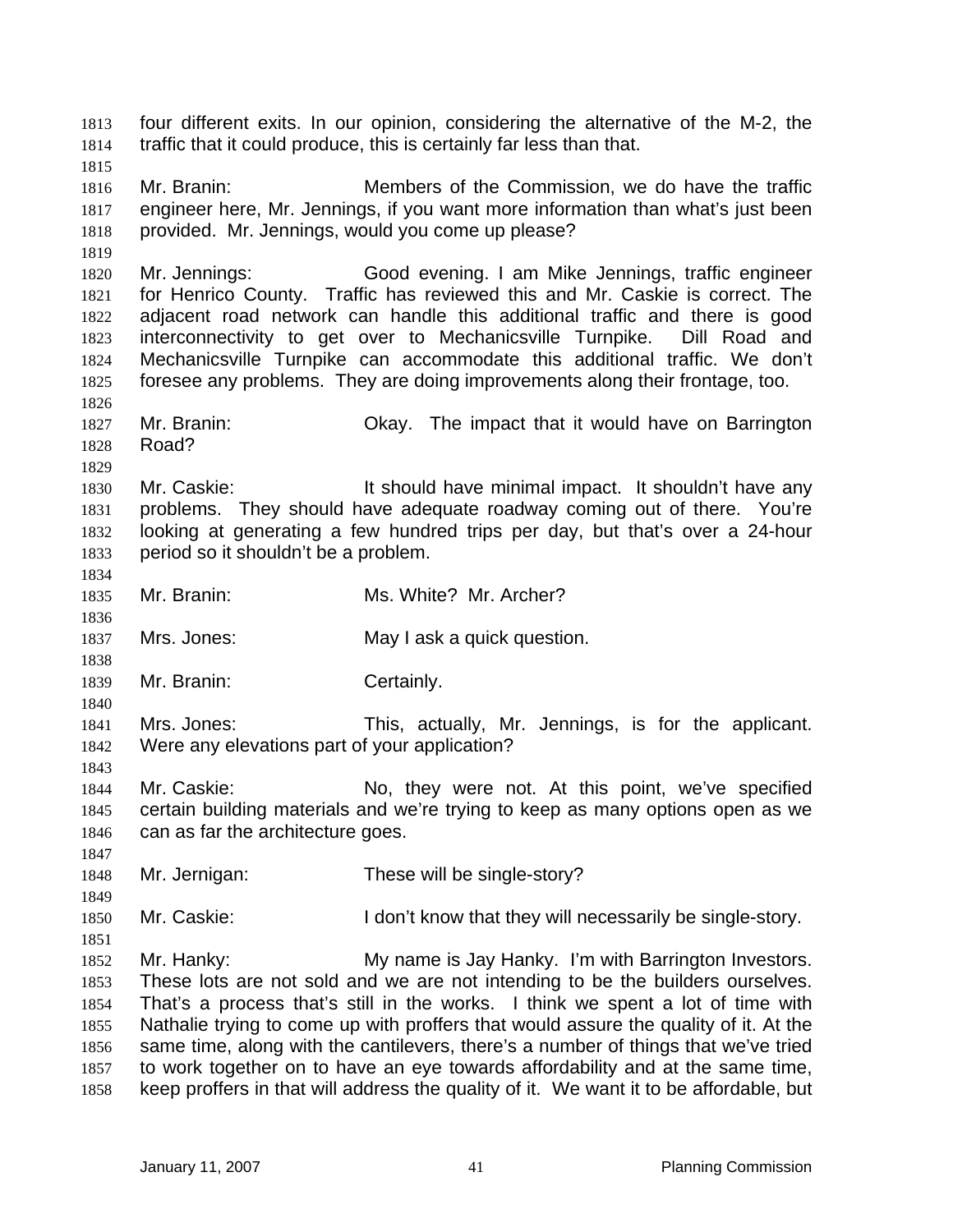not necessarily be cheap. Trying to preserve some flexibility on that was what we were trying to do. 1859 1860 1861 1862 1863 1864 1865 1866 1867 1868 1869 1870 1871 1872 1873 1874 1875 1876 1877 1878 1879 1880 1881 1882 1883 1884 1885 1886 1887 1888 1889 1890 1891 1892 1893 1894 1895 1896 1897 1898 1899 1900 1901 1902 1903 1904 Mrs. Jones: Okay. Mr. Hanky: I don't know if that helped, but that answers— Mrs. Jones: Well, I didn't— Mr. Hanky: We don't have a specific architectural rendering of exactly what it will be now, but I do think the proffers— Mrs. Jones: I was just trying to figure out what you were— Mr. Vanarsdall: What, will that be left up to the Planning Commission and the subdivision— Mr. Silber: It certainly is going to have to be dealt with prior to any Plan of Development, I would think. Mr. Branin: Thank you, Mr. Hanky. Mr. Thornton: Mr. Caskie, it's been brought to my attention that perhaps at the inception of this case that maybe there was not a lot of turnout of residents who are affected by this. I always think it's always good to have good communication, to make sure that the residents who are already there know what is going to be approaching them. If you're fortunate enough to have this case pass to your advantage, it's my expectation that somehow there be some additional initiative to let those persons know what type of buildings are coming out there. That's an expectation I'm going to look very carefully at. Let's make certain to have that become a reality. That's just fairness, to me. I wish that you would give that some high priority. Mr. Caskie: We sure will. I'll get Mrs. White's contact info and we'll make sure that they're in the loop on what goes on from here. Mr. Branin: Mr. Archer? Mr. Archer: Anybody else? All right. Well, again, I know since the first day that we started on this, which has been some time ago, we've come quite a ways in trying to get this to be a presentable proposal. I think the applicant has worked pretty diligently to do that. I think there's an advantage, a distinct advantage in being able to rid ourselves of this M-2 property and I think for this neighborhood, it would also be an advantage to the church when it finally does get an opportunity to relocate. They've been having a hard time, but I assume they will. Mr. Caskie, as Mr. Thornton said, it would be a good idea—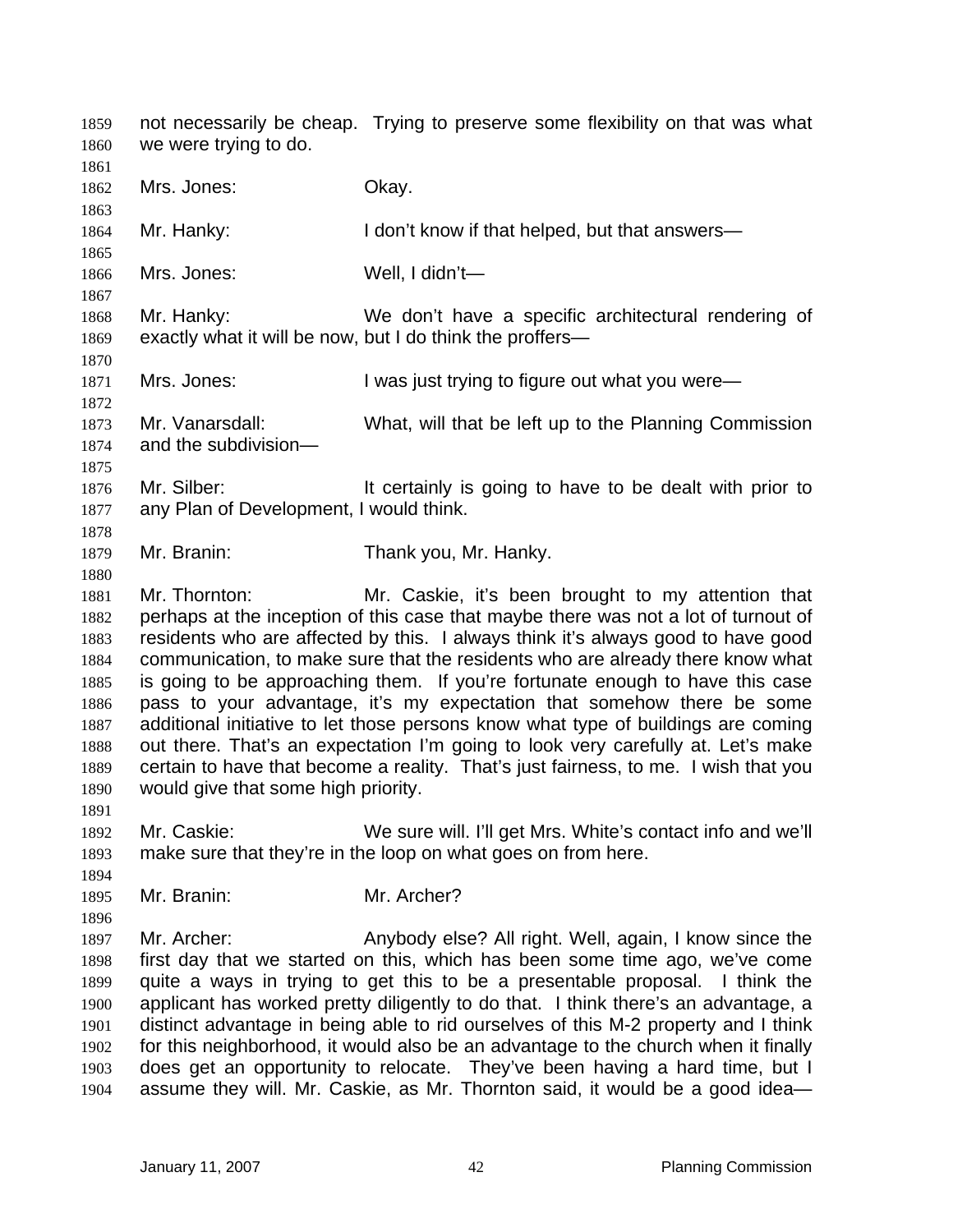You have to come up again before the Board in a month from now. Ms. White, this will be another public hearing that you'll get an opportunity to attend. If you would get her address and find out if there are neighbors who have other questions other than what you've addressed tonight, she can have an opportunity to have those answered before the Board meeting. Then, of course, they have the option to defer it again, if they choose to. With those things in mind, my motion would be to recommend this for approval to the Board of Supervisors. 1905 1906 1907 1908 1909 1910 1911

- 1913 Mr. Jernigan: Second.
- 1914

1918

1912

1915 1916 1917 Mr. Branin: Motion is made by Mr. Archer, seconded by Mr. Jernigan. All in favor say aye. All opposed say no. The ayes have it; the motion carries.

- 1919 **REASON:** The Planning Commission voted 5-0 (one abstention) to recommend the Board of Supervisors **grant** the request because it would permit development of the land for residential use in an appropriate manner, and the submitted proffered conditions would provide quality assurances not otherwise available. 1920 1921 1922 1923
- 1925 1926 Mr. Silber: This would come up before the Board of Supervisors on February the 13<sup>th</sup>, 7 p.m. Next request is on page 8 of your agenda.
- 1927

1924

## 1928 *Deferred from the November 9, 2006 Meeting.*

1929 1930 1931 1932 1933 1934 1935 1936 1937 1938 1939 1940 **C-27C-06 James Theobald for The Rebkee Company:** Request to conditionally rezone from A-1 Agricultural District and B-3 Business District to RTHC Residential Townhouse District (Conditional), B-2C Business District (Conditional) and C-1C Conservation District (Conditional), Parcel 739- 754-7156, containing 21.493 acres (RTHC – 12.252 acres; B-2C – 8.502 acres; C-1C – 0.739 acre), located at the southwest intersection of Church and Pump Roads. The applicant proposes retail uses and residential townhouses with a density of no more than seventy (70) units. The uses will be controlled by zoning ordinance regulations and proffered conditions. The RTH District allows a maximum of nine (9) units per acre. The Land Use Plan recommends Urban Residential, 3.4 to 6.8 units net density per acre, Commercial Concentration, and Open Space / Recreation.

- 1942 Mr. Branin: Is anyone in opposition to C-27C-06? No opposition?
- 1943

1941

1944 1945 1946 1947 1948 1949 1950 Ms. Croft: Thank you, Mr. Chairman. The undeveloped wooded site is located on the southwestern corner of the intersection of Church and Pump Roads. The proposed John Rolfe Parkway runs southwest to northeast through the site. The site is within the Church Road/Pump Road Future Land Use Study and Special Strategy Area. The vision for this area is one of a unified village concept with neighborhood-oriented retail and urban residential uses. Key development strategies include: establishing strong gateways to the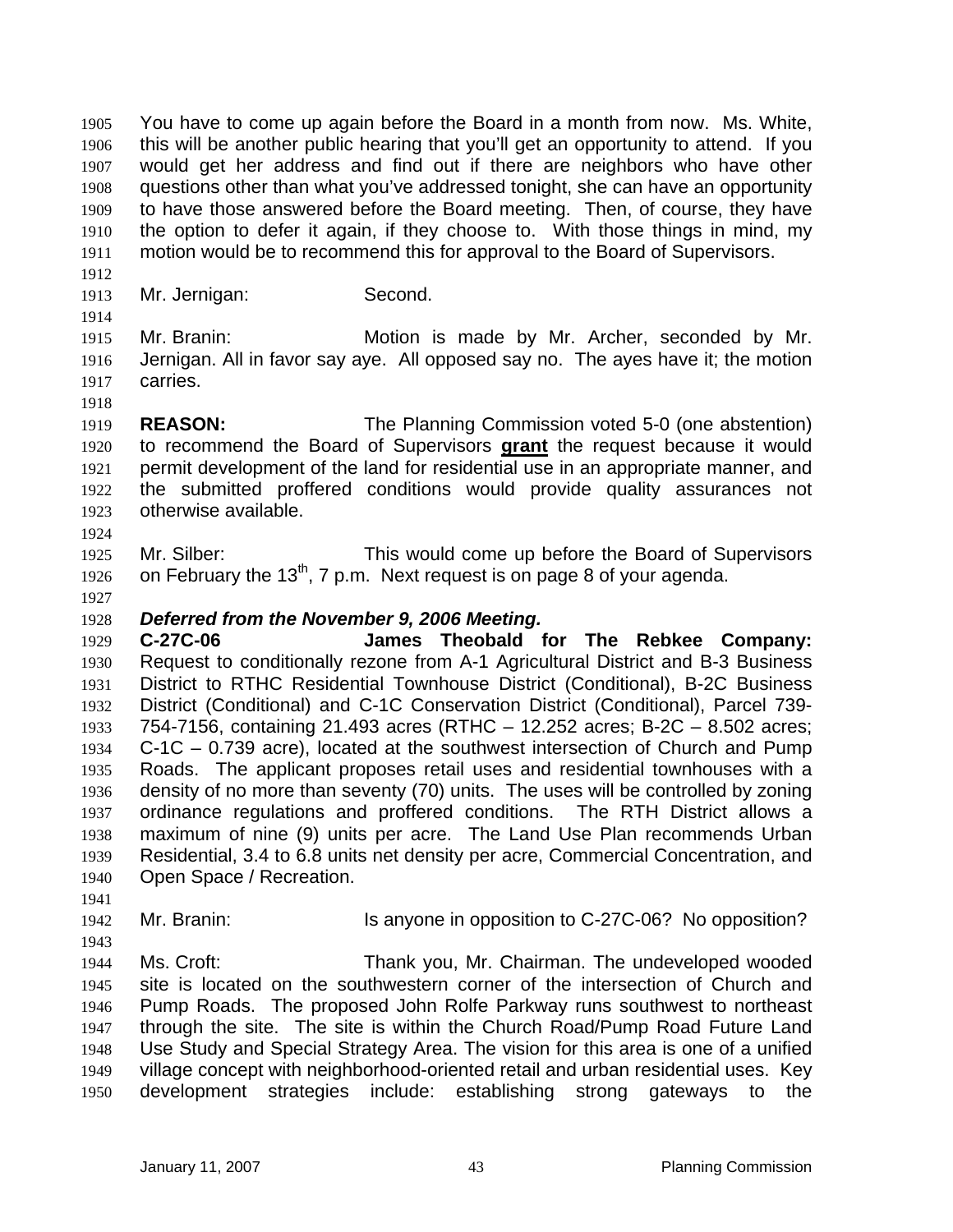Church/Pump area; incorporating pedestrian-scaled lighting fixtures, street furniture, and special paving materials; encouraging forward placement of buildings in close proximity to the road; and providing architectural detailing on all sides of the building to avoid blank walls. 1951 1952 1953 1954

1955

1956 1957 1958 This request would rezone 8.5 acres to B-2C Business District (Conditional), 12.2 acres to RTHC Residential Townhouse District (Conditional), and .74 acre to C-1C Conservation District (Conditional).

1959

1960 1961 1962 1963 1964 1965 1966 1967 1968 1969 1970 1971 A pattern book, landscape plan, conceptual site furnishings package, and proposed retail design criteria package have all been submitted and proffered. Several revised pages are being distributed. The conceptual plan and elevations are generally consistent with the Special Strategy Area guidelines and the Land Use Plan. While 6.4 acres are designated Commercial Concentration, approximately 8.5 acres are proposed for these uses. The proposed bank parcel, located to the west of the main boulevard, would provide a more gradual transition from the retail development to the proposed townhomes. A service road is shown along the Church and Pump intersection. In order to reduce the impact of this road on the overall development, the applicant has proffered entrance treatments, landscaping, and signage limiting access to service vehicles only.

1972

1973 1974 1975 1976 1977 1978 1979 1980 1981 1982 The southwest corner of the Church/Pump intersection is highlighted with a portico-type structure, fountain, low stone wall, and landscaping. Open spaces and pedestrian areas would be located throughout the site and connected by viewsheds and special paving features. The revised conceptual plan includes a pedestrian path connecting the center of the site with the portico. The proposed buildings would incorporate covered entries, porches, and gables, and would wrap the street. Additional proffers for the commercial portion include a prohibition on more intense uses; a maximum of two drive-thru uses, which would be permitted with drugstores or banks; and a prohibition on loading docks.

1983 1984 1985 1986 1987 1988 1989 1990 1991 1992 A maximum of 70 townhomes would be constructed on the southern and western areas of the property, resulting in a density of 5.7 units per acre. This portion of the proposal incorporates open space by locating units along centralized pockets of green space. The proffered elevations include balconies, articulated rooflines, and decorative garage doors. Additional proffers for the residential portion include: rear loading garages for at least 50% of townhomes south of John Rolfe Parkway; a 15-foot buffer to the south; and a decorative wrought iron style fence along the eastern, southern, and western sides of the townhome community south of John Rolfe Parkway; and a minimum finished floor area of 2,000 square feet.

1993

1994 1995 1996 Revised proffers dated today have been distributed to you. The changes address concerns outlined in the staff report including landscaping, additional prohibited uses, multiple users, signage, and the proposed service road.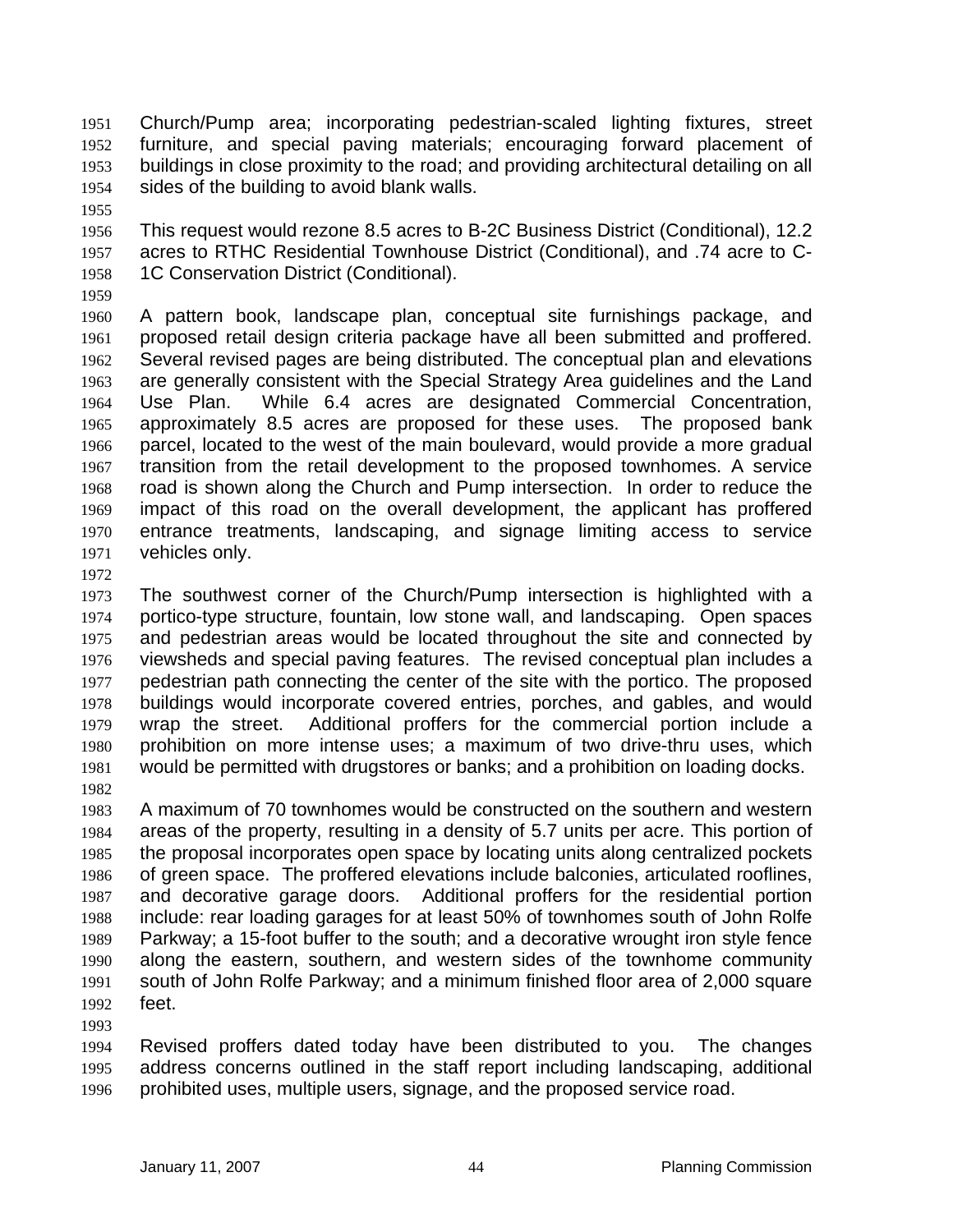1998 1999 2000 2001 2002 2003 2004 2005 The proposed retail and residential uses could be appropriate for the site if designed properly and at an appropriate scale as envisioned by the Special Strategy Area and Land Use Study. The density, proffers, elevations, and conceptual plans are generally in conformance with the Land Use Plan and the specific elements of the proposal would be in keeping with the overall vision for this area. Therefore, staff supports this request. The time limits would need to be waived to accept the proffered conditions received today. This concludes my presentation.

2006

1997

- 2007 2008 Mr. Branin: **Anybody have any other questions for Ms. Croft?** None? Would you like to hear from—
- 2009 2010

2011

2015

2017

2020

2012 2013 2014 Mr. Theobald: Mr. Chairman, ladies and gentlemen, my name is Jim Theobald and I'm pleased to be here this evening on behalf of the Rebkee Company. Good evening, Mrs. Jones. Did you think we'd ever get here?

2016 Mrs. Jones: I'm so pleased to be here

- 2018 2019 Mr. Theobald: We've been working on this case so long, Nathalie has had a chance to get married and almost become a mother.
- 2021 2022 2023 Mr. Vanarsdall: That's exactly right. But you know, that was one of the hardest cases I ever had to read. There were so many lines. I couldn't read between the lines, because the line was covering up what it was there before.

2024

2025 2026 2027 2028 2029 2030 2031 2032 2033 2034 2035 2036 2037 2038 Mr. Theobald: We have been at this for a while. This is a request to rezone approximately 22 acres, partially for townhomes, partially for neighborhood-oriented retail, and some for conservation. Back in 2003—We can't open up the little Land Use Plan area (referring to screen). Oh, well. That's quite all right. Let's just keep going here. You all worked very hard in adopting a Land Use Plan in July of '03 and it did provide for elements of a strong gateway, high end design with very special architectural features, and pedestrian-friendly environments. You may remember that a couple months ago, you rezoned some townhomes on the other side of Pump Road for Tascon, Mr. Steve Settlage. Substantially, this request will cause the rezoning and development of nearly all of the Special Study area. The interesting thing is, it looks like it may all get done at once—the road improvements getting started and finished, the townhomes or condominiums on the other side of the road, and then the Rebkee development.

2039 2040 2041 2042 As Nathalie indicated, we've spent a lot of time and attention to creating this focus at this location: the element of being able to see through this entrance to the significant spire in the center of the project connected with pedestrian walkways. There's another dome element on top of a proposed drugstore over

Mrs. Jones: I would.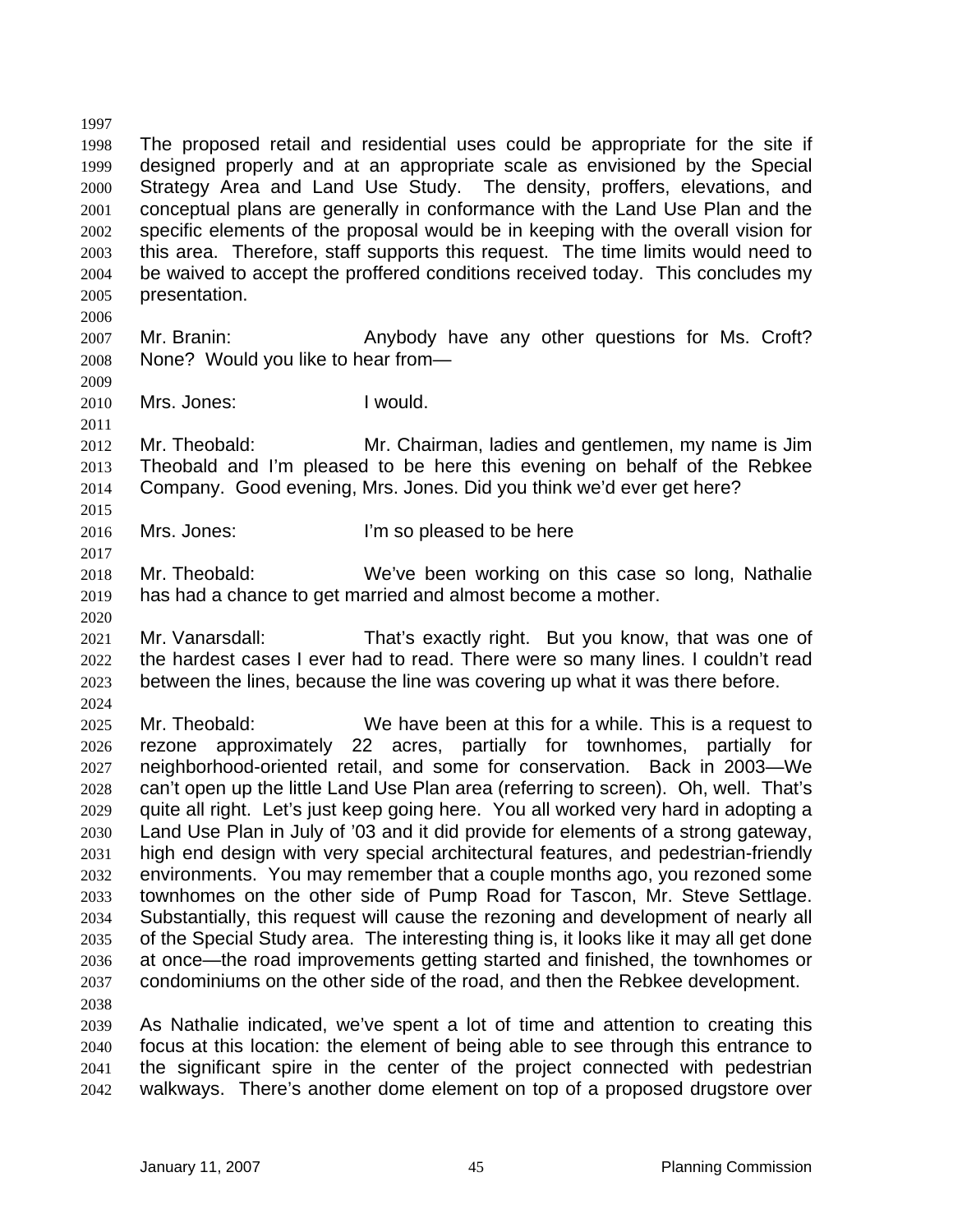here. Again, very interesting articulation of roofs. You can see the different materials and the rooflines throughout. The plan shows some of the pedestrian access ways. Perhaps a little bit better you can see that the townhomes act as transitional uses to both the undeveloped property over here and the singlefamily homes back here. We do not yet have a townhome developer. We've tried our best to proffer this case to provide a level of assurance to neighbors that this will be a quality development. 2043 2044 2045 2046 2047 2048 2049

2050

2051 2052 2053 2054 2055 2056 2057 2058 2059 2060 2061 2062 2063 2064 2065 2066 You've seen some of the elevations previously. This is the central feature with the spire, the archway pass-through. These are elevations from the inside of the center, the top one looking north, the bottom one looking east across Pump Road. There's the different architectural treatments, the rooflines, dormers. Again, looking from within the center, looking south across proposed John Rolfe Parkway. Then looking north from John Rolfe Parkway. These are done without any of the plantings as are anticipated. These are from the exterior looking south from Church Road and west from Pump Road. Again, looking north from John Rolfe Parkway. Now, here we've laid in some prospective landscaping just to give you a sense of the softening of the outside. We've tried to make these look like double fronts, if you will, with the architectural relief facing the exterior of the site. We've changed our sign detail. All of this has been proffered. You all have gotten pattern books. We've spent a lot of time developing design criteria for our streetscapes. All of this has been proffered to the extent of preparing awning and canopies, design criteria, signage design criteria for all manner of signage on the property, lighting schemes, street furniture, even down to bike racks.

2067

2068 2069 2070 2071 2072 2073 2074 2075 2076 2077 2078 2079 2080 2081 2082 2083 Townhomes, again, we've tried to provide an interesting element of design that would accommodate most high-end developers with this product. Our proffers do include everything you've seen in terms of elevations and site plan. We've proffered out the traditional types of B-2 uses. The southwest corner of the site, there's a transition that may only be used for a bank or an office, not for other retail. Only two drive-thrus. Basically, one for a drugstore, one for a bank. There are no loading docks in this facility; they're all at grade. These are designed to be smaller types of retailers. We have limited hours of construction, parking lot cleaning, etc., the height of street lighting. We've provided for materials on the townhomes and capped the residential units at 70, which is below the Land Use Plan recommendation for this area. We've worked hard on the buffer between the single-family on the southern side of the townhomes, using some of the experience gained from some of the other developments that we've worked with Mrs. Jones and Ms. O'Bannon on in this area. The townhomes are a minimum of 2,000 square feet. We've provided a conceptual level landscape plan, leaving the details to landscape plan review.

2084

2085 2086 2087 2088 We have worked very long and hard on this plan. We've been through a number of alterations and have tried very hard on this infill site, a very important site, a very challenging site in terms of what has occurred historically in this area. I'm just extremely proud to bring this to you tonight and have Nathalie tell you that it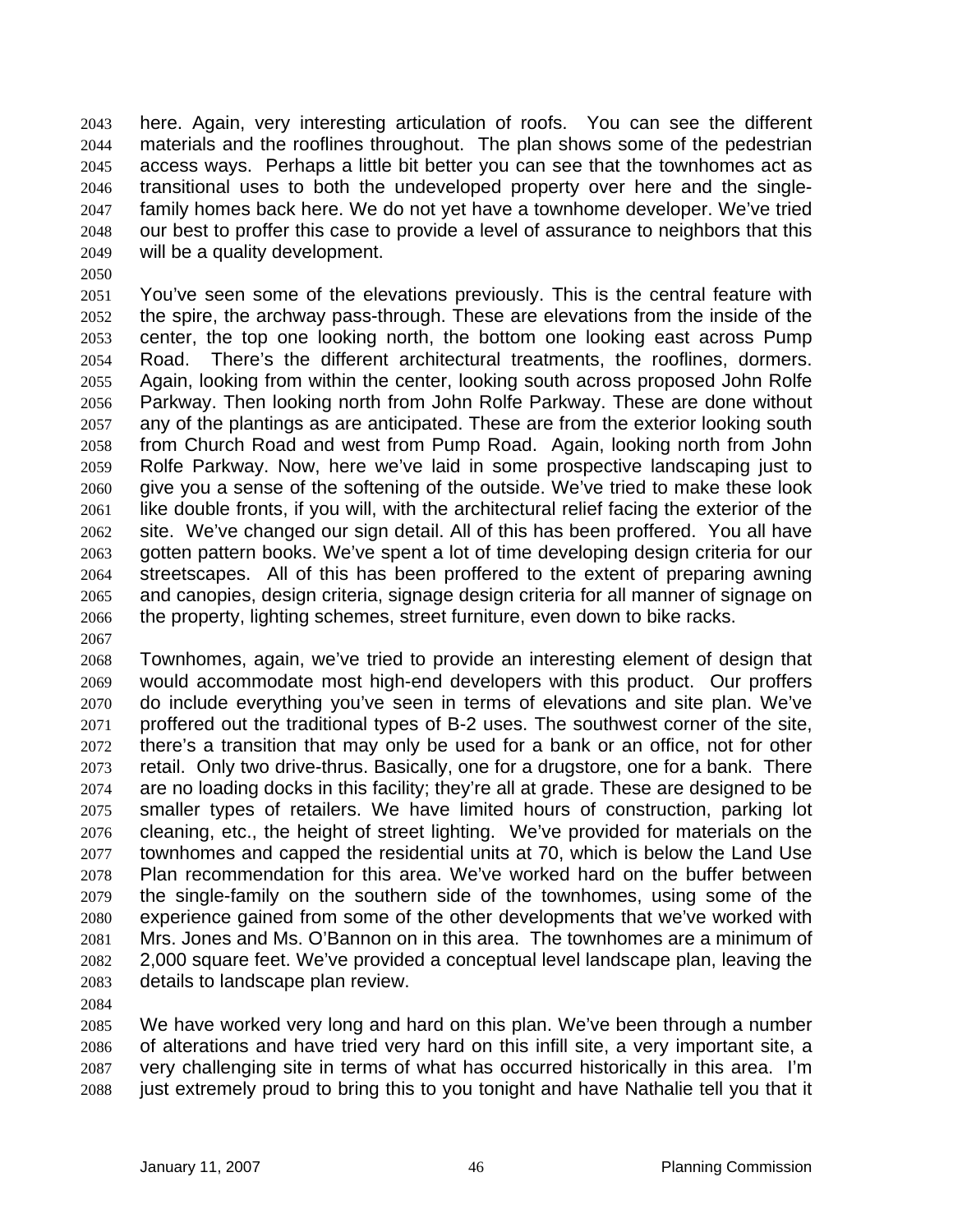complies with the Plan and recommend approval. We've worked with Mrs. O'Bannon and Mrs. Jones. We did notify some 38 different neighbors. We held a meeting and only one individual came to the meeting. With that, I am very pleased and would ask for your favorable recommendation to the Board of Supervisors. I would ask that you waive the time limits on filing the proffers. I'm happy to answer any questions. 2089 2090 2091 2092 2093 2094

2096 Mrs. Jones: Any questions?

2095

2097

2103

2107

2109

2111

2098 2099 2100 2101 2102 Mr. Silber: I have, I guess, one question or maybe a reminder. I believe that Ms. Croft may have gotten with you or your staff, Mr. Theobald, regarding the signage. I think there's some indication in the information you've provided about the location of signage and the quantity of signage. We just need to make sure that it complies with the requirements.

2104 2105 2106 Mr. Theobald: After that was brought to our attention today, we did advise Mr. McFadden that this was merely a representation of potential locations, not the amount of signage to which he is entitled.

- 2108 Mr. Silber: Okay.
- 2110 Mr. Branin: Mrs. Jones, are you ready?

2112 2113 2114 2115 2116 2117 2118 2119 2120 2121 2122 2123 2124 Mrs. Jones: I am ready. I appreciate your making the presentation because I think it's important for the Commission to see this next piece of the Special Strategy Area at Pump and Church. This is an exciting development. I think coupled with the other developments that we've seen in recent months, this will be a signature area for the Tuckahoe District. appreciate Mr. Theobald's patience. I appreciate Mr. McFadden and the Rebkee Company's dedication to making a case that was good, really, really good. I appreciate the flexibility they've shown and the tolerance for thinking of new ways to make it better. I also appreciate Nathalie Croft's work on this. As Mr. Theobald said, we've been at this forever and a day, but we've come, I think, to a point where this case meets the Strategy Area requirements. The design criteria is good, the quality is good, and the community, I feel, will be quite successful.

2125 I would like to at this point, then, move that we—

| 2126 |              |                                                          |
|------|--------------|----------------------------------------------------------|
| 2127 | Ms. Garnett: | [unintelligible.]                                        |
| 2128 |              |                                                          |
| 2129 | Mrs. Jones:  | Excuse me.                                               |
| 2130 |              |                                                          |
| 2131 | Ms. Garnett: | [unintelligible.]                                        |
| 2132 |              |                                                          |
| 2133 | Mrs. Jones:  | Oh, certainly. I'm sorry. I didn't realize you were here |
| 2134 | to           |                                                          |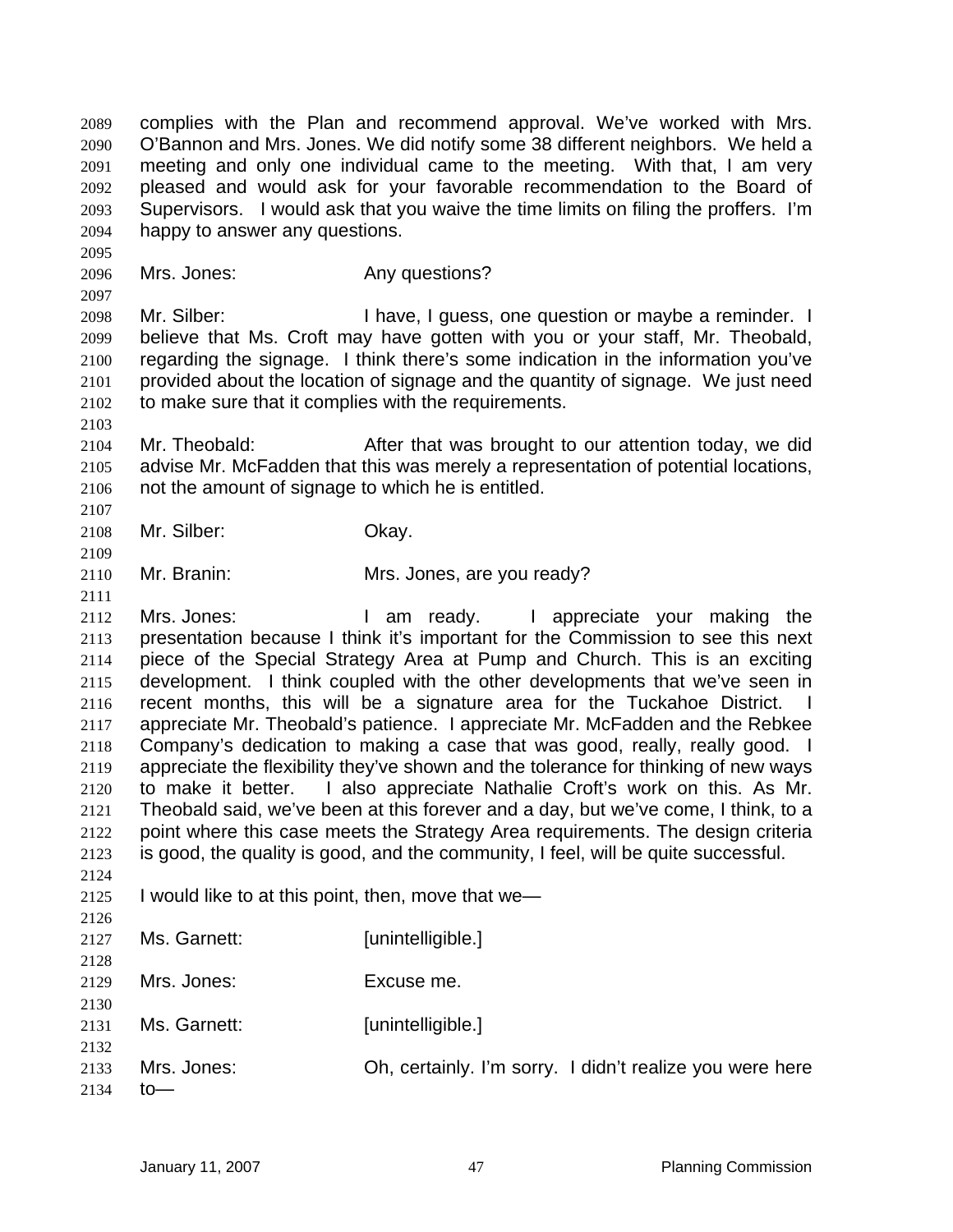| 2135         |                                                     |                                                                                                                                  |
|--------------|-----------------------------------------------------|----------------------------------------------------------------------------------------------------------------------------------|
| 2136         | Ms. Garnett:                                        | Well, I have no opposition to this, but-                                                                                         |
| 2137         |                                                     |                                                                                                                                  |
| 2138         | Mrs. Jones:                                         | Well, please-                                                                                                                    |
| 2139         |                                                     |                                                                                                                                  |
| 2140         | Ms. Garnett:                                        | I do have a question.                                                                                                            |
| 2141         |                                                     |                                                                                                                                  |
| 2142         | Mrs. Jones:                                         | Certainly.                                                                                                                       |
| 2143         |                                                     |                                                                                                                                  |
| 2144         | Ms. Garnett:                                        | Shirley Garnett is my name.                                                                                                      |
| 2145         |                                                     |                                                                                                                                  |
| 2146         | Mrs. Jones:                                         | Yes ma'am.                                                                                                                       |
| 2147         |                                                     |                                                                                                                                  |
| 2148         | Ms. Garnett:                                        | I travel that area up at Church and Pump quite a bit. I                                                                          |
| 2149         |                                                     | don't know whether you do or not, but the traffic is horrendous there. Are there                                                 |
| 2150         |                                                     | any plans for widening Pump Road in that area? You go from four to two, to two                                                   |
| 2151         | to four, and so on out there.                       |                                                                                                                                  |
| 2152         |                                                     |                                                                                                                                  |
| 2153         | Mr. Branin:                                         | Mrs. Jones, can you take that?                                                                                                   |
| 2154         |                                                     |                                                                                                                                  |
| 2155         | Mrs. Jones:                                         | Oh sure.                                                                                                                         |
| 2156         |                                                     |                                                                                                                                  |
| 2157         | Ms. Garnett:                                        | That should be of great concern, I do believe.                                                                                   |
| 2158         |                                                     |                                                                                                                                  |
| 2159         | Mrs. Jones:                                         | One of my favorite things is to be able to call up an                                                                            |
| 2160         | expert and I have an expert right here-             |                                                                                                                                  |
| 2161         |                                                     |                                                                                                                                  |
| 2162         | Ms. Garnett:                                        | Good.                                                                                                                            |
| 2163         |                                                     |                                                                                                                                  |
| 2164         | Mrs. Jones:                                         | —who will be happy to answer those questions.                                                                                    |
| 2165         | Ms. Garnett:                                        |                                                                                                                                  |
| 2166         |                                                     | We have an? Where are you?                                                                                                       |
| 2167         | Mrs. Jones:                                         | I'd like to have Mike Jennings from Traffic come up                                                                              |
| 2168<br>2169 | and tell you what the plans are. I hope after that- |                                                                                                                                  |
|              |                                                     |                                                                                                                                  |
| 2170         | Ms. Garnett:                                        |                                                                                                                                  |
| 2171         |                                                     | Every time I go out that way I say to my husband,<br>"When are they going to widen this road? What are they going to do?" You go |
| 2172         |                                                     | from two lanes to four lanes, and then you go to two lanes, then you go to four                                                  |
| 2173         |                                                     |                                                                                                                                  |
| 2174         | lanes. It's ridiculous.                             |                                                                                                                                  |
| 2175         |                                                     |                                                                                                                                  |
| 2176         | Mr. Branin:                                         | Ms. Garnett, we'll have Mr. Jennings here to explain                                                                             |
| 2177         |                                                     | about John Rolfe that's about to be built and also the widening of Pump.                                                         |
| 2178         |                                                     |                                                                                                                                  |
| 2179         | Ms. Garnett:                                        | Excellent.                                                                                                                       |
| 2180         |                                                     |                                                                                                                                  |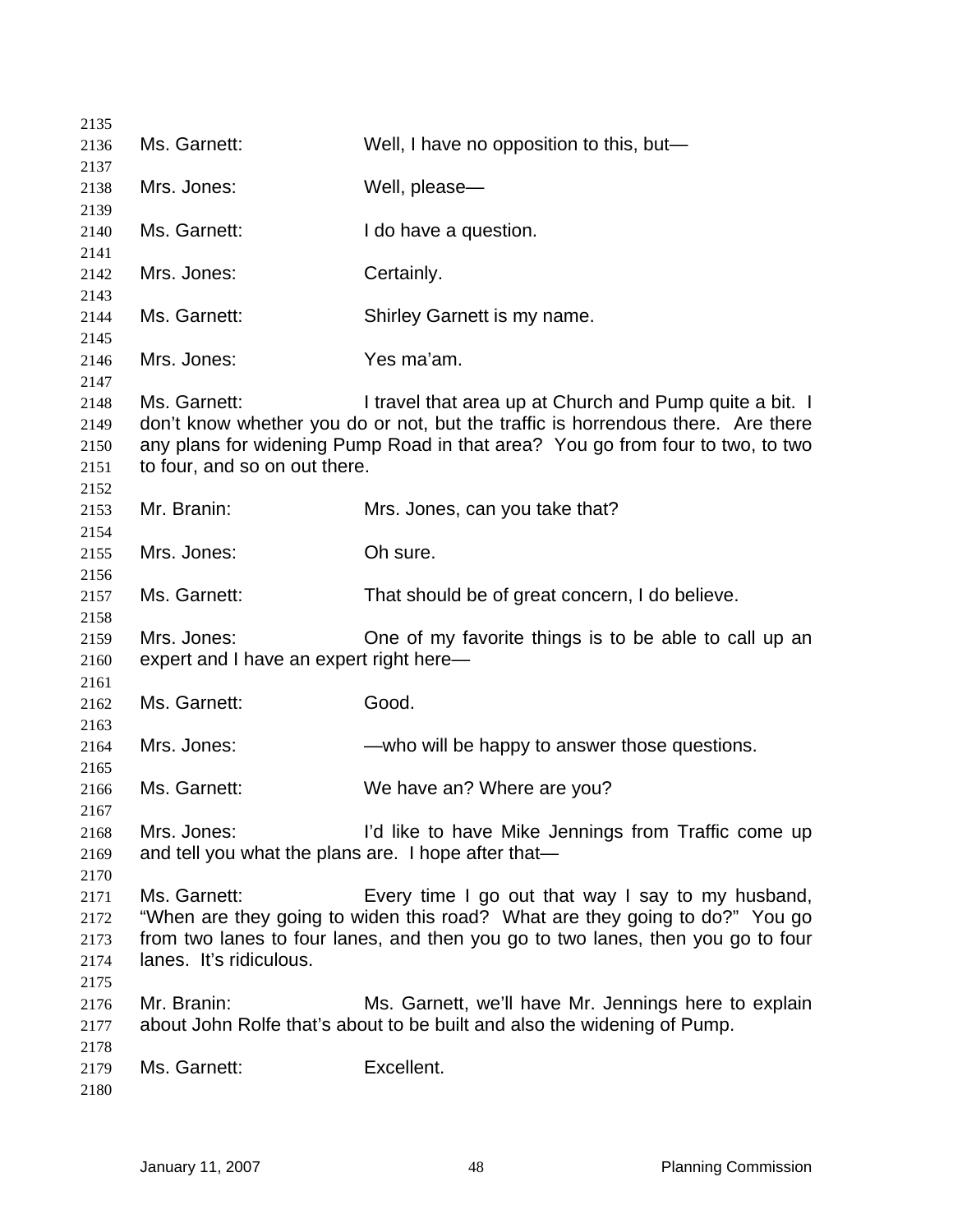2181 Mr. Branin: Thank you. 2182 2183 2184 2185 2186 2187 2188 2189 2190 2191 2192 2193 2194 2195 2196 2197 2198 2199 2200 2201 2202 2203 2204 2205 2206 2207 2208 2209 2210 2211 2212 2213 2214 2215 2216 2217 2218 2219 2220 2221 2222 2223 2224 2225 2226 Mr. Jennings: Good evening. I thought you were building all that with this project. Mr. Jennings: Yes, there are plans to do some improvements along Pump Road through this area with the John Rolfe project. This is probably the second or third phase of John Rolfe, so you're probably talking five years down the road, unfortunately. We can get the first phase going right now, the one coming up Broad Street. With that project, we are going to do some improvements in this area of Pump Road and hopefully in the near future or a little bit further down the road, we'll improve the rest of Pump Road all the way through to a four-lane section. Mr. Branin: Mr. Jennings, when you say improvement and when John Rolfe—If I'm not mistaken, John Rolfe will be the first section built before Pump is widened, correct? Mr. Jennings: Yes sir. Mr. Branin: To relieve Pump? Mr. Jennings: Yes sir. Mr. Branin: John Rolfe will be how many lanes, sir? Mr. Jennings: John Rolfe will be a four-lane divided road. Mr. Branin: Four-lane divided, minimum access. Mr. Jennings: Correct. Mr. Branin: To get the traffic from Broad Street and so forth moving further toward Lauderdale and so forth. Mr. Jennings: Yes sir. Mr. Branin: Okay. Then once John Rolfe is completed, we're going to do what with Pump? Mr. Jennings: Ms. Croft just handed me something. Ancher Madison is actually our Capital Improvement Projects coordinator and he is more the expert of the actual timelines of these projects. It says here the area that you're asking about is Phase 2 construction for John Rolfe Parkway. It's expected to go to construction after Phase 1 is almost completed. Phase 1 is expected to be advertised this fall.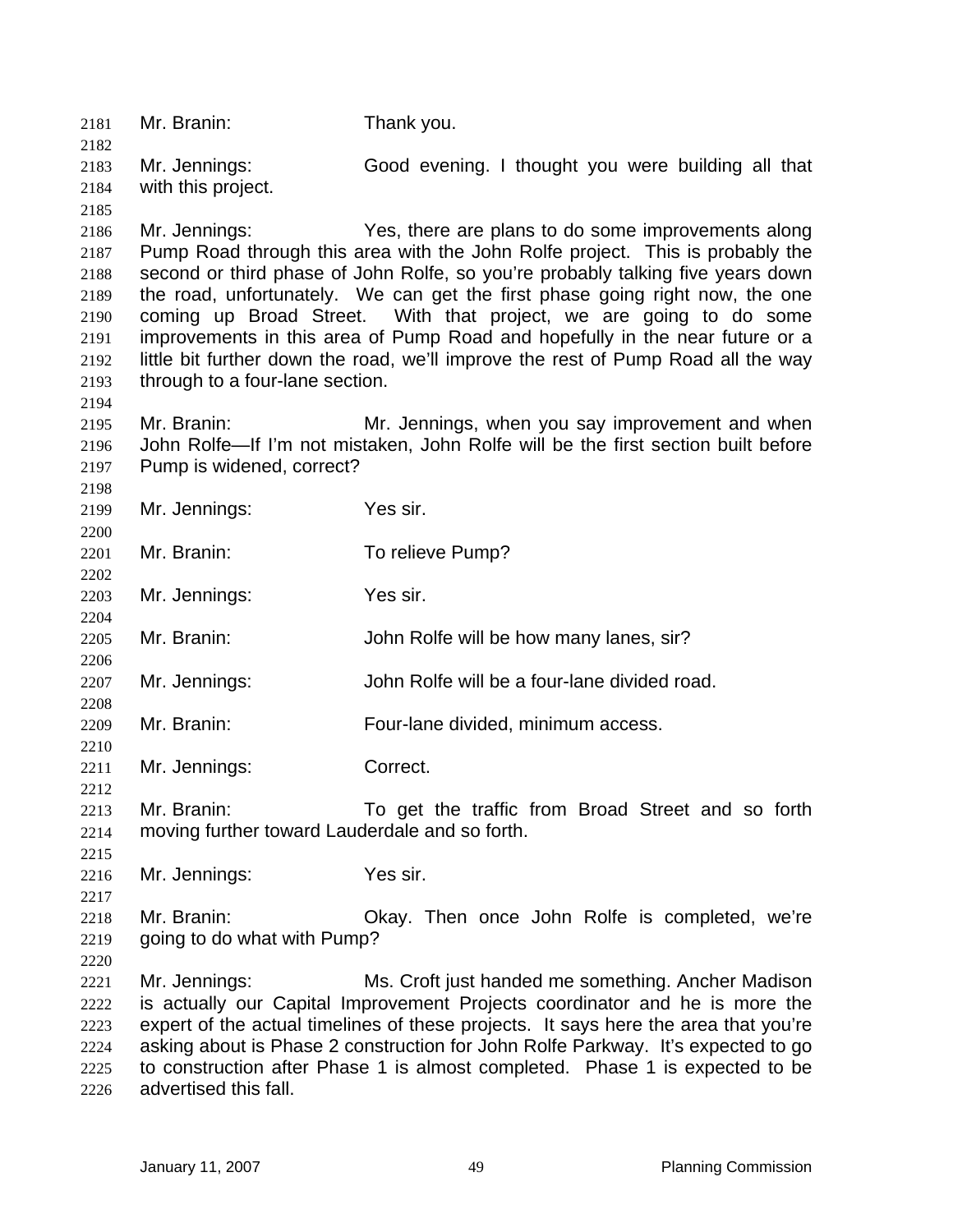| 2227         |                                               |                                                                                     |
|--------------|-----------------------------------------------|-------------------------------------------------------------------------------------|
| 2228         | Mr. Branin:                                   | If I'm not mistaken, Ms. Garnett, Phase 1 will go from                              |
| 2229         | Broad Street to the Pump/Church intersection. |                                                                                     |
| 2230<br>2231 | Mr. Jennings:                                 | Yes sir.                                                                            |
| 2232         |                                               |                                                                                     |
| 2233         | Mr. Branin:                                   | That's what's going to be kicking off this fall by bid.                             |
| 2234         |                                               |                                                                                     |
| 2235         | Ms. Garnett:                                  | [unintelligible.]                                                                   |
| 2236<br>2237 | Mr. Jennings:                                 | Phase 1 is before this project. Phase 2 of John Rolfe                               |
| 2238         |                                               | Parkway will be in the vicinity of this project and there will be some improvements |
| 2239         | at Pump Road intersection.                    |                                                                                     |
| 2240         |                                               |                                                                                     |
| 2241         | Mr. Branin:                                   | Once they're finished Phase 1, we're going to try to                                |
| 2242         |                                               | get Phase 2, get Pump Road widening as well. So, when it's all completed, which     |
| 2243         | hopefully will be, as Mr. Theobald said-      |                                                                                     |
| 2244         |                                               |                                                                                     |
| 2245         | Ms. Garnett:                                  | [unintelligible.]                                                                   |
| 2246         |                                               |                                                                                     |
| 2247         | Mr. Branin:                                   | Yes ma'am.                                                                          |
| 2248<br>2249 | Mr. Jennings:                                 | There wasn't the funding-                                                           |
| 2250         |                                               |                                                                                     |
| 2251         | Mr. Jennings:                                 | It would have been nice, but there wasn't the funding                               |
| 2252         | to do all that at that time.                  |                                                                                     |
| 2253         |                                               |                                                                                     |
| 2254         | Mrs. Jones:                                   | Yes.                                                                                |
| 2255         |                                               |                                                                                     |
| 2256         | Ms. Garnett:                                  | What's the timing on the Shire?                                                     |
| 2257         |                                               |                                                                                     |
| 2258         | Mr. Jennings:                                 | Shire? I think the build-out is 2026? Is that what you                              |
| 2259         |                                               | said, Mr. Theobald, the build-out for Shire? That was what the traffic was          |
| 2260         | projected to. What's the build-out?           |                                                                                     |
| 2261         |                                               |                                                                                     |
| 2262         | Mr. Vanarsdall:                               | Mike, wasn't there something in the paper recently                                  |
| 2263         |                                               | about John Rolfe and what section would be finished? I thought it was this past     |
| 2264         | week.                                         |                                                                                     |
| 2265<br>2266 | Mrs. Jones:                                   | I didn't see it.                                                                    |
| 2267         |                                               |                                                                                     |
| 2268         | Mr. Vanarsdall:                               | Something about it.                                                                 |
| 2269         |                                               |                                                                                     |
| 2270         | Mr. Jennings:                                 | Mr. Theobald can answer the build-out question.                                     |
| 2271         |                                               |                                                                                     |
| 2272         | Mrs. Jones:                                   | Thank you, Mr. Jennings.                                                            |
|              |                                               |                                                                                     |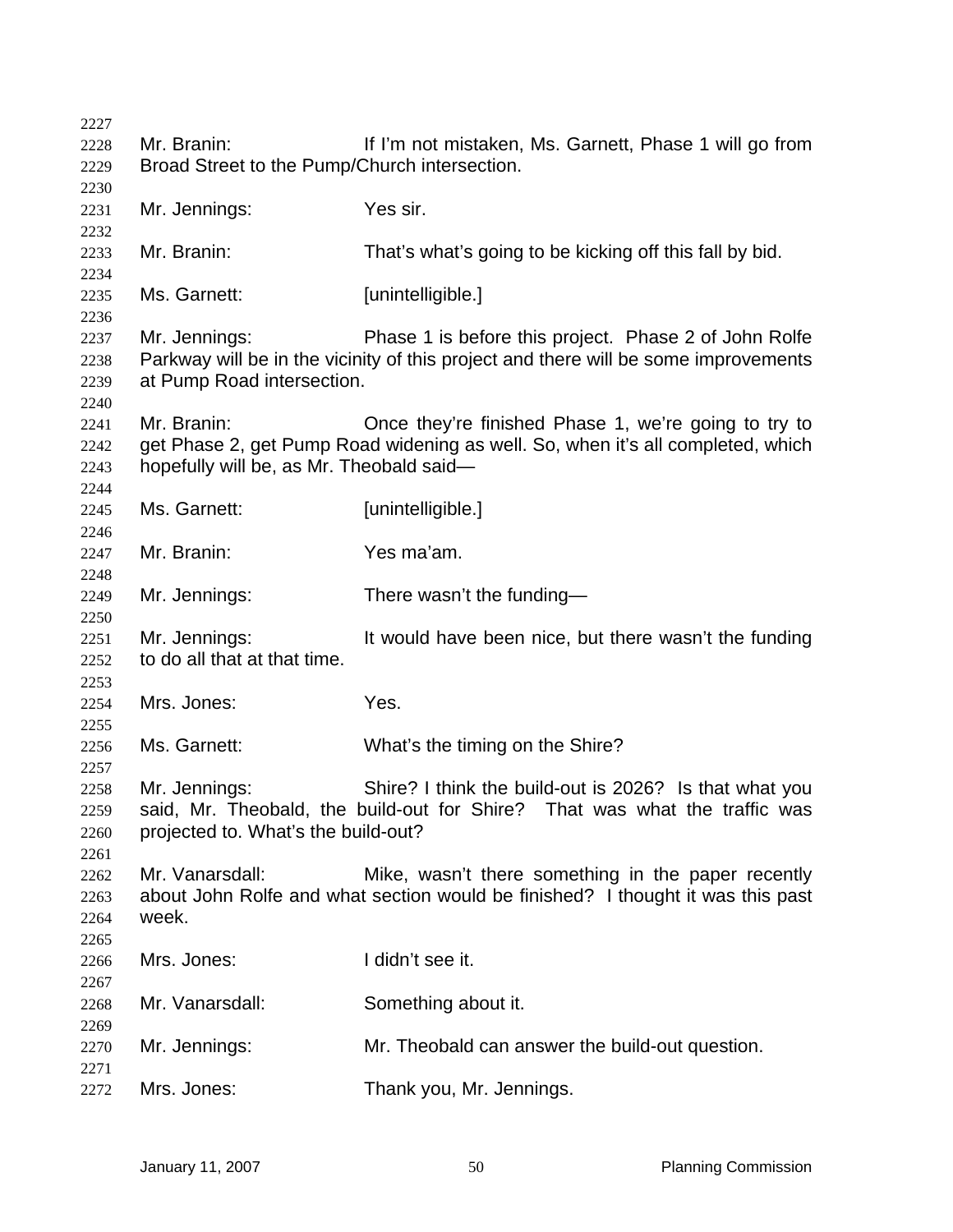2273 2274 2275 2276 2277 2278 2279 2280 2281 2282 2283 2284 2285 2286 2287 2288 2289 2290 2291 2292 2293 2294 2295 2296 2297 2298 2299 2300 2301 2302 Mr. Theobald: My understanding is we hope to get underway as soon as we can get POD approval. This is obviously going to have to be phased in some measure to be able to match up with road improvements with the townhomes coming later. I think the retail, depending upon the roads and your ability to get access, could be up and finished in a year or two. The townhomes will likely lag behind that. Again, it's obviously just a question of being able to match ability to access and circulate with where you are on the roads and the right-of-way acquisitions and all that sort of thing. It's going to fit right in there, but it's going to come over time. It's not a long project. Mrs. Jones: Mrs. Garnett, did that help? Ms. Garnett: Yes it does. Mr. Vanarsdall: That's a good attitude. Mr. Branin: Thank you, Ms. Garnett. Mr. Vanarsdall: Good attitude. Mrs. Jones: Okay. I was just about to thank Nathalie before we started talking about traffic and I don't want to go forth with the motion until I do publicly thank you for all the hard work you've put in on this case. I'd like to first of all waive the time limits for case C-27C-06. Mr. Vanarsdall: Second. Mr. Branin: Motion made by Mrs. Jones, seconded by Mr. Vanarsdall. All in favor? All opposed?

2304 2305 Mrs. Jones: I'll then move that case C-27C-06 be sent to the Board of Supervisors with a recommendation for approval.

2307 Mr. Vanarsdall: Second.

2303

2306

2308

2309 2310 2311 2312 Mr. Branin: Motion made by Mrs. Jones, seconded by Mr. Vanarsdall. All in favor say aye. All opposed? The ayes have it, the motion carries.

2313 **REASON:** The Planning Commission voted 5-0 (one abstention) to recommend the Board of Supervisors **grant** the request because it conforms to the recommendations of the Land Use Plan, it would not adversely affect the adjoining area if properly developed as proposed, and the proffered conditions would provide for a higher quality of development than would otherwise be possible. 2314 2315 2316 2317 2318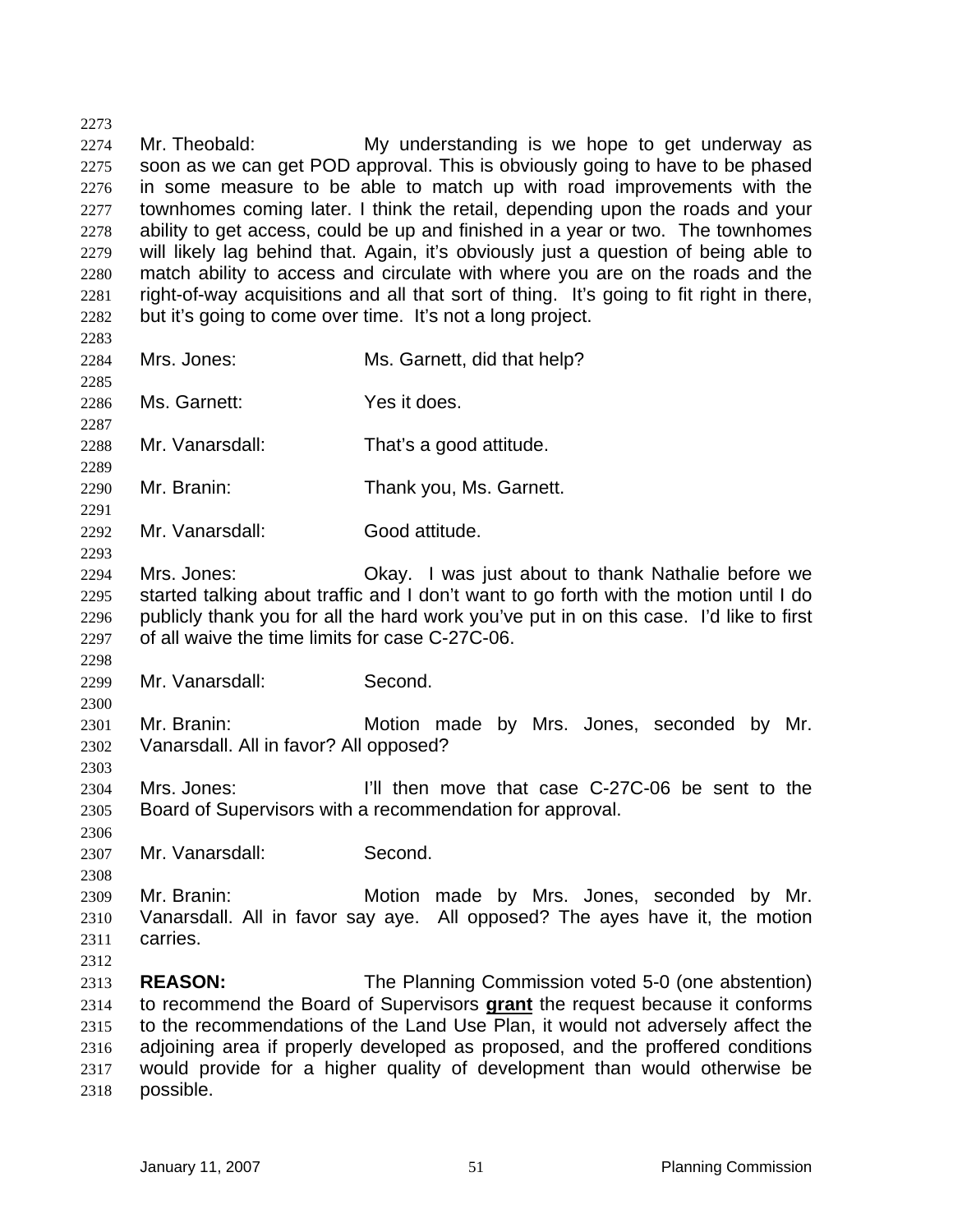2320 Mr. Vanarsdall: See you again, Jim.

2322 Mr. Silber: The next rezoning request is C-8C-07.

2324 2325 2326 2327 2328 2329 2330 2331 2332 2333 **C-8C-07 Gumenick Properties:** Request to conditionally rezone from R-2 One Family Residence District to RTHC Residential Townhouse District (Conditional), Parcels 745-740-3611, -4804, 745-739-5887, -7086, -7474, and -8598, containing approximately 6.02 acres, located on the northeast line of Derbyshire Road at its intersection with Branway Drive. The applicant proposes a residential townhouse development with a maximum of 16 units, an equivalent density of 2.66 units per acre. The RTH District allows a maximum density of 9 units per acre. The use will be controlled by zoning ordinance regulations and proffered conditions. The Land Use Plan recommends Suburban Residential 1, 1.0 to 2.4 units net density per acre.

2335 2336 Mr. Branin: Is anyone in opposition of C-8C-07? Okay. Mr. Tyson?

2338 2339 2340 2341 2342 Mr. Tyson: Thank you Mr. Chairman, members of the Commission, Mr. Thornton and Mr. Secretary. The applicant is proposing to rezone 6.02 acres from R-2, One Family Residence to RTHC, Residential Townhouse Conditional to permit development of 16 townhouses as an expansion of the existing Grayson Hill Development.

2343

2334

2337

2319

2321

2323

2344 2345 2346 2347 The 2010 Land Use Plan recommends SR-1, Suburban Residential land uses for the parcel and while the proposed use is not supported by the Plan, it is a logical extension of the Grayson Hill project and is consistent with the emerging land use trend in that area.

2348

2349 2350 2351 2352 Subject properties are currently the site of five single-family homes that would be demolished. The Grayson Hill neighborhood is to the north and west of the site, the Brandon West subdivision is to the south, and the Sleepy Hollow Forest is to the east of the site.

2353

2354 2355 2356 2357 2358 2359 2360 In an effort to mitigate potential impacts to the adjacent uses, the applicant is proffering the following. The site would be developed substantially in accordance with this conceptual plan. The maximum number of units permitted is 16 and the minimum finished floor area permitted is 3,100 square feet. Access to the units would be provided via an existing internal road network within Grayson Hill. The applicant has specifically proffered that no access to the site would be provided via Derbyshire Road.

2361

2362 2363 2364 A buffer 75 feet in width has been proffered along the eastern and southern edge of the subject properties. Any grading or clearing needed for the demolition of the existing homes or for the installation of utilities should occur within the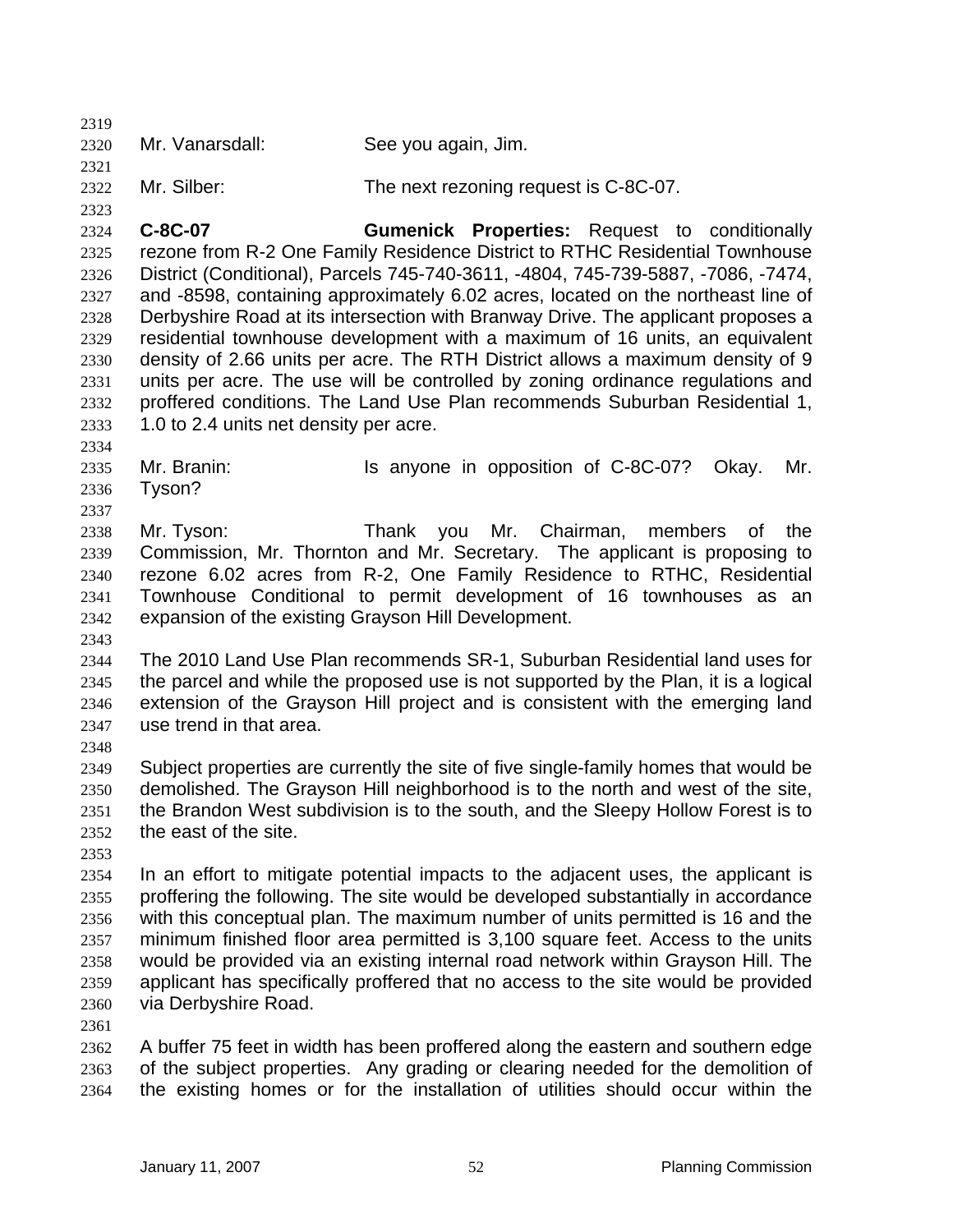western most 25 feet of this buffer provided that supplemental landscaping, approved at the time of landscape plan review, is installed to replace materials removed by the grading. The buffer would be in common area and would not be part of any individual lot. 2365 2366 2367 2368

2369

2370 2371 2372 2373 2374 2375 2376 2377 2378 2379 2380 2381 A buffer 50 feet in width would be provided adjacent to the right-of-way of Derbyshire Road. Grading would be permitted within this buffer provided it is followed by supplemental landscaping approved at landscape review. The buffer will be common area, not part of any individual lot. This buffer is in addition to any required building setbacks required by the zoning ordinance. No fencing would be permitted within 20 feet of the right-of-way line. All plantings for the proffered buffers would be maintained by the homeowners association and installed no later than the first growing season after the Plan of Development approval and should be of the following size. Deciduous shade trees would be 5 to 6 inches caliper at breast height. Flowering under story trees would be 12 to 14 feet in height at installation and evergreen trees would be 12 to 16 feet in height.

2382

2383 2384 2385 2386 2387 2388 2389 2390 All homes would be estate homes similar to the architecture in this rendering. All homes would have a minimum two-car garage and would be constructed of brick, stone, cultured stone or cementitions siding. End units would be brick on all three exposed sides. All chimneys would be brick. A 55 STC rating will be provided and all units would have a minimum of two steps for entry. Sidewalks for the entirety of the project would be provided. A paved pedestrian path would be provided within the County's right-of-way along the north side of Derbyshire Road.

2391

2392 2393 2394 2395 2396 2397 2398 All construction access to the property would be from Patterson Avenue or Gaskins Road. No access to Derbyshire would be permitted. Exterior construction would be permitted from 7 to 7, Monday through Friday, and 8 to 5 on Saturday. No exterior construction would take place on Sundays. Other proffers relating to burning on site, parking lot and street lighting, and other proffers that are directly carried over from case C-35C-05 have also been brought forward for this case.

2399

2400 2401 2402 2403 2404 2405 2406 Inclusion of the subject properties in the Grayson Hill neighborhood is a logical extension of the townhouse use. The applicant has submitted proffers that mirror those accepted with the original zone for that project and staff believe impacts on adjacent properties would be mitigated to the extent possible. Staff recommends the Planning Commission forward this application to the Board of Supervisors with a recommendation for approval. I'd be happy to answer any questions I can. The applicant's attorney is also here as well.

2407

2408 2409 Mr. Branin: Thank you, Mr. Tyson. Do the Commissioners have any questions for Mr. Tyson? None? Okay. Would like to hear from the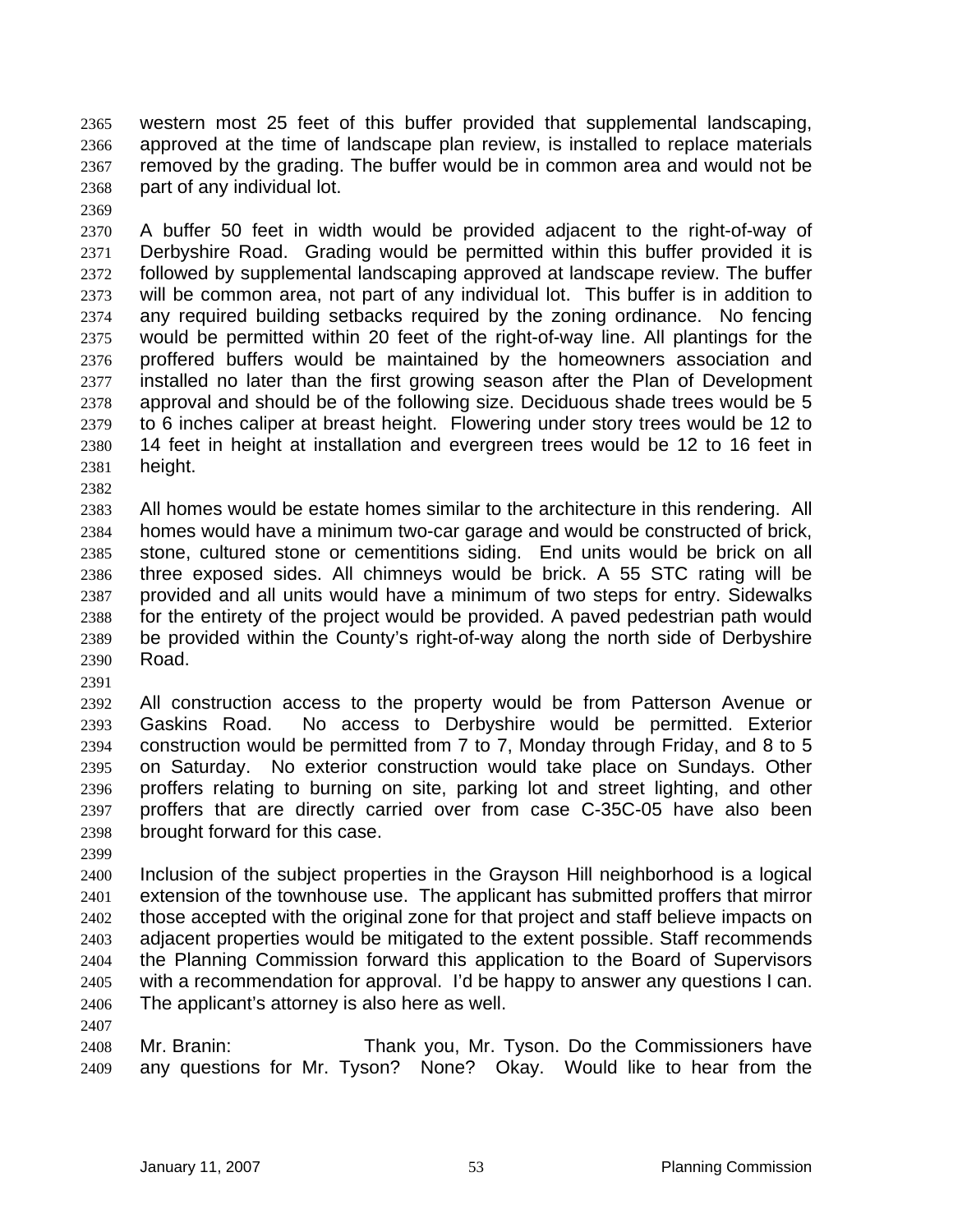opposition. We've stated the rules of speaking. Do you guys need a refresher course since it's so late in the evening? 2410 2411

2412

2416

2418

2420

2413 2414 Mr. Silber: Do you want to hear from the applicant first?

2415 Mrs. Jones: Should we have the applicant first?

2417 Mr. Branin: Do you want to hear from the applicant?

2419 Mrs. Jones: Yes.

2421 2422 Mr. Branin: Okay. Can we hear from the applicant? Mr. Theobald is working very hard this evening.

2423 2424 2425

Mr. Vanarsdall: You should have sat on this side of the room tonight.

2426 2427 2428 2429 2430 2431 2432 2433 2434 2435 2436 2437 Mr. Theobald: There we go. Good evening Mr. Chairman, ladies and gentlemen. My name is Jim Theobald. I'm here once again on behalf of Gumenick Properties. You may recall that when we rezoned the larger portion of this site a few years ago, we were strongly encouraged by staff and others to acquire these homes along Derbyshire, the five brick ranchers that were really a little notch out from our site. At the time, we were endeavoring to contract to acquire those, but just had not completed that at the time of the original rezoning. They have now been acquired or are under contract and the plan is to incorporate them into Grayson Hill. Importantly, as emphasized, there is no access to Derbyshire Road. This is but 16 units in 4 buildings on 6 acres and we have utilized substantially the same proffers, where applicable, that were the subject of many long negotiations with the original case.

2438

2439 2440 2441 2442 2443 2444 2445 2446 2447 I've shown you the original master plan so that I can show you the area of the new request. Basically, this is the western most line cutting through here and it includes, basically, this land and this corner. The proffered conditions, as indicated, include a prohibition against access—access is only from Gaskins or Patterson; 75-foot buffer along the east; 50-foot buffer along Derbyshire. It's limited to about 16 units that are proffered to be a minimum of 3100 square feet in size. We've proffered the elevations, as well as our plan. Materials are as stated. There are also proffers that were highly negotiated regarding construction access, hours of construction, tree retentions, etc.

2448

2449 2450 2451 2452 2453 2454 You might be interested to know that Grayson Hill has been very much of a success and a high quality development. They have sold some 72+ with additional units being reserved. That's as of a couple months ago. I'm sure those numbers are now outdated. The prices have been ranging between 750 and \$800,000. Of the units sold, 90 to 95 percent of those are occupied by people 55 years or older, and, to our knowledge, there are no children in residence at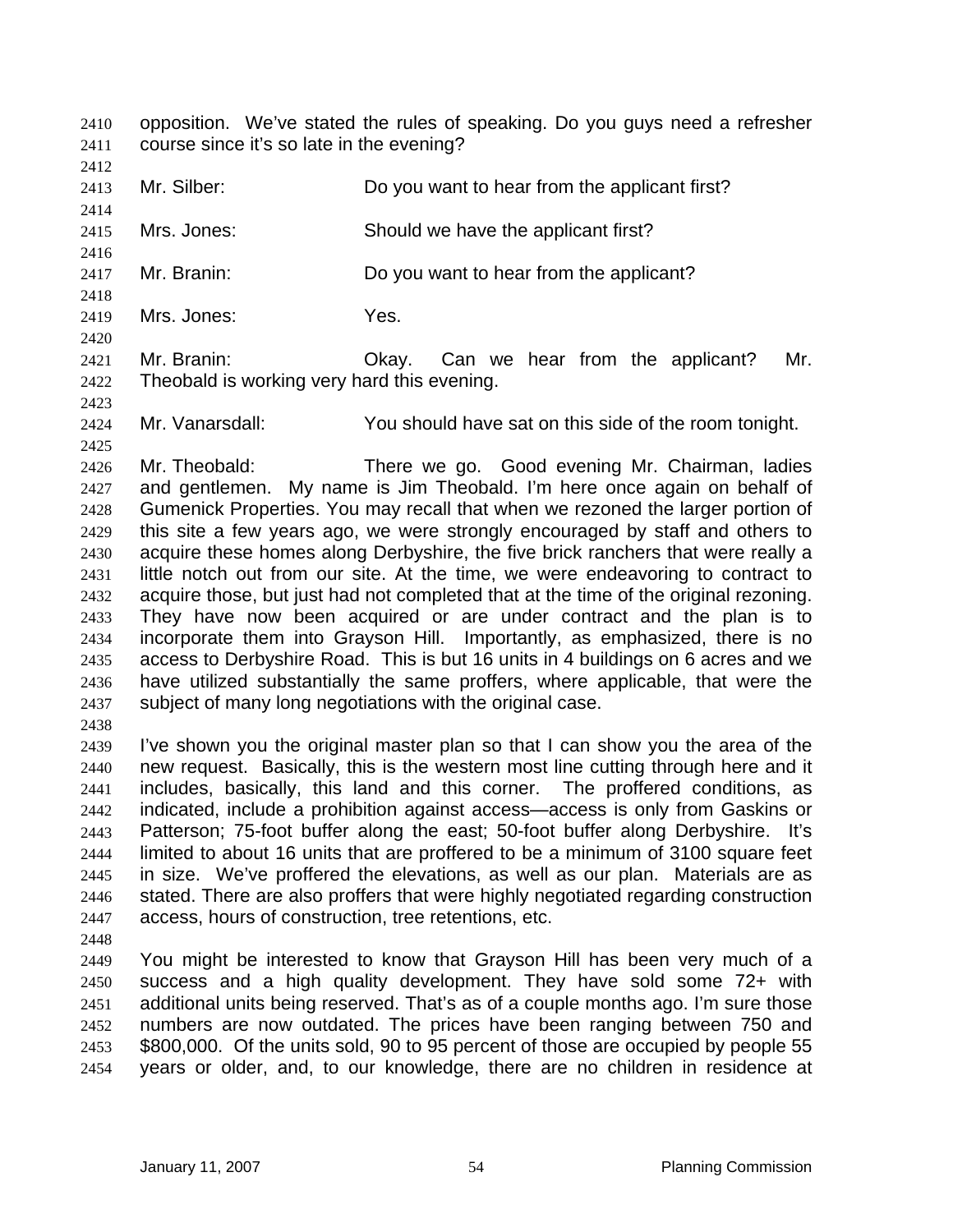Grayson Hill. So, it has exceeded, I guess, the vision that we painted for you initially with the case as being high scale, upscale, empty-nester type community. 2455 2456 2457

- 2458 2459 2460 2461 2462 2463 2464 2465 2466 2467 2468 2469 2470 2471 2472 2473 We have continued the same kind of landscaping montage. We've taken photographs at the top of the existing condition out there—this is on Derbyshire and we're going from west to east; the section in the middle showing the landscape plan; and then we have Photoshopped in the units behind the proffered landscaping. You'll note that the units sit below the grade of Derbyshire Road. This is, again, just moving on down Derbyshire to the east. Then finally, the first home on Lakewater, owned by the Adams'. This is in the Adams' backyard, looking at the back of their yard. They have a wooden stockade fence with vegetation on the other side. We have discussed with them both the types of landscaping, as well as I think maybe some landscaping we'd like to see removed in that area. The middle home, they probably have the most open view currently so we've put a lot of evergreens in there. The [unintelligible] probably have the most natural screening and they have a couple of holes that need to be filled in here due to some storm damage. This is the area that you saw on the map with the existing ravine that goes down and the existing trees that will be preserved.
- 2474
- 2475 2476 2477 2478 2479 2480 2481 2482 2483 2484 2485 2486 We think this request is in keeping with the challenges presented to us by staff initially. It is a very modest addition. In fact, we're taking five driveway cuts off of Derbyshire Road and internalizing the traffic. The traffic engineer suggested that this will actually generate in isolation less traffic than the homes do presently. Overall, the traffic generated by Grayson Hill is actually less than anticipated given the results of the opening of that 288 and people moving further out to the west with their traffic patterns rather than utilizing that intersection. Those of you who utilize that intersection will recognize the improvements that have been made in terms of turn movements. There are more coming in terms of traffic lights on Gaskins. I hope that you will agree that Henrico can be very proud of what has occurred at Grayson Hill and the quality of development. I'd be happy to answer any questions.
- 2487

2490

2488 2489 Mrs. Jones: I have one question. Mr. Theobald, the site plan that you showed in your presentation just now that showed the townhomes—

2491 Mr. Theobald: This one?

2492 2493 2494 Mrs. Jones: Did I understand you to say this was part of the original case?

2495

2496 2497 2498 2499 Mr. Theobald: No. In other words, what I've done is I've added in the area we're considering this evening, which is basically that in this corner, just to show you the relationship of the new units, basically, to the community and how is accesses back out only to Gaskins and to Patterson. The BMP areas are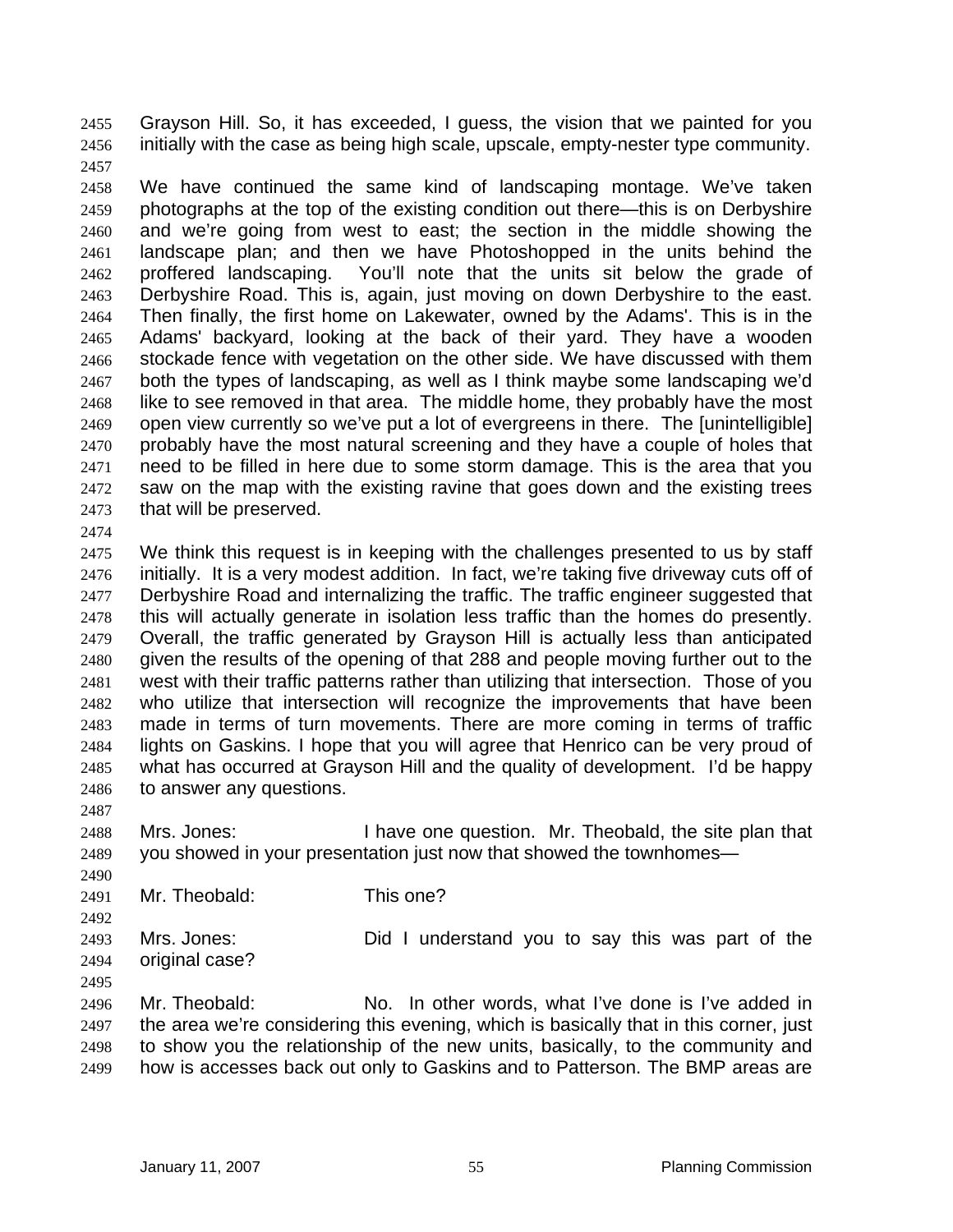all combined. So, this is really just this little tail down here, if you will. I just wanted to give you that orientation. 2500 2501

2502

2505

2515

2519

2521

2524

2503 2504 Mrs. Jones: All right. The additional acreage was always part of the discussion at the original one?

2506 2507 2508 2509 2510 2511 2512 2513 2514 Mr. Theobald: We didn't own it. It was not part of the original rezoning request. We were encouraged by staff to get control of that property because it left the six homes that were largely rental property kind of just in there between the homes along Lakewater, and Sleepy Hollow Forest, and the homes on the other side of Derbyshire. It was sort of in the plan. You'll see it in the old staff report referenced. You'll see it in the old proffers for the existing case and that we caused the primitive buffers to self-destruct as and when we were able to get a hold of this property. It was discussed at a couple of community meetings as to the desire to acquire this.

- 2516 Mrs. Jones: Thank you.
- 2517 2518 Mr. Silber: Can we hear from the opposition?
- 2520 Mr. Branin: Absolutely. Would the opposition like to come down?
- 2522 2523 Mr. Adams: Good morning, ladies and gentleman. I'm Rod Adams. You saw my backyard.
- 2525 2526 2527 2528 2529 2530 2531 Mr. Adams: The appreciate Jim meeting with us on a couple of occasions and we actually did make some good progress in those discussions. I also appreciate the Gumenick's cleaning up a mess that was created in the Epson Downs development. I believe Mr. Shield was that developer who left an open drainage area that created quite a swamp in that area. I appreciate the Gumenick's came in and helped fill that in and create a good drainage situation. From that respect, that part of it is very, very good.
- 2532

2533 2534 2535 2536 2537 2538 2539 2540 2541 2542 2543 2544 2545 There are a couple of things that in the totality of the development that need to be addressed. One of them is that at this junction, Derbyshire, which is the main side street of this development, there are no shoulders on that road. understand that there is right-of-way there, but there's no way to get off of that road without falling into the ditch at this juncture. The proffers do appear to address any of that particular condition. As part of that development, which I understand there's right-of-way there for both the power lines and the County to have that right-of-way. There is a footpath that was installed in the portion that was previously owned. We have talked with Jim and agreed to extend that. It is unclear to me, and I'm sure there's a very important distinction as to why that is an asphalt footpath and not a sidewalk. The sidewalk is there on the Gaskins Road side. The sidewalk starts down Derbyshire, but then it's turned into an asphalt. Unfortunately, that asphalt path now has standing water on it when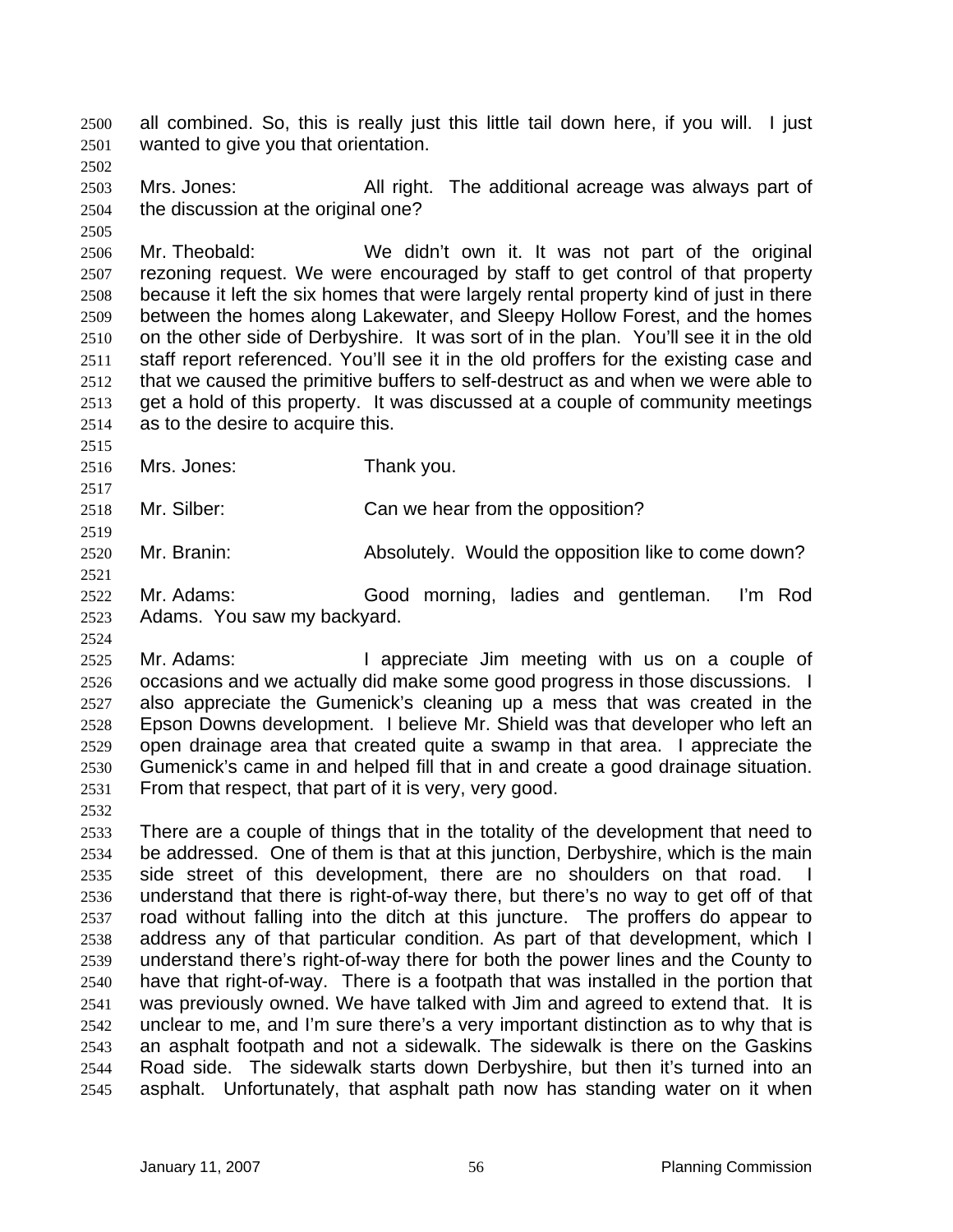there is a rainstorm. If that was improved or a proffered sidewalk as part of that development of the shoulder and the whole area going in, it would be a tremendous improvement to that area. Derbyshire, if any of you drive it, you know that it is a quite a tricky road to navigate. Because there are no shoulders, it's a fairly narrow road and there is the opportunity to take care of that issue as part of this development right now. 2546 2547 2548 2549 2550 2551

2552

2553 2554 2555 2556 2557 2558 2559 2560 2561 2562 2563 2564 2565 On the Lakewater side, we talked at the community meeting organized by Jim about the problem of increasing cut-throughs from Derbyshire to Patterson on Lakewater Drive. Part of that is viewed as part of this development of people trying to avoid congestion at the Gaskins/Patterson intersection when they come out of the other neighborhoods. I know that there have been efforts to try to study that process. I've seen the measurement devices on the road and I know that we've had a few police officers sitting quietly on the side street, but that problem continues. We have a lot of small children in that neighborhood. I think there's somewhere around 30, 40, 50 children of grade school age in that neighborhood between the Epson Downs and Sleepy Hollow Forest. They, naturally, tend to dart out on that street and someone's going to get hurt if we don't calm that traffic. This would be ideal time to get into that process to do that.

- 2566 2567 2568 2569 2570 2571 2572 2573 2574 The other issues we've had is, unfortunately, this development has not been a terribly good neighbor. When proffers have been made as far as the work times, the adjoining neighbors during the main development have complained to me frequently—I assume they had conveyed those on to the appropriate folks—of working outside of the proffered work hours, of there being a tremendous dust problem blowing off of that field. This entire area, unlike the aerial photo that you saw, has been entirely stripped. So, there's a tremendous dust problem that should be addressed as far as any further development. I don't want that dust problem coming in as part of adding these 16 units.
- 2575

2589

- 2576 2577 2578 2579 2580 2581 2582 2583 2584 2585 2586 2587 2588 In addition, the proffered landscaping includes photographs that have been Photoshopped in as far as elevations, as far as the density of the screening processes. Unfortunately, that is not what we're seeing on the street. If you look, in fact, at the offered photographs that have been Photoshopped, the areas that are not now under study, if you look to the edges, where the screening is, the buffers that have been developed as far as the main development, they are not nearly as dense as they were originally represented, nor as dense as the representation as to what they are on these photographs. I would ask that Jim tell us that, in fact, they're going to live up to what these photographs show, that that density is going to be that dense when they develop this. We were under the impression that that screening would be as represented. If one drives down Lakewater Drive today, or down Derbyshire, or down Gaskins, that screening is nowhere near as dense as it was represented. I ask that they uphold that.
- 2590 2591 I appreciate your understanding and I'll be happy to answer any questions you may have.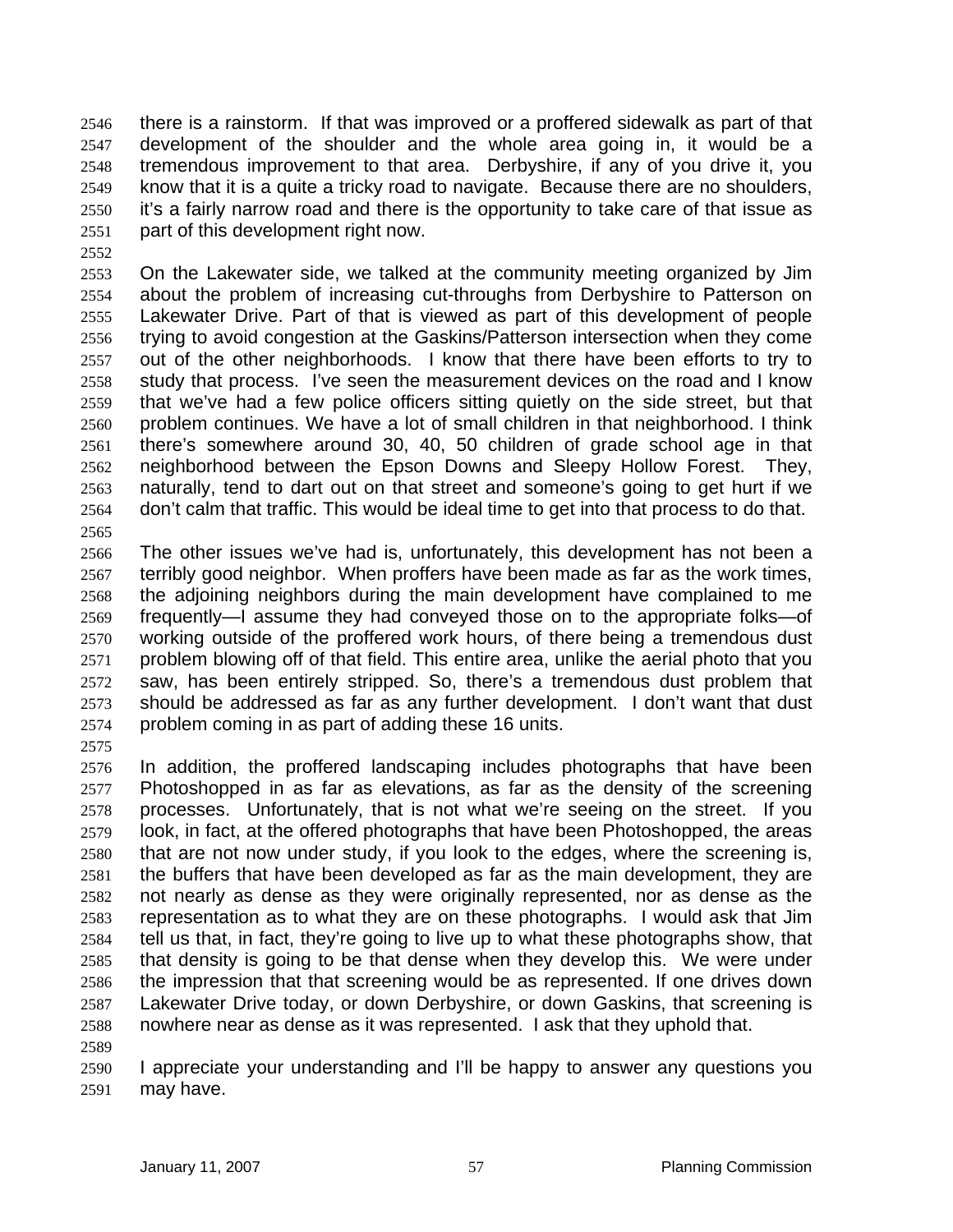2592 2593 2594 2595 2596 2597 2598 2599 2600 2601 2602 2603 2604 2605 2606 2607 2608 2609 2610 2611 2612 2613 2614 2615 2616 2617 2618 2619 2620 2621 2622 2623 2624 2625 2626 2627 2628 2629 2630 2631 2632 2633 2634 2635 2636 2637 Mrs. Jones: Mr. Adams, I think your points certainly need to have some answers. I could go ahead and answer these because they've all come up in conversation; however, I am going to, at the proper time, ask for Mr. Theobald to address them one by one. So, thank you very much for your comments. Mr. Adams: Thank you. Mrs. Jones: Do we have more? Mr. Branin: Is there anyone else? Ms. Garnett: Traffic, traffic, traffic. I'm Shirley Garnett and I live on Derbyshire. I'm here to tell you I would invite each and every one of you to come and try to get out of my driveway at 8:00 in the morning. I never, ever schedule an appointment earlier than 9:00 in the morning. That is my main concern, the traffic. I was also wondering, I know some people that I know of that have lived behind Grayson Hills and also on another property that was developed further on, and up on Timken, which is a block up from there. They're having drainage problems. I was wondering what type of drainage situations that they have taken into consideration when they were building. That's a very big problem, as you know. It's all over. Mrs. Jones: Especially in the Tuckahoe District. I agree with you. We do have a lot of those challenges. Ms. Garnett: **I** did get an answer to one of my questions that I came here to find out, whether or not they were going to encroach on Derbyshire Road and make an entranceway there. I know that's what they started out wanting to do and the Civic Association fought this, and we finally came to an agreement as no entry on Derbyshire. That really makes me feel better about that. Mrs. Jones: Thank you very much, Ms. Garnett. Mr. Branin: Is there anyone else? Mrs. Jones: Don't be shy; come on. Mr. Barns: Good evening Mr. Chairman and member of the Board. My name is Tom Barns and I live on Branway Drive just behind. To echo Ms. Garnett's comments, the traffic is of dire concern to me as there is a greater influx of it. I've been in that property now for 23 months. I moved there in February 2005, so I've basically been able to track the progress of the development since my wife and I and my two children have moved there. I feel the traffic is of dire concern because of the amount of time it does take to leave in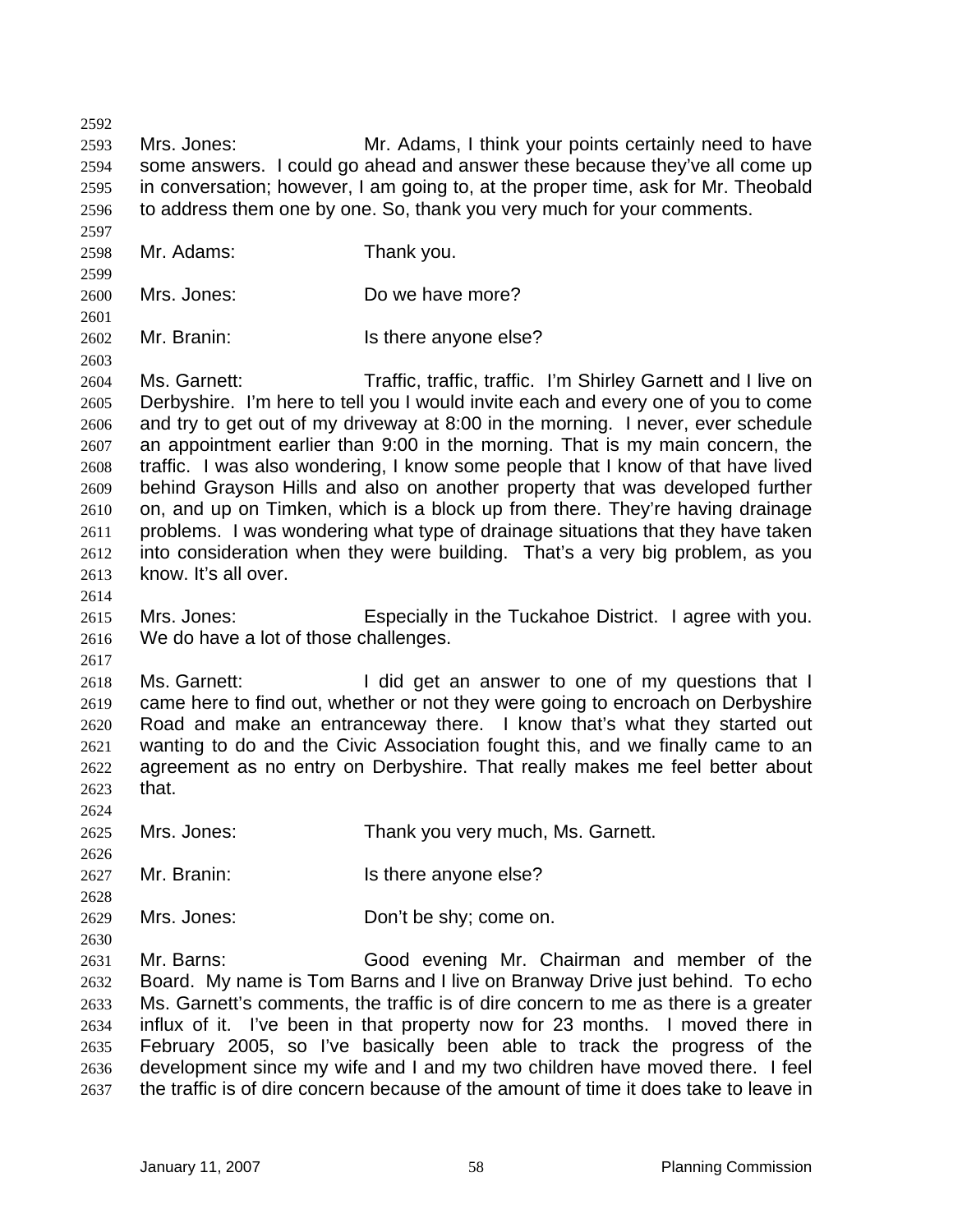the morning to get off of Branway West onto Derbyshire. Also during the rush hour in the afternoon. I really can't add anymore to that, but I do feel that despite the fact that there have been promises that there won't be any further entrances as far as into the Grayson property, I still would register a concern about the amount of traffic that's on that road. Thank you. 2638 2639 2640 2641 2642

- 2644 2645 Mr. Branin: Thank you, Mr. Barns. There is about two minutes. Is there anyone else? None? Mr. Theobald, you have four minutes.
- 2647 2648 2649 2650 2651 2652 2653 2654 2655 2656 2657 2658 2659 2660 2661 2662 2663 Mr. Theobald: To address Mr. Adams' issues. The topic of widening Derbyshire, be it shoulders or additional lanes, is probably one of the more controversial issues in any district in Henrico County. The reason that we've not been required to do any shoulder work or improvements in there is that we've been denied access to it. Had we been allowed access to Derbyshire, which we've never sought, then we would have likely been required to both widen, improve shoulder sections, etc. Certainly every time there's a community meeting and someone suggests doing widening or improvements, there are many others who think that's not a great idea. We will have to dedicate land to accomplish ultimate widening, but this also ties in with the asphalt path aspect. We've transitioned from a concrete standard sidewalk to an asphalt in the event that Derbyshire were to be widened, we wouldn't have to go back and rip out that concrete sideway. So that was set up and discussed at the community meeting and that's essentially the reason it's in there. As far as having some ponding issues, it's certainly things that we can correct. We have proffered to extend that down across Sleepy Hollow Forest association property, which is essentially offsite to us, at the request of those neighbors.
- 2664

2643

2646

2665 2666 2667 2668 2669 2670 Cut-through traffic, again, we're not allowed any access over there to Lakewater, so if people are cutting to get around that intersection, I don't think it's Grayson Hill residents. In fact, in terms of just general traffic issues, while we've sold 72 or so units, not that many people have moved in yet. The community is still in its infancy and so I would be surprised if any increase in traffic is, at this point, related to the residents of Grayson Hill.

2671

2672 2673 2674 2675 2676 2677 2678 2679 2680 2681 2682 2683 We have lived through a construction period that has seen some of the driest weather ever seen in Henrico County. We know there's been dust. We've had water trucks on site. We have many helpful neighbors watching every inch of our progress on a daily basis. When a construction worker picks up a hammer before 7, a call is made to the County or to Mr. Toller at Gumenick. To my knowledge, in every instance, we have followed-up, tried to remedy it to the absolute best of our ability. This has probably been the most responsive developer that I've ever seen in trying to deal with both the conditions on site. I know there have been some issues. When a construction vehicle is required to have a backup bell, they're allowed to come on site. If they have to put it in reverse and the beeper goes off, then I know we've had a call or two. We've tried to sensitize the construction workers to be mindful or our neighbors. I'm not here to tell you that's been a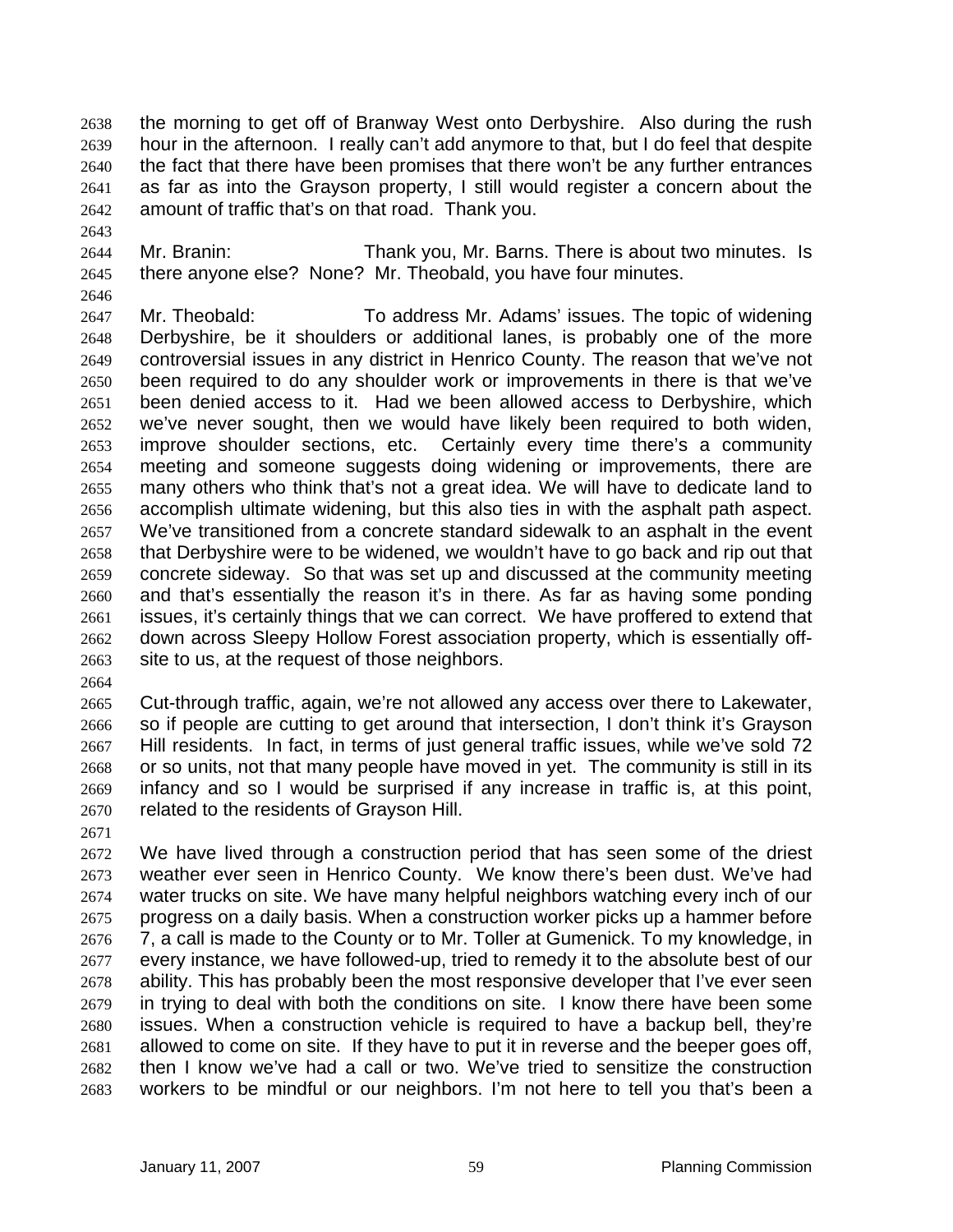perfect process, but it's one that we've been extremely active and involve me personally, Mr. Toller and Mr. Chasen, as well as representatives from the County. 2684 2685 2686

2688 2689 2690 2691 2692 2693 2694 2695 2696 2697 2698 2699 2700 2701 2702 2703 The landscaping is representative, I guess. We have, again, at the request of various neighbors—The County has been out there more than once to confirm that our landscaping has been installed consistent with the approved landscape plan. There have not been good growth years. We've had to replace some of that vegetation; there is still more to be replaced. The evergreens have been replaced. Some deciduous trees will still need to be replaced. You can't tell this time of year if they're dead or not, nor would you want to replant them at this time of year. So, the evergreen plantings have all been accomplished where it needs to be. We've proffered those pictures. The landscaping deserves a little chance to grow. These have been installed at far greater heights and calipers than landscaping most elsewhere. We've also tried to be responsible. There have been known holes in landscaping to go back and we've actually changed the species in at least two occasions and tried to fill some holes. So, we do have some more work to do on the landscaping, but I can promise you that we will meet every commitment and certainly with the County's oversight, as well as neighbors, we will be held to that standard.

2704

2706

2687

2705 Mrs. Jones: Could you address drainage?

2707 2708 2709 2710 2711 2712 2713 Mr. Theobald: Drainage is basically designed to utilize the newly created BMP's and the drainage goes in this direction. This site will drain into these systems. These systems were designed to accommodate the inclusion of this parcel. This was also the direction that the water goes from that BMP area that the Gumenick's improved on behalf the residents of the Derby's. So, the water doesn't really go any other direction than back in towards our site.

2714 2715 2716 2717 2718 2719 Mrs. Jones: All right. Looking through the list I've made here, we have discussed that traffic issues do drive a lot of complaints. The question before us today with this rezoning is how this rezoning will impact the traffic. The answer to that, as I'm hearing from you, is that the Traffic Department has determined that the impact on these 16 townhomes will be less than the impact of the existing single-family homes. Is that correct?

2721 2722 2723 2724 2725 2726 2727 2728 Mr. Theobald: Based on their modeling, that's correct. They figure 10 trips per day per household or per lot. There's actually six lots there, I believe. They all have the right to have access to Derbyshire. What we've done, we've taken 16 units of essentially empty-nester type housing which has different peak hour trip demands and we've internalized that traffic and sent it back out to where we've made the improvements. The Traffic report actually states that this represents a lessening of the potential traffic that could be expected with the current development. The case is really about 16 units, not the originally 220.

2729

2720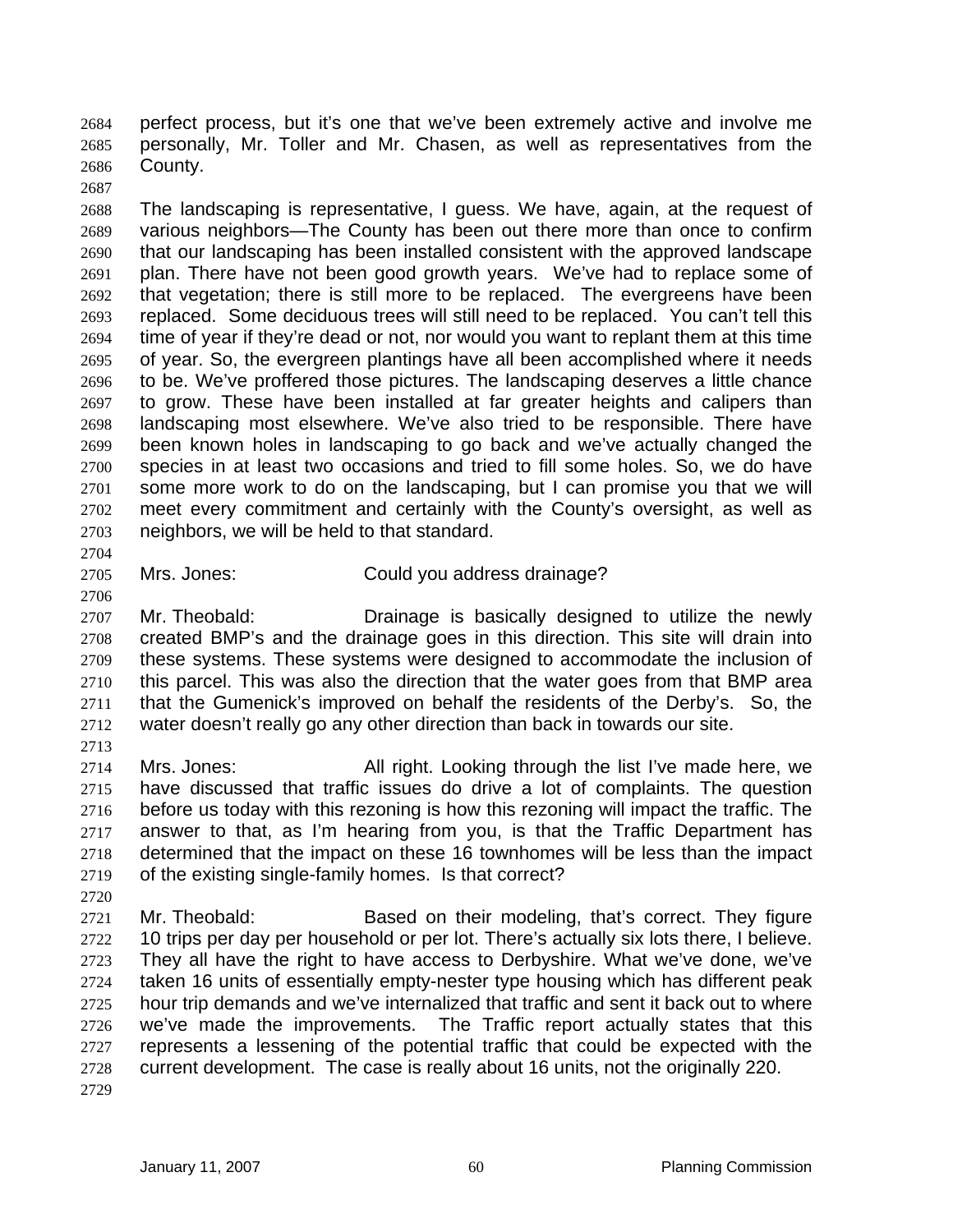Mrs. Jones: I think it's important for us to understand that we are dealing with this particular rezoning for this particular six-acre parcel. That's how we need to base our decision, but we need to also have the big picture in mind here and address problems that are expressed by the citizens in the area. Thank you very much. 2730 2731 2732 2733 2734

- 2736 2737 2738 Mr. Branin: Any other questions? I have a comment or two when you're done.
- 2739 Mrs. Jones: Go right ahead.

2741 2742 2743 2744 2745 2746 2747 Mr. Branin: Okay, thank you. Mr. Adams, your comment about cut-through traffic through the neighborhoods, Mr. Theobald said there aren't many residents in there yet which would lead us to believe that the cut-through traffic is coming from this neighborhood, but it is indeed a problem. Mr. Jennings, do you by chance—and I'm sure you don't, but I'm going to as anyway. Do you by chance have any of the brochures for the County?

- 2748 2749 2750 2751 2752 2753 2754 2755 Mr. Jennings: Actually, that's not necessary because I've already talked to several of his residents. Lakewater Drive is currently in our Traffic Calming Program. I think about a week ago we just completed a study, as Mr. Adams said, [unintelligible] around the road. The Traffic Calming Program is warranted on that street. So, what I'm going to do is I'll put maps and signature blocks together, send them out to the person that requested the study to begin with so he can get the signatures to implement Phase 1 of the Traffic Calming Program.
- 2757 2758 2759 2760 2761 2762 2763 Mr. Branin: So actually, County's two steps ahead of me, Mr. Adams. You've already been put into the Traffic Calming Program. As I'm sure they will explain to you, they do an analysis of the area with different tests. They come up with the best means, which could be speed humps, traffic zone signs with heavy fines, and some other methods. If you're already in the program, I would think that that problem is being addressed by the County and you should see some positive outcome. Thank you, Mr. Jennings. That's all I have.
- 2764

2756

2735

2740

2765 2766 2767 2768 2769 2770 2771 2772 2773 2774 2775 Mrs. Jones: I think one very important comment that I would like to make as we discus this further, this is, obviously, the hearing where the rezoning is being considered. This is a time and a place for us to make a decision about the case in front of us. Before this time, there's a lot of time and energy that goes into the discussion with staff members, with the developer, with the Planning Commissioner, and with the neighbors. Many of you may have been at the neighborhood meetings that were held. I'm afraid I haven't had a chance to meet all of you individually, so I can't say whether you all were there. However, the opportunity was there to gain information and factual information. One of the things that has bothered me a bit today is that I have heard from various staff members that the rumors have been flying that an entrance or access through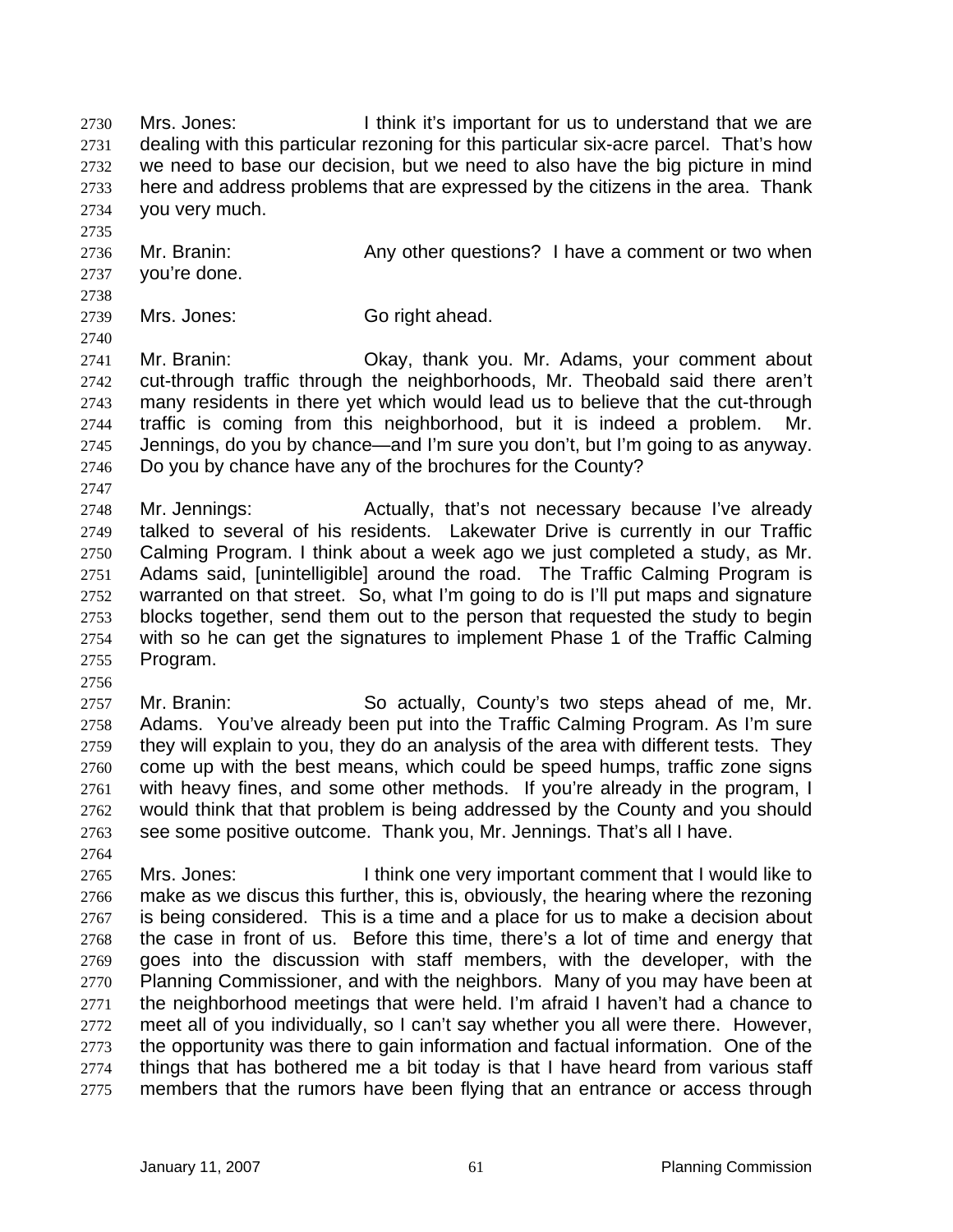Derbyshire was going to be part of this plan. That was totally rumor, absolutely no basis to it. Never was that part of the discussion, which brings me to the next point. I'm saying this simply because, personally, I feel it's important. I have a chance to sit here and I have the honor and privilege of being involved on the Tuckahoe District's behalf with development in the County of Henrico. That's my job. A big part of my job is knowing what you think. With the exception of one email from Bruce Wright, I hadn't heard from any of you. I didn't know that anyone was going to be here tonight. I would have welcomed the opportunity to talk with you ahead of time so that rumors can be kept to a minimum and factual information can be exchanged. I think we really need to understand and communicate with each other really in good faith to make sure that what we're discussing is, first of all, factual. I know that it's been very upsetting, this rumor, however it got started, about access to Derbyshire. It is not true and never has been. I just want to make sure we're very clear about that. I want to encourage you to keep lines of communication open. We are here for you to talk to about the issues. When I don't hear from you, I don't know that these are of concern to you. 2776 2777 2778 2779 2780 2781 2782 2783 2784 2785 2786 2787 2788 2789 2790 2791 2792 2793

2794 [Off mike]: [Unintelligible.]

2795

2797

2799

2801

2807

2796 Mrs. Jones: Okay. She sent me that e-mail, so I'm glad.

2798 [Off mike]: [Unintelligible.]

2800 Mrs. Jones:  $\qquad \qquad \text{Absolutely she does.}$ 

2802 [Off mike]: [Unintelligible.]

2803 2804 2805 2806 Mrs. Jones: My point simply is that in this case, as in cases to come, please take a moment to contact your planning commissioner on planning cases that will be coming forth here. So, I'd appreciate that.

2808 2809 2810 2811 2812 I'm glad that we had a chance to hear your concerns because I think they're valid. I think they have some next steps that need to be taken. Traffic calming is going to, hopefully, be a big help to you. I think that you're going to find that the landscaping—Mr Theobald can certainly correct me if I'm wrong, but the landscaping as it is installed is, obviously, not mature height.

2814 [Off mike]: [Unintelligible.]

2815

2813

2816 2817 2818 2819 2820 2821 Mrs. Jones: **I'll address that in a moment as well.** I believe it's a three-year or a three- to five-year build-out—maturity for the landscaping. Is that correct? Approximately? We have had conditions that have led to some replacement plantings needing to go in. This was a very specific point that was treated last fall. The evergreens are in. All of the flowering shrubs will be put in, in the spring, after we see what is dead and what has survived. There are plans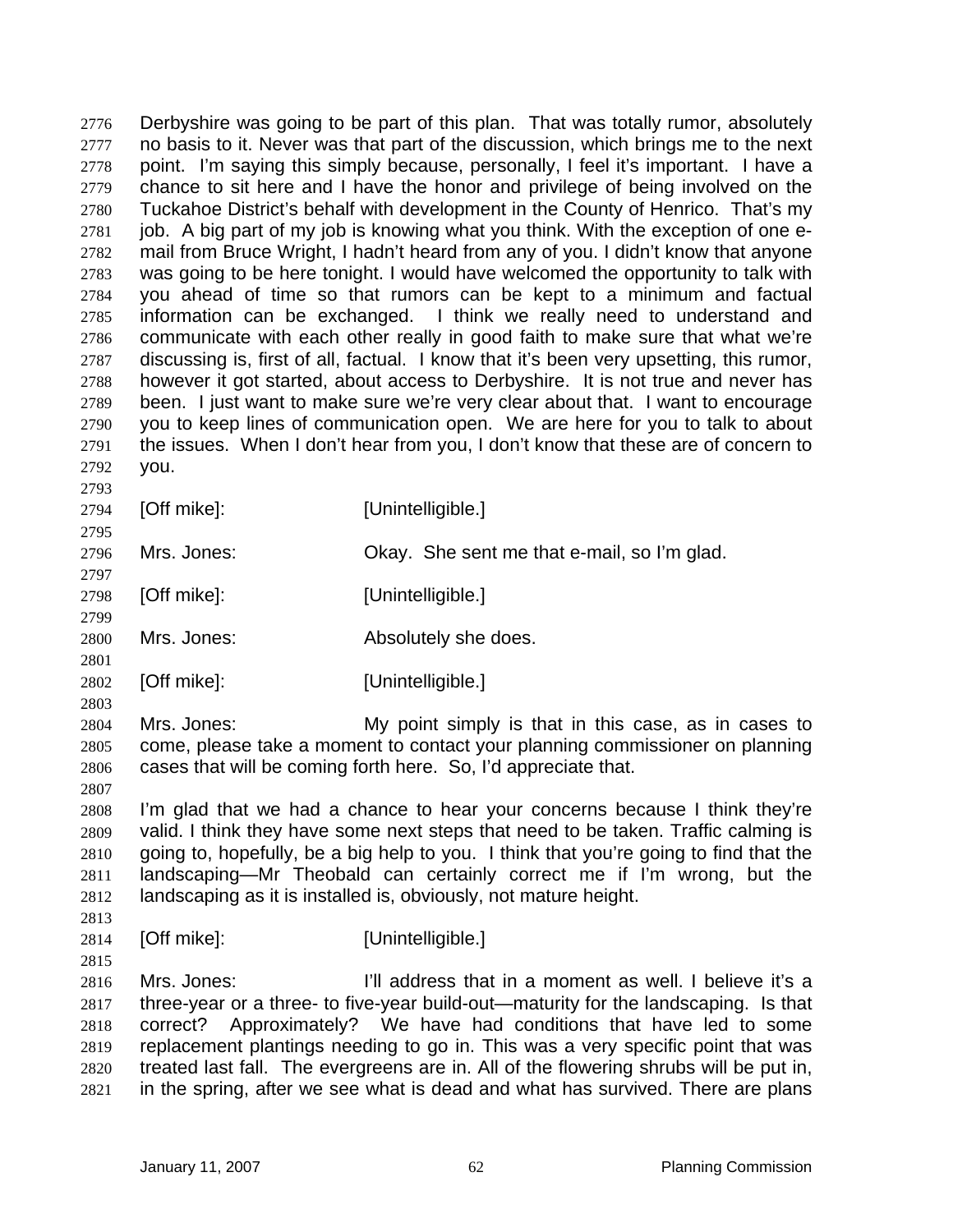in place to adhere to the letter of the proffers that were offered with the original case. There is no flexibility there. What was proffered will happen. There are procedures in place to make sure that happens. I don't want you to think that this is not being handled by the County and it doesn't have oversight, because it does. It simply can't happen in an instant and with plantings, you need to be mindful of conditions and timing. I want you to know your concerns have been heard. 2822 2823 2824 2825 2826 2827 2828 2829 2830 2831 2832 2833 2834 2835 2836 2837 2838 2839 2840 2841 2842 2843 2844 2845 2846 2847 2848 2849 2850 2851 2852 2853 2854 2855 2856 2857 2858 2859 2860 2861 2862 2863 2864 2865 2866 2867 I think it's important to realize we are dealing with this rezoning of this one final portion of the Grayson Hill development. It is a logical extension, was always part of the discussion. It forms a very logical boundary line for this community, as well as the adjacent community. I hope that you can see that in the grand scheme of things, It makes much more sense to incorporate it than to leave it piecemeal. [Off mike]: [Unintelligible.] Mr. Branin: Ma'am, can you come down? Mrs. Jones: You'll have to come forward because this is being recorded verbatim and they can't hear you unless you're at the podium. Thank you. Ms. Turner: I just wondered if you-Mrs. Jones: Could you state your name? I'm sorry, you have to do that. Ms. Turner: **If you had gotten a report of the other meetings we've** had with Mrs. O'Bannon, we've had a quite a number of them on traffic problems, all the problems that we have been discussing right now. I don't know whether you're aware of them. The widening of the road was discussed and we were assured that that was not going to happen. Cars have no place to park except in our driveway. There's no way to get in and out of our property unless we back out or pull out onto Derbyshire Road. Mrs. Jones: Excuse me, could you state your name and tell me where you live? Ms. Turner: Turner. Mrs. Jones: Mrs. Turner? Where is your home? Ms. Turner: 9202 Derbyshire Road. Mrs. Jones: You're on Derbyshire.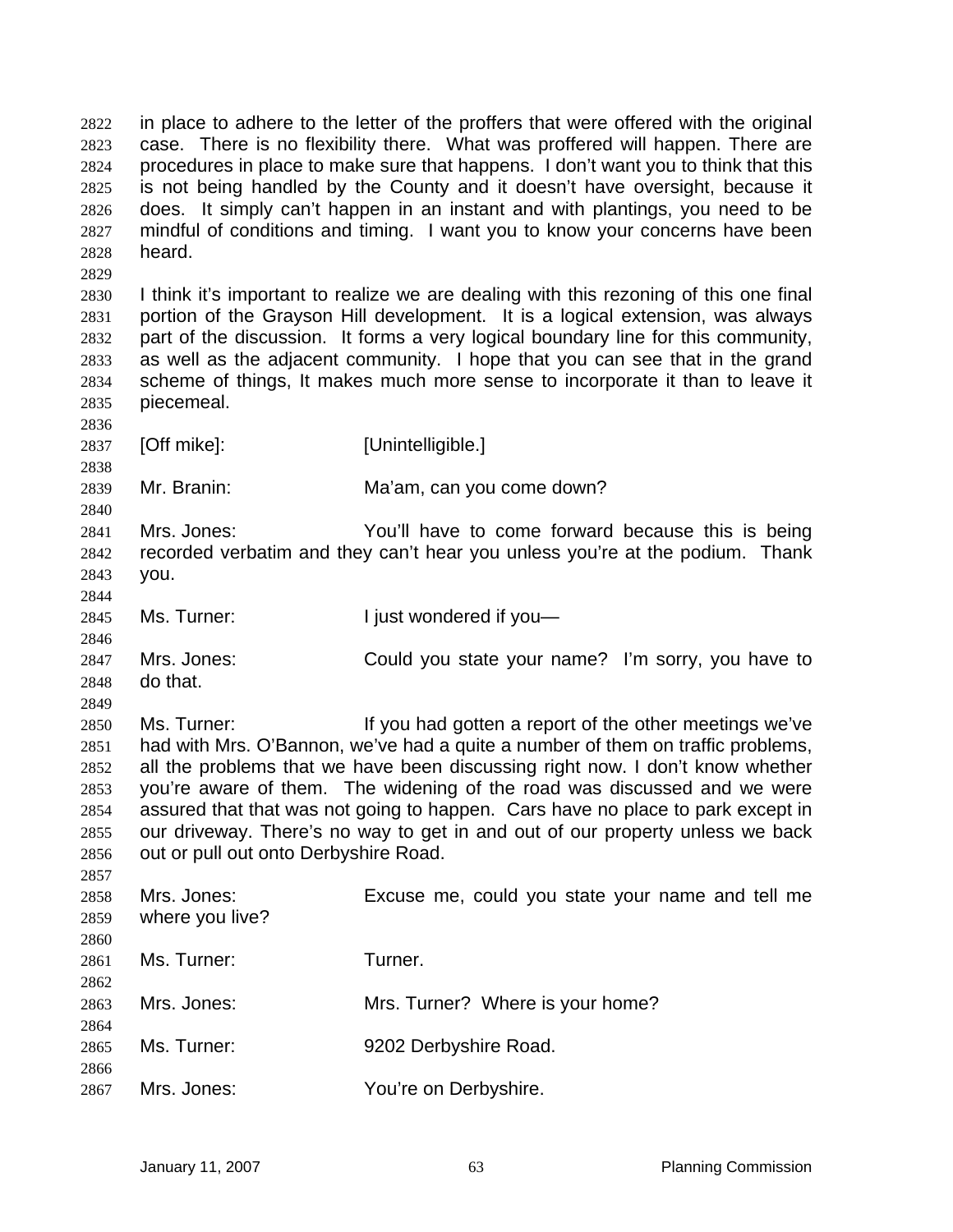2869 2870 2871 2872 2873 2874 2875 2876 2877 2878 2879 2880 2881 2882 2883 2884 2885 2886 2887 2888 2889 2890 2891 2892 2893 2894 2895 2896 2897 2898 2899 2900 2901 2902 2903 2904 2905 2906 2907 2908 2909 2910 2911 2912 Ms. Turner: There has been quite a few meetings that we've had on this problem and on the traffic and how we can get around. We are bumperto-bumper in traffic. I-95 is competition early in the morning. There's a lull in midday and then in the evening, it's bumper-to-bumper. We can't take anymore. There's no way. I don't see how they can safely say that we live now. I had a problem the other day that I thought, I [unintelligible] would die. I went out to get my paper on the edge of the road in a paper box. It was slippery and I fell. The traffic was swishing pass. It isn't 35 miles; they go faster than that. I couldn't get up. I was worried and scared. Mrs. Jones: I can see, sure. Ms. Turner: I don't know how you can stop adding more problems to it by opening that up to more cars. Mrs. Jones: Well, I think the no access to Derbyshire will go a long way to making sure that the traffic, as a result of Grayson Hill, is routed elsewhere. It will come out either on Gaskins or it will come out on Patterson. Ms. Turner: That hasn't helped too much. Mrs. Jones: Maybe the situation is a— Ms. Turner: They think that when they put the lights up, it'll help. Mrs. Jones: That could well be because it will save the traffic flow. Ms. Turner: That's what they say. Mrs. Jones: Mmm-hmm. Ms. Turner: We don't need to add more to it. Mrs. Jones: Thank you. Okay. Ms. Harris - The Motor Collection Do you have any other questions? Mrs. Jones: I do not. I don't in relation to this case, but I think Derbyshire is clearly identified as an issue that continues to be of concern to people. I think we need to keep our eyes on the traffic counts, we need to make sure that we track what kind of improvements that are coming on, what affect they're having. There will be a light coming soon that will be just a little bit up Moreland and Derbyshire, and you will find that's probably going to be a help to you. I can't assure you it will solve all the problems, but I think there's certainly

2913 some hope that it will alleviate some of the traffic.

2868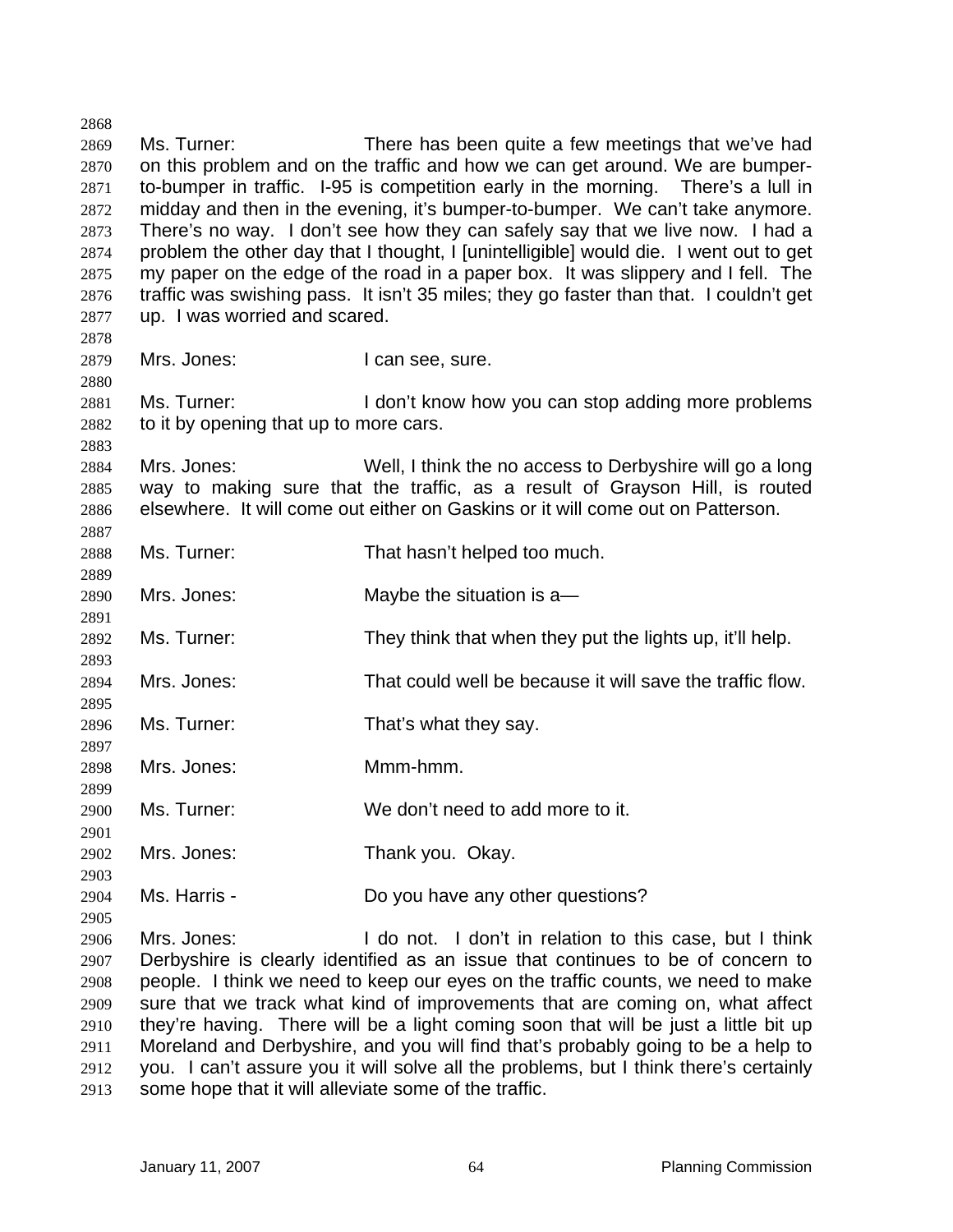| 2914                                         |                                                           |                                                                                                                                                                                                                                                                                                      |
|----------------------------------------------|-----------------------------------------------------------|------------------------------------------------------------------------------------------------------------------------------------------------------------------------------------------------------------------------------------------------------------------------------------------------------|
| 2915                                         | Mr. Branin:                                               | Thank you, Mrs. Jones. I'd love to hear a motion.                                                                                                                                                                                                                                                    |
| 2916<br>2917                                 | Mrs. Jones:                                               | Okay. Anyone else?                                                                                                                                                                                                                                                                                   |
| 2918                                         |                                                           |                                                                                                                                                                                                                                                                                                      |
| 2919<br>2920                                 | Mr. Branin:                                               | Nope. I'll entertain a motion.                                                                                                                                                                                                                                                                       |
| 2921<br>2922<br>2923                         | Mrs. Jones:                                               | I would like to, with that, thank Mr. Theobald and<br>thank Mr. Tyson. I would like to move that case C-8C-07, Grayson Hill, be<br>forwarded to the Board of Supervisors with a recommendation for approval.                                                                                         |
| 2924<br>2925<br>2926                         | Mr. Vanarsdall:                                           | Second.                                                                                                                                                                                                                                                                                              |
| 2927<br>2928                                 | Mr. Branin:                                               | Motion made by Mrs. Jones, seconded by Mr.<br>Vanarsdall. All in favor say aye. Those opposed say no. The motion carries.                                                                                                                                                                            |
| 2929<br>2930<br>2931<br>2932<br>2933<br>2934 | <b>REASON:</b><br>quality not otherwise possible.         | The Planning Commission voted 5-0 (one abstention)<br>to recommend the Board of Supervisors grant the request because it would<br>assist in achieving the appropriate development of adjoining property and subject<br>property, and the proffered conditions will assure a level of development and |
| 2935<br>2936<br>2937<br>2938                 | Mr. Silber:<br>the 13 <sup>th</sup> of February at 7 p.m. | This will come up before the Board of Supervisors on                                                                                                                                                                                                                                                 |
| 2939<br>2940                                 | Mr. Branin:<br>housekeeping, correct?                     | Secretary, I think the rest we<br>Mr.<br>have<br><b>is</b>                                                                                                                                                                                                                                           |
| 2941<br>2942<br>2943                         | Mr. Silber:<br>CIP hearing.                               | Well, they are Substantially in Accords and setting a                                                                                                                                                                                                                                                |
| 2944<br>2945<br>2946                         | Mr. Branin:                                               | Mr. Archer, you'd like to take a five-minute break?                                                                                                                                                                                                                                                  |
| 2947<br>2948                                 | Mr. Archer:                                               | Five minutes.                                                                                                                                                                                                                                                                                        |
| 2949<br>2950                                 | Mr. Branin:                                               | Five minute break. Take a five-minute break.                                                                                                                                                                                                                                                         |
| 2951<br>2952                                 | <b>BREAK</b>                                              |                                                                                                                                                                                                                                                                                                      |
| 2953<br>2954<br>2955<br>2956<br>2957         | Mr. Silber:<br>Gayton Hills Lane.                         | Okay. The next request, the next item on the agenda<br>is a resolution for a Substantially in Accords. This is SIA-1-07. This is the for<br>Nuckols Farm Historic Park Site. This is located in the Three Chopt District off of                                                                      |
| 2958<br>2959                                 | Mr. Tyson:                                                | At the request of the Division of Parks and<br>Recreation, the Planning Commission has conducted a Substantial in Accord                                                                                                                                                                             |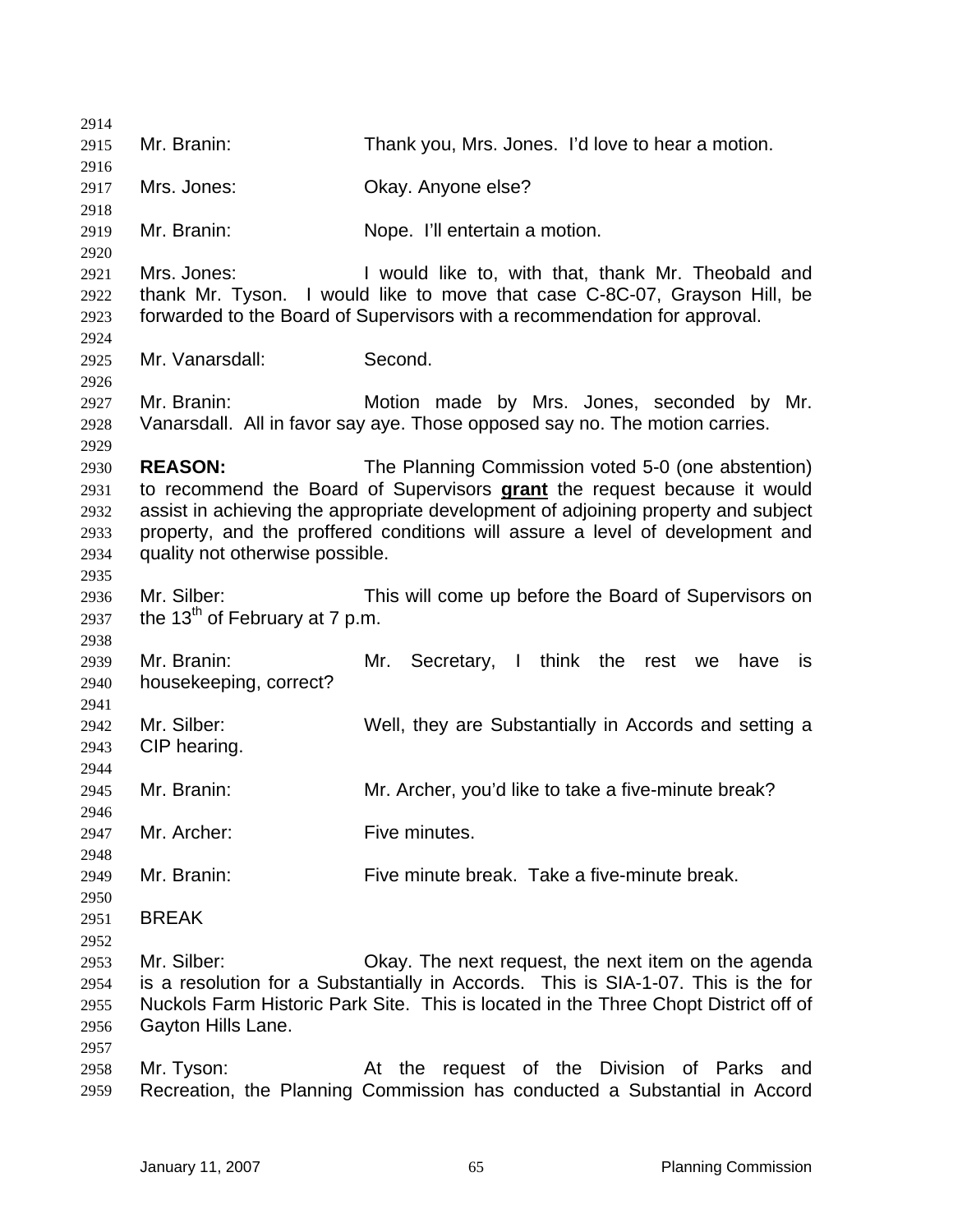Study to determine whether use of the Nuckols Farm property for a proposed historic park is substantially in conformance with the County's adopted comp plan. The 3.15 acre parcel's located west of North Gayton Road within one-half mile of the Goochland/Henrico County line, is boarded to the north by Graham Meadows Subdivision, on the south and west by Gayton Station Subdivision, and on the east by Gayton Hills Lane and Nuckols Farm Elementary School. It's the remnants of an original 245-acre site that was originally obtained in 1849 by Israel Nuckols. The property was the subject of a rezoning request in 2004 to develop residential townhouses; however, that application was subsequently revised to request a single-family residential development. That application was eventually withdrawn. The applicant originally proposed to raise the Nuckols farmhouse and [unintelligible] the detached kitchen to incorporate it into an entrance feature. The current proposal is to develop this property as an historic park site. It would preserve the historically significant structures and remove the existing non-contributing garage. Staff recommends that the Planning Commission find the proposed Nuckols Farm park site substantially in accord with the Comprehensive Plan, as it furthers the Comprehensive Plan's goals related to historic structures in the County. 2960 2961 2962 2963 2964 2965 2966 2967 2968 2969 2970 2971 2972 2973 2974 2975 2976 2977 2978

2979 2980 2981 2982 2983 2984 2985 2986 2987 2988 2989 2990 2991 2992 2993 2994 2995 2996 2997 2998 2999 3000 3001 Mr. Branin: Does anybody have any questions for Mr. Tyson? None? Mr. Silber: It was such a fine presentation. Mr. Branin: It was an excellent presentation. I'm sitting here just in awe. Mr. Silber: It would require the Commission to act on the resolution that we have provided you. This resolution would be forward to the Board of Supervisors and the Board will be hearing this in February, if you so choose to send it on favorably. Mrs. Jones: I think we should. Mr. Branin: May I have a motion for approval of this resolution? Mrs. Jones: I move the resolution for the SIA-1-07, Nuckols Farm Historic Park Site Substantially in Accord. Mr. Jernigan: Second.

3002 3003 3004 Mr. Branin: Motion made by Mrs. Jones, second by Mr. Jernigan. All in favor say aye. All opposed say no. Resolution carries.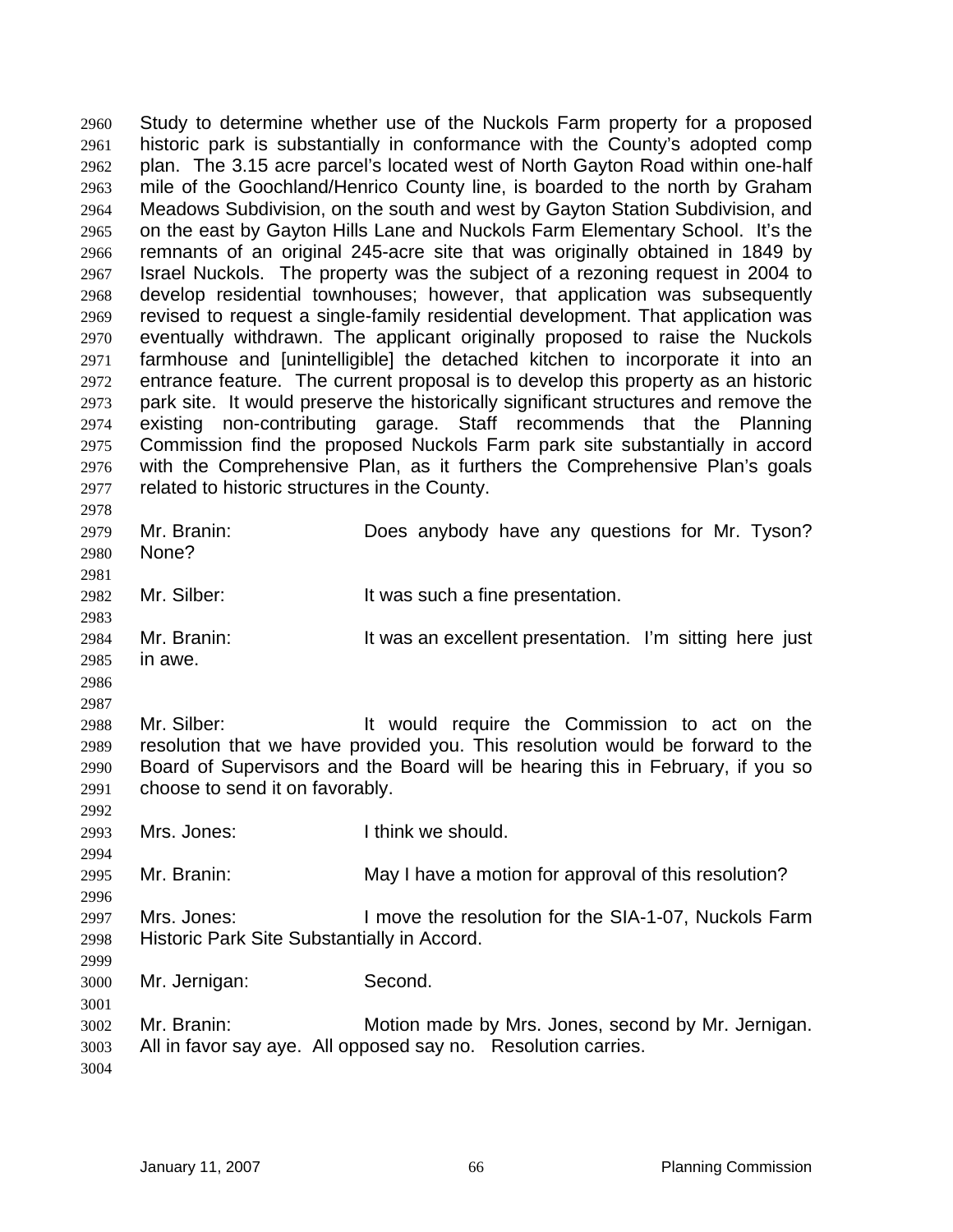Mr. Silber: Thank you. The next resolution is for SIA-2-07. This is for a high school site #1. This is in the Brookland District along the Staples Mill Road corridor. 3005 3006 3007

3009 3010 Ms. Deemer: Thank you Mr. Secretary. Good evening Mr. Chairman, members of the Commission, Mr. Thornton.

- 3012 Mr. Archer: Good evening, ma'am.
- 3014 Mr. Silber: Good evening, Ms. Deemer.
- 3015 3016

3017

3035

3008

3011

3013

Mr. Vanarsdall: Good evening.

3018 3019 3020 3021 3022 3023 3024 3025 3026 3027 3028 3029 3030 3031 3032 3033 3034 Ms. Deemer: Planning staff conducted this SIA at the request of Henrico County Schools. The proposed high school site is located on the west side of Staples Mill Road approximately 1500 feet south of its intersection with Springfield Road in the Brookland District. The site consists of four parcels totaling approximately 96 acres. The proposed high school will relieve membership at Deep Run and Hermitage High Schools. The anticipated capacity for the proposed school is 1,850 students. The opening date for the high school is planned for fall 2010. The subject site was zoned R-2C, One-Family Residence Conditional by rezoning cases C-19C-05 and C-50C-05. The proposed school is a permitted use in the R-2 District. The site is the subject of a proposed subdivision plan for 129 lots called the Wickham Subdivision. The property is bounded by single-family subdivision development to the south and west. The Hindu Center of Virginia is located to the north and other parcels to the north and east are vacant or contain single-family development. The 2010 Land Use Plan recommends Suburban Residential, SR-1 for the proposed school site and the surrounding areas. Public schools are generally compatible with the uses recommended for this designation.

3036 3037 3038 3039 3040 3041 3042 3043 3044 3045 3046 3047 3048 3049 3050 Staff believes the proposed high school development would be consistent with the goals, objectives, and policies of the Plan that stress the importance of providing adequate public facilities and services located in a manner for maximizing service delivery efficiency, while minimizing negative impacts on surrounding uses. The proposed use for this site would support the intent of the Comprehensive Plan in that the proposed use of the subject site for construction of the proposed school facilities will maximize opportunities for service to the County's residents. The proposed high school will contribute to orderly growth and development of County facilities and services based on the needs of the County's growing population. The subject site can be designed to be compatible with adjacent existing and proposed land uses in accordance with the Comprehensive Plan and the proposed improvements to this site would not adversely affect the health, safety, and general welfare of the adjoining residential community. The need for providing necessary public facilities and services has become more challenging while options for viable high school sites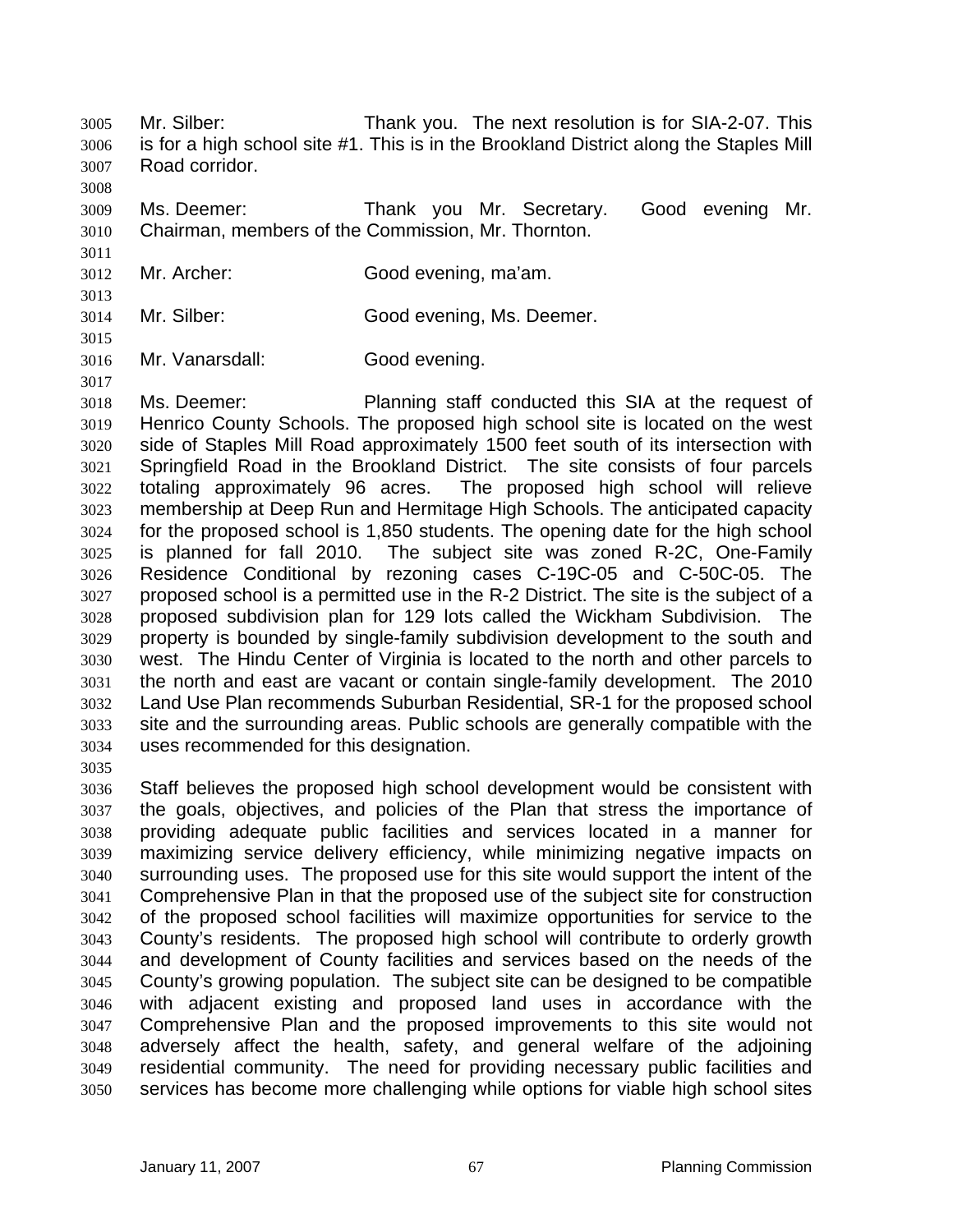with few development constraints become increasingly less available. The proposed high school would be compatible with goals, objectives, and policies of the 2010 Land Use Plan in terms of providing such service to a predominantly residential area. The site appears to have some physical constraints; however, with proper site design, an adequate developable area would be available. 3051 3052 3053 3054 3055 3056

3057 3058 3059 3060 3061 3062 3063 After reviewing the proposed location in the context of the existing and recommended land uses, the transportation system and the parks, recreation, and open space goals for this area of the County, staff concludes the proposed use of this site presents no apparent conflict with the intent of the Land Use Plan, and recommends the Planning Commission deem the site to be substantially in accord with the Comprehensive Plan of Henrico County. Thank you. I'll answer any questions that you may have.

3064 3065 3066

3073

3076

3080

3082

3084

3087

Mr. Branin: Anybody have any questions for Ms. Deemer?

3067 Mr. Vanarsdall: None.

3068 3069 3070 3071 Mr. Branin: It's great that we're putting in a new high school out there.

3072 Mr. Vanarsdall: Pardon?

3074 3075 Mr. Branin: I think it's great we're putting in a new high school out there. Okay. I'll entertain a motion.

3077 3078 3079 Mr. Vanarsdall: In keeping with the planning staff's recommendation be it resolved the Planning Commission finds the proposed high school #1 site substantially in accord with the County's Comprehensive Plan. Period.

3081 Mr. Branin: Is that your motion? Is that your motion, Ray?

3083 Mr. Jernigan: Second.

3085 3086 Mr. Branin: Got it. Motion made by Mr. Vanarsdall, seconded by Mr. Jernigan. All in favor? Opposed? Motion for the resolution carries.

3088 3089 3090 3091 3092 3093 3094 Mr. Silber: Next on the agenda would be consideration of setting a public hearing for the Capital Improvements Program. This would be the CIP for 2008 through 2012. You may recall that once a year the County Manager and the staff presents the CIP to the Planning Commission. The public hearing is held and the Planning Commission acts after that public hearing on that CIP. We are recommending that the Planning Commission set February 15, 2007 at 6 p.m. for that public hearing and presentation by the County Manager.

3095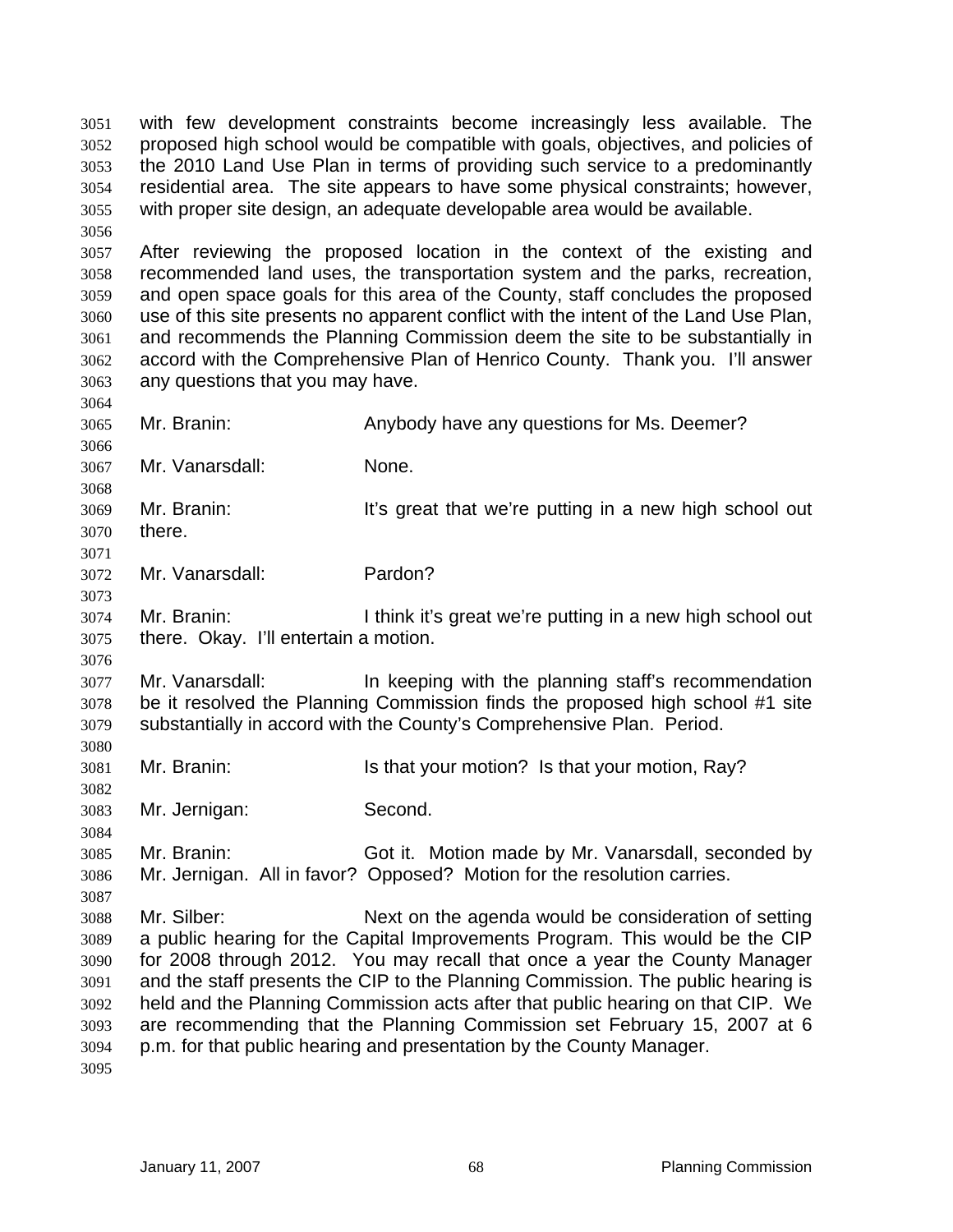Mr. Vanarsdall: Well, I don't have any problem with it. I'll move that we set the 15<sup>th</sup> of February at 6 p.m. Mr. Archer: Second. Mr. Vanarsdall: To entertain the CIP. Mr. Branin: Okay. Motion made by Mr. Vanarsdall, seconded by Mr. Archer. All in favor? All opposed? The motion carries. Mr. Silber: Finally on the agenda is consideration of your minutes from December  $7<sup>th</sup>$ , 2006. Mr. Vanarsdall: Second. Mrs. Jones: I've e-mailed some corrections to all the Commissioners and to—I guess I'll send it to Ann. Mr. Silber: Okay. Mrs. Jones: Who is going to give it to Sylvia. Mr. Silber: Okay. That's right. Mr. Vanarsdall: I found out from Bonnie-Leigh's e-mail that that's being farmed out now. Mrs. Jones: Yeah. I didn't know. Mr. Silber: We have— Mr. Vanarsdall: It's being farmed out. Mr. Silber: We have, within some of our divisions, outsourced the typing of the minutes. We may be doing that within all of our divisions very shortly. Mr. Branin: For what reason? Mr. Silber: Well, we had some staff shortages and it's very difficult to keep up with the minutes given other workloads. Mr. Branin: Okay. Mr. Vanarsdall: You know, the Board doesn't have minutes. Maybe we shouldn't continue minutes.